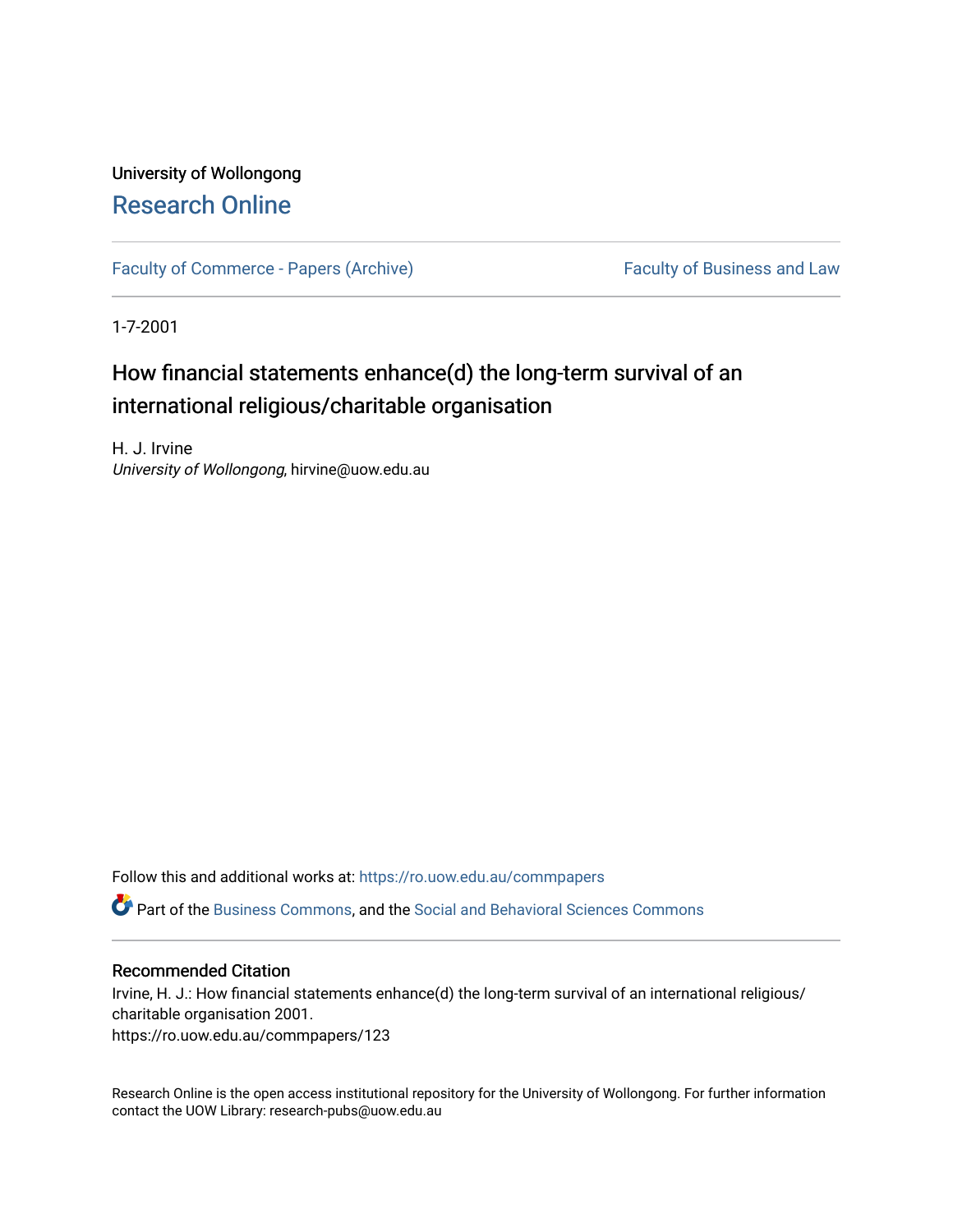# How financial statements enhance(d) the long-term survival of an international religious/charitable organisation

# **Abstract**

The Salvation Army is a large international religious/charitable organisation with a high profile in Australia. In recent years, the profile of its financial reports has grown, particularly in the context of corporate fundraising. This is one manifestation of the importance for the Army, over its history, of a sound financial reputation. It has always relied heavily on external funds to continue its operations, and its financial statements are, and have been, a useful means by which its image has been enhanced, and it has established a legitimate claim for these funds. The Salvation Army's founding and early years, in the second half of the 19th century in England, provide evidence of this early legitimising role of its financial statements. This is consistent with institutional theory, which emphasises the importance of such legitimacy, but challenges the notion, prevalent in academic literature on accounting in religious organisations, that there is a resistance to the use of accounting as a "secular" activity in an organisation with a "sacred" mission. While techniques and presentation have changed, the need for a resourcedependent organisation like The Salvation Army to create an acceptable financial image in the eyes of the public, has not changed.

# Keywords

accounting history, The Salvation Army, legitimacy

# **Disciplines**

Business | Social and Behavioral Sciences

# Publication Details

This conference paper was originally presented as Irvine, HJ, How financial statements enhance(d) the long-term survival of an international religious/charitable organisation, In G. Carnegie (Eds.), The 2nd Accounting History International Conference (p. 23377). Deakin University.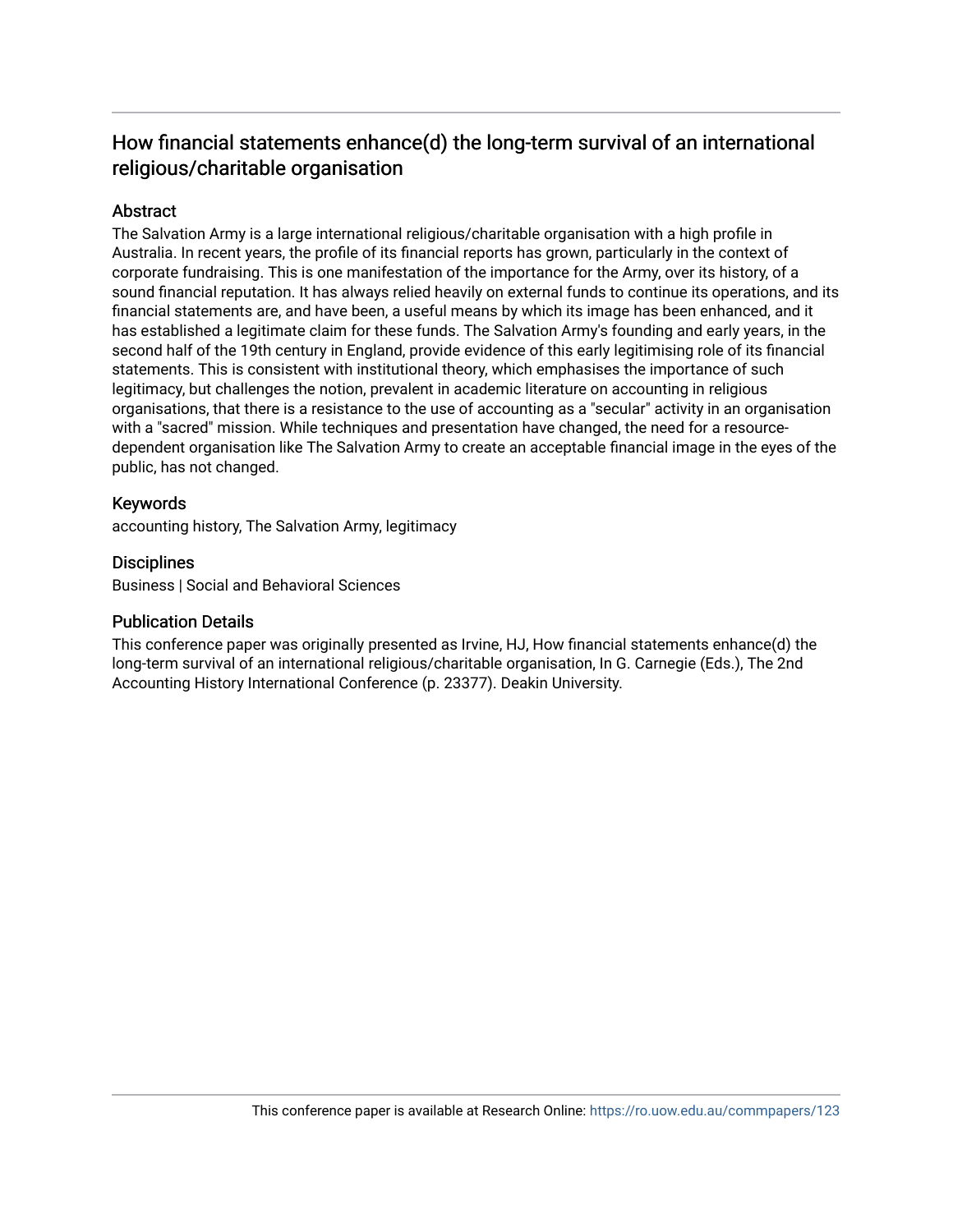# **HOW FINANCIAL STATEMENTS ENHANCE(D) THE LONG-TERM SURVIVAL OF AN INTERNATIONAL RELIGIOUS/CHARITABLE ORGANISATION**

A paper prepared for the Second *Accounting History*  International Conference

> Osaka 8-10 August 2001

> > by

Helen Irvine

Department of Accounting & Finance University of Wollongong NSW 2522 Australia

Email: helen\_irvine@uow.edu.au Telephone: 61 2+ (02) 42215919 Fax: 61 2+ (02) 42214297

Please do not quote without the author's permission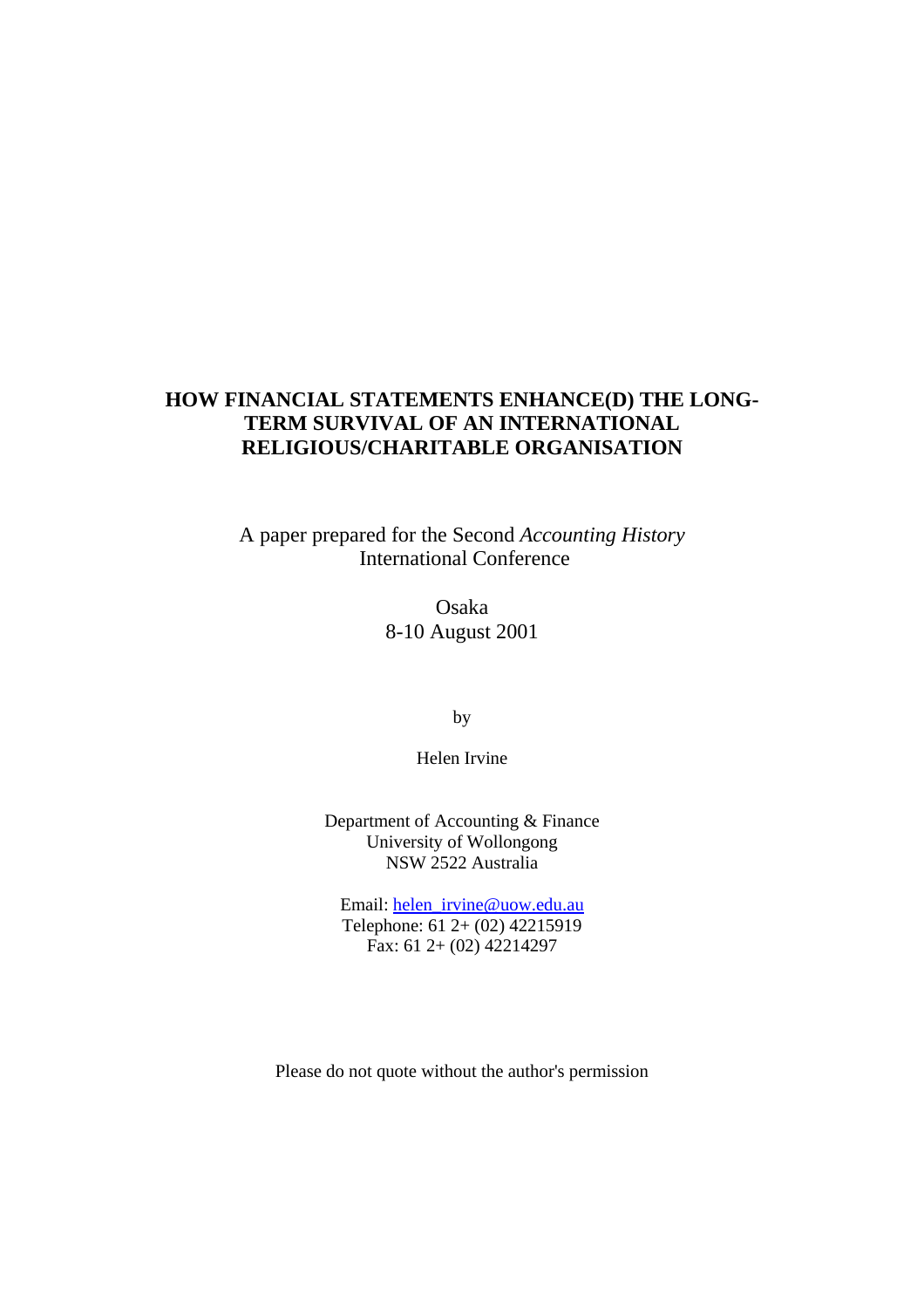#### *Abstract.*

The Salvation Army is a large international religious/charitable organisation with a high profile in Australia. In recent years, the profile of its financial reports has grown, particularly in the context of corporate fundraising. This is one manifestation of the importance for the Army, over its history, of a sound financial reputation. It has always relied heavily on external funds to continue its operations, and its financial statements are, and have been, a useful means by which its image has been enhanced, and it has established a legitimate claim for these funds. The Salvation Army's founding and early years, in the second half of the  $19<sup>th</sup>$  century in England, provide evidence of this early legitimising role of its financial statements. This is consistent with institutional theory, which emphasises the importance of such legitimacy, but challenges the notion, prevalent in academic literature on accounting in religious organisations, that there is a resistance to the use of accounting as a "secular" activity in an organisation with a "sacred" mission. While techniques and presentation have changed, the need for a resource-dependent organisation like The Salvation Army to create an acceptable financial image in the eyes of the public, has not changed.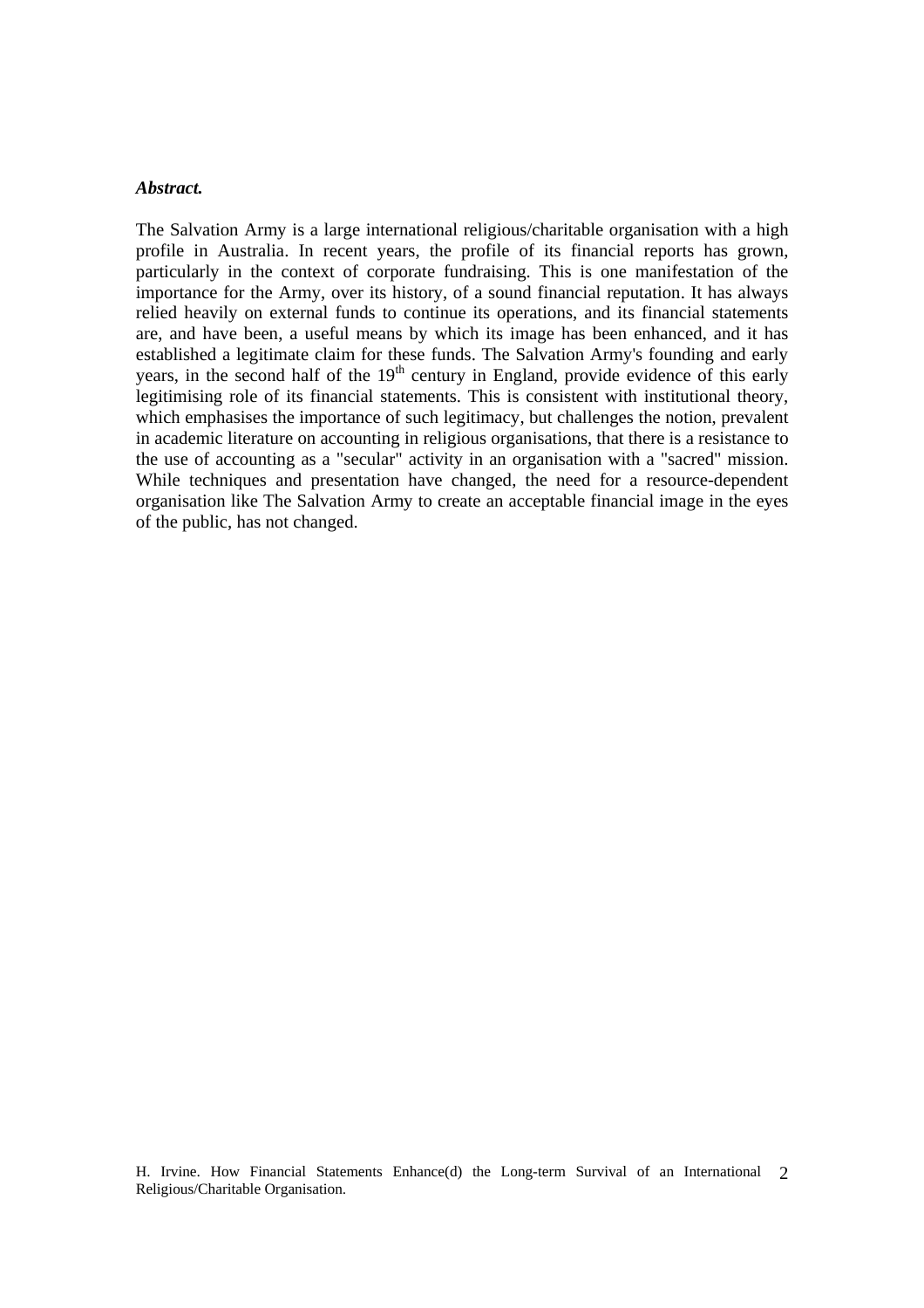# **Introduction.**

Religious/charitable organizations in Australia currently operate in a highly competitive environment, in terms of fundraising. Cutbacks in government funding, together with an increasing reliance on corporate philanthropy, and the need to go to the public for donations in order to maintain existing programs, means that the spotlight is on such organizations to present an image that promotes them as worthy recipients of funds. Financial accountability is one means by which this can be accomplished, with organizations demonstrating not just good stewardship, but pro-actively using financial statements as a means by which their image can be enhanced.

The Salvation Army in Australia is such a religious/charitable organization. Part of a world-wide Christian church, probably better known now for its social work than its evangelistic work, it was founded in England in the mid 1800s. In that era, when poverty and social injustice were rife, the new Christian Mission<sup>1</sup>, early in its life, became an organization with a focus on good works and a reliance on the public for funding. Even in those early days, the presentation of a sound financial image was vital to its ability to attract funds and to deflect criticism of its methods. In that sense, while the social setting and pressures of today are unique and different from those present at the time of its founding, for organizations like The Salvation Army, dependent on funds from sources apart from their own members, a reliable financial image has always been critical to organisational survival.

H. Irvine. How Financial Statements Enhance(d) the Long-term Survival of an International 3 Religious/Charitable Organisation. This paper first provides a brief overview of The Salvation Army Australia Eastern Territory's current financial statements, funding and image. Secondly, an institutional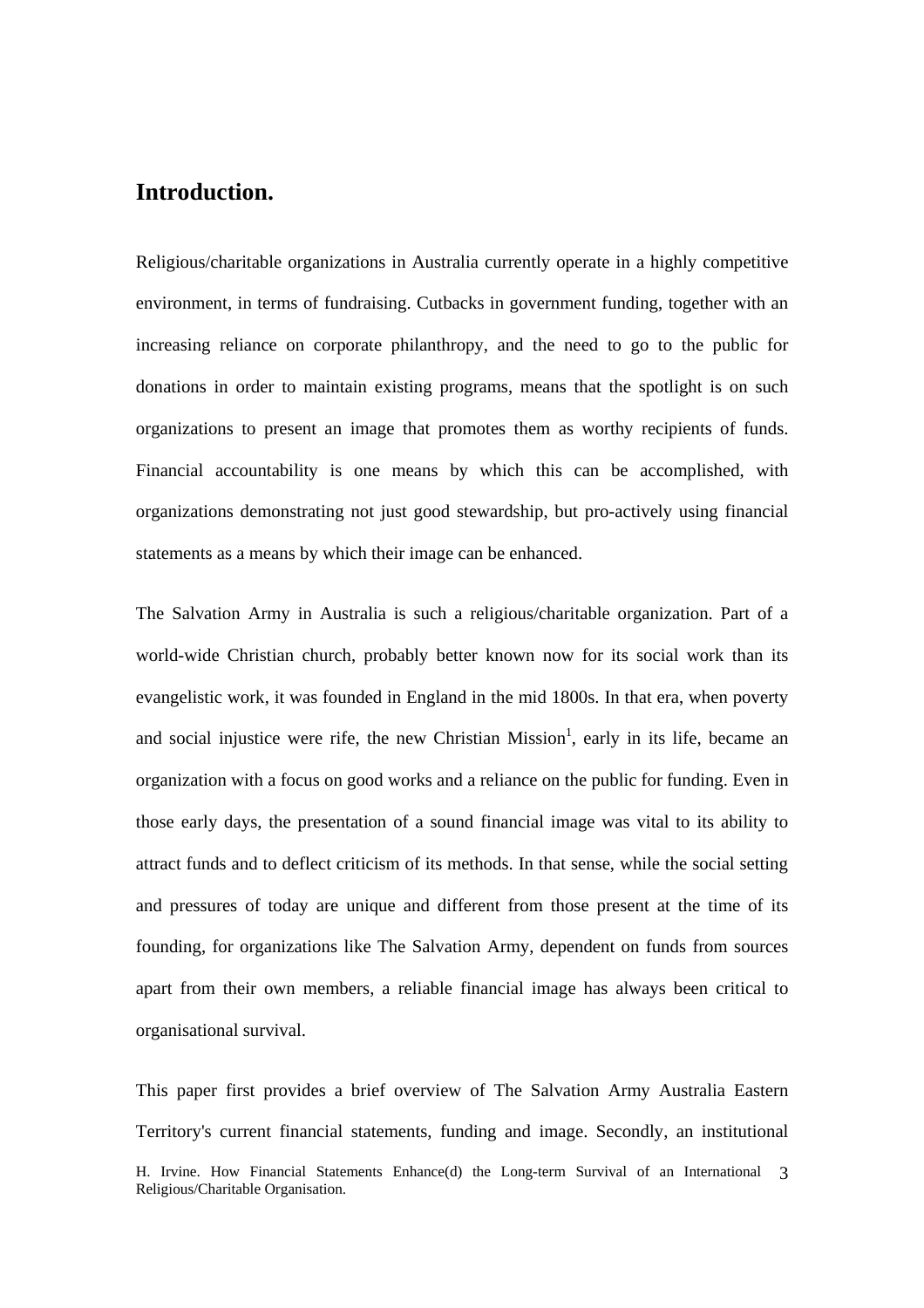view of legitimacy, and the role of financial statements in achieving that legitimacy, are put forward. The notion of a sacred/secular tension is also explored. The early history of The Salvation Army is then described, with a focus on fundraising, financial reporting and some early financial controversies before conclusions are drawn about the importance, to resource-dependent religious/charitable organizations like The Salvation Army, of a sound financial reporting record.

# **Current financial reporting in The Salvation Army in Australia.**

# **Financial Statements.**

The April 1997 business launch<sup>2</sup> of The Salvation Army Australia Eastern Territory's<sup>3</sup> Red Shield Appeal $<sup>4</sup>$  in the Illawarra provided a clear demonstration of the use of financial</sup> statements as an aid to image-creation and consequently, fundraising. Following a lunch and a speech by a well-known Sydney Olympic identity, where the Army's social ministry was highlighted, guests were presented with two glossy booklets. One was entitled "Taking it to the streets" (1996) and was a summary of the work of The Salvation Army as seen by six high-profile Australians. The other was a companion book, entitled "The Salvation Army Australia Eastern Territory Consolidated Financial Statements June 30 1996" (1997). It was a corporate-style set of annual accounts, well presented, in accordance with Australian Accounting Standards, complete with Notes, a statement by the trustees, and an independent audit report by Coopers & Lybrand.

Tucked into the back of the annual report was a sheet of pink paper with the heading "1997 Red Shield Appeal Investment Slip". It invited guests to "dig deep" by investing in

H. Irvine. How Financial Statements Enhance(d) the Long-term Survival of an International 4 Religious/Charitable Organisation.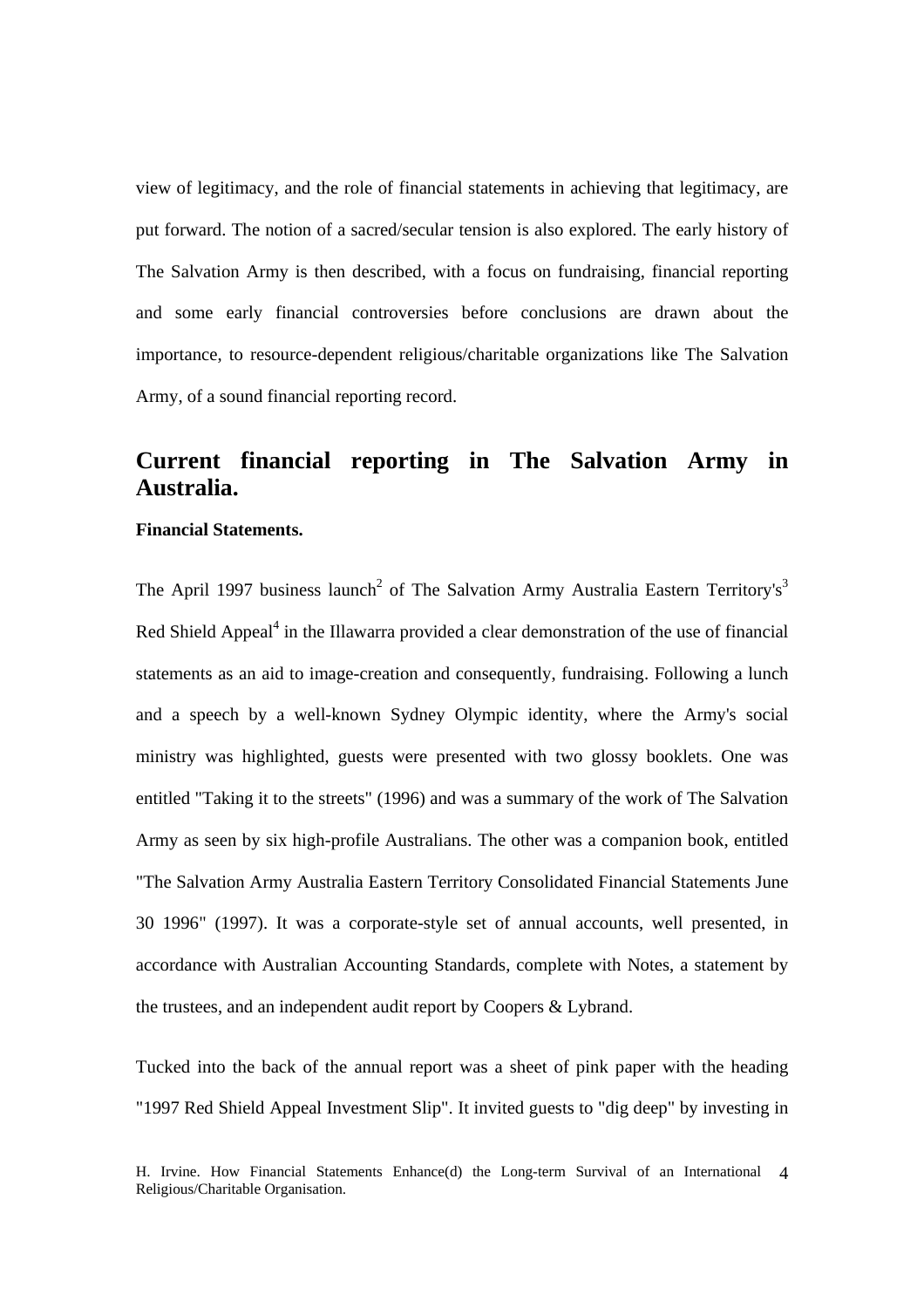the future of others through the Red Shield Appeal, and gave them the opportunity to donate as an individual or a company, by cheque or credit card. Salvation Army people positioned strategically at the tables guided discussion and followed up the queries of guests. The approach was caring yet professional, people-focused yet business-like, mission-oriented yet realistic about the money needed to fund that mission. It was an exercise designed to attract corporate sponsorship. The financial reports may have been published to a standard in keeping with towards today's corporate culture, they may have indicated an organization in touch with current financial reporting requirements, and the whole fundraising presentation, together with the introduction of the reports, may have fitted in with the latest marketing methods, but there was a sense in which the entire exercise was nothing new for The Salvation Army. From its earliest days it has relied on the public for funds, and it has therefore needed to present itself as an organization with impeccable financial credentials. Methods may change, but the underlying essence remains the same: sound financial statements enhance(d) reputation, and therefore ensure the survival of such an organization.

### **Fundraising.**

The Salvation Army has been particularly successful at fundraising throughout its history. According to figures produced in an Industry Commission (1995, C25) Report, The Salvation Army, including both Eastern and Southern Territories, was the largest community social welfare organization in Australia, in terms of income, with total combined income of \$255.5 million. The major components of this income were in the form of government funding, public fundraising, and fees for services provided. In 1997,

H. Irvine. How Financial Statements Enhance(d) the Long-term Survival of an International 5 Religious/Charitable Organisation.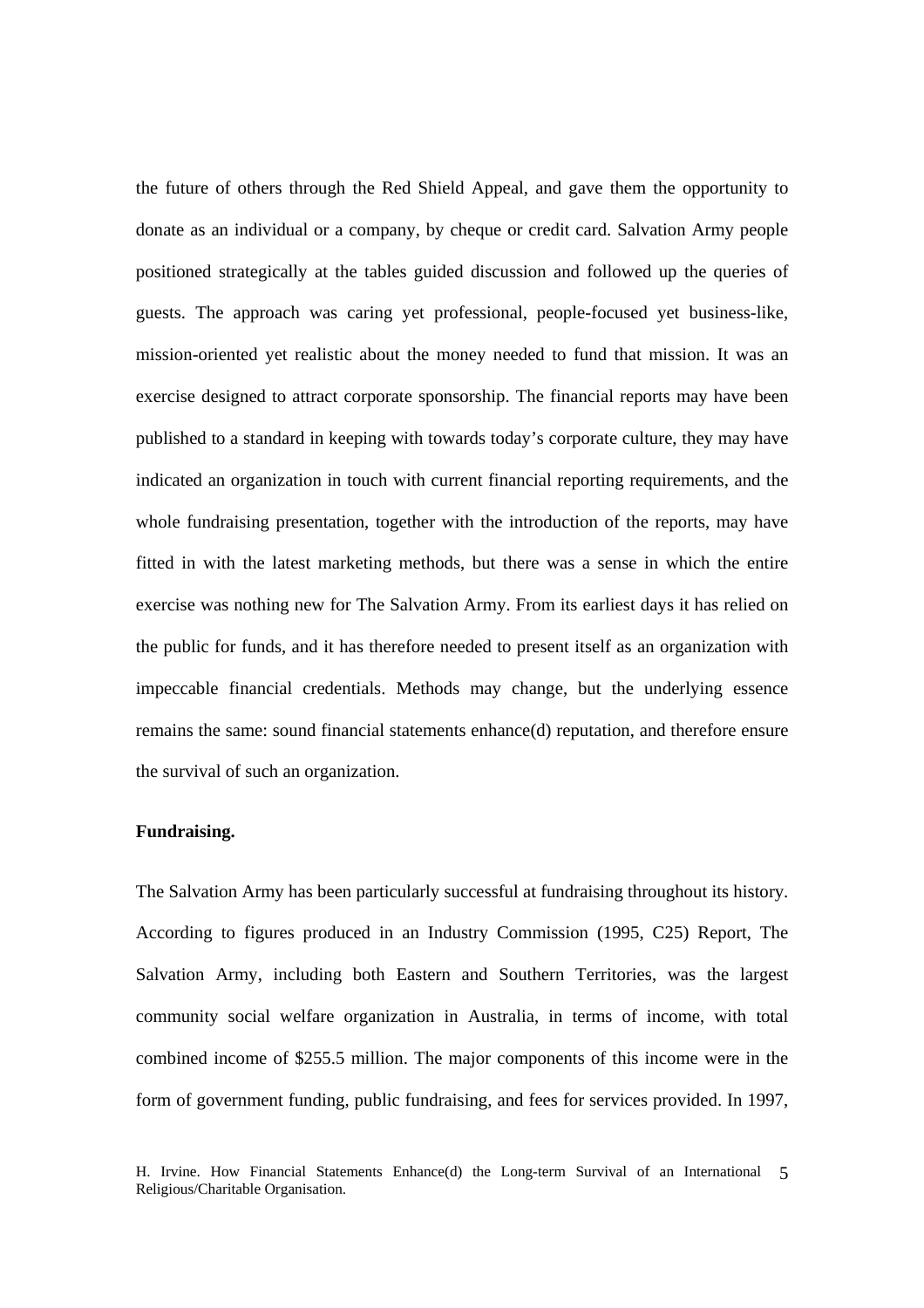Red Shield fundraising accounted for 14% of the total income of the Australia Eastern Territory, a reflection of the Army's dependence on the goodwill of the general public.

Changes in the funding environment of The Salvation Army and similar organizations have occurred in recent years. Cutbacks in government funding (Lyons, 1997, pp. 206 - 207; Adams, 1997, p. 118; O'Neill, 1997, p. 121) represent a philosophical shift towards competition within the charitable sector, with a government commitment to a three-way partnership between business, the community sector, and government (Lyons, 1998, p. 1). The new managerial culture of the public sector has been absorbed into organizations that receive government funding, and the emphasis now is strongly on developing corporate sponsorship, as well as maintaining existing contributions from the general public. These changes have brought with them increasingly specific requirements for financial reporting to both government departments and the need to impress corporate sponsors with an image of financial accountability and sophistication. In order to raise funds in this competitive environment, charitable organizations must develop a variety of strategies, all of which are highly dependent on the image they can project to the general public.

## **Accountability, financial reporting and image.**

It has been recognized that the "Salvos" are "at or near the top" of the hierarchy of charities, with "brand recognition" and major donors, but even they have been "doing it tough" (Moore, 1998) in an environment highly competitive for charity dollars. The Salvation Army, like many other charitable organizations, must be conscious of its image in the public arena, particularly in the way it orders its financial affairs. In the current

H. Irvine. How Financial Statements Enhance(d) the Long-term Survival of an International 6 Religious/Charitable Organisation.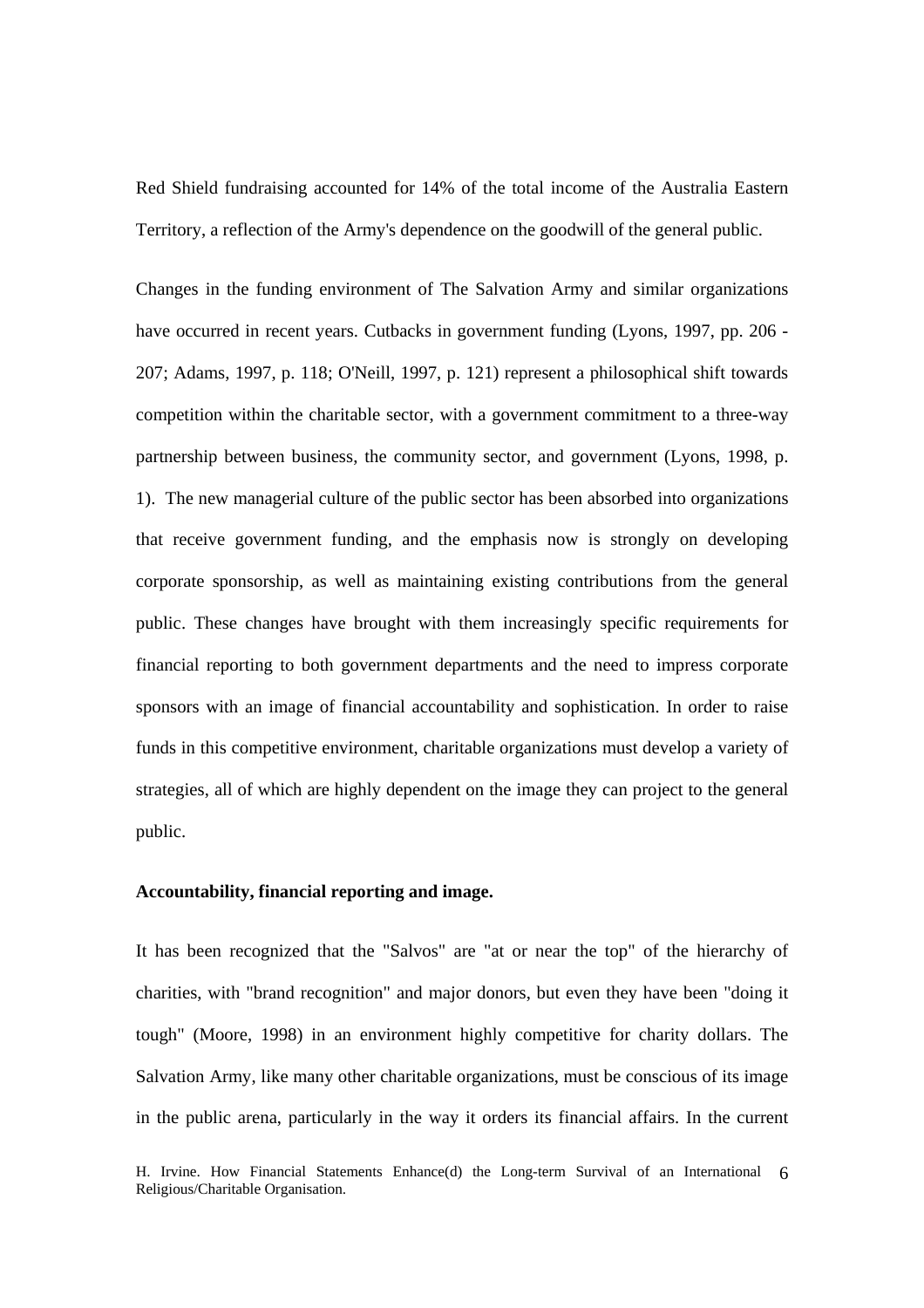Australian institutional environment, charities are required to use donated funds responsibly, and to exhibit a high degree of stewardship and accountability, to both the general public and the government, regarding the accounting systems they implement (Irvine, 2000, p. 15; O'Neill, 1997). Until the mid 1990s, Army accounting was cashbased, and stressed accurate record-keeping and accounting for funds received, wise expenditure and careful recording, with financial reports that were consistent with current financial reporting guidelines. As accounting practices have changed over time, it has been essential for the Army to present a financial image in keeping with that which is valued and esteemed by society, from the time of its founding until today. Financial reports are one way this can be achieved, as demonstrated by the role of financial statements in the Eastern Territory's 1997 Red Shield Appeal business launch.

Any organization in the public eye, if it is to maintain an image of financial reliability, must avoid financial scandals of any description. The Army has not been taking for granted public acceptance and its lack of financial scandal. In Australia, not only has it not been touched by a scandal of that nature in recent years, but also, it has been creating a certain visibility for itself, in the corporate arena, with the publication of its annual financial statements. These reports have been prepared not just to fulfill the strict letter of the law (the Army's trust deeds and government requirements), or to deflect any potential criticism of the Army's financial practices, but pro-actively to create an image of an upto-date, financially responsible organization conforming with generally accepted accounting principles. This image, overlaid as it has been on the Army's excellent existing reputation for social action, has been overtly linked with requests for donations, hence the link between accountability, financial reporting, image and fundraising.

H. Irvine. How Financial Statements Enhance(d) the Long-term Survival of an International 7 Religious/Charitable Organisation.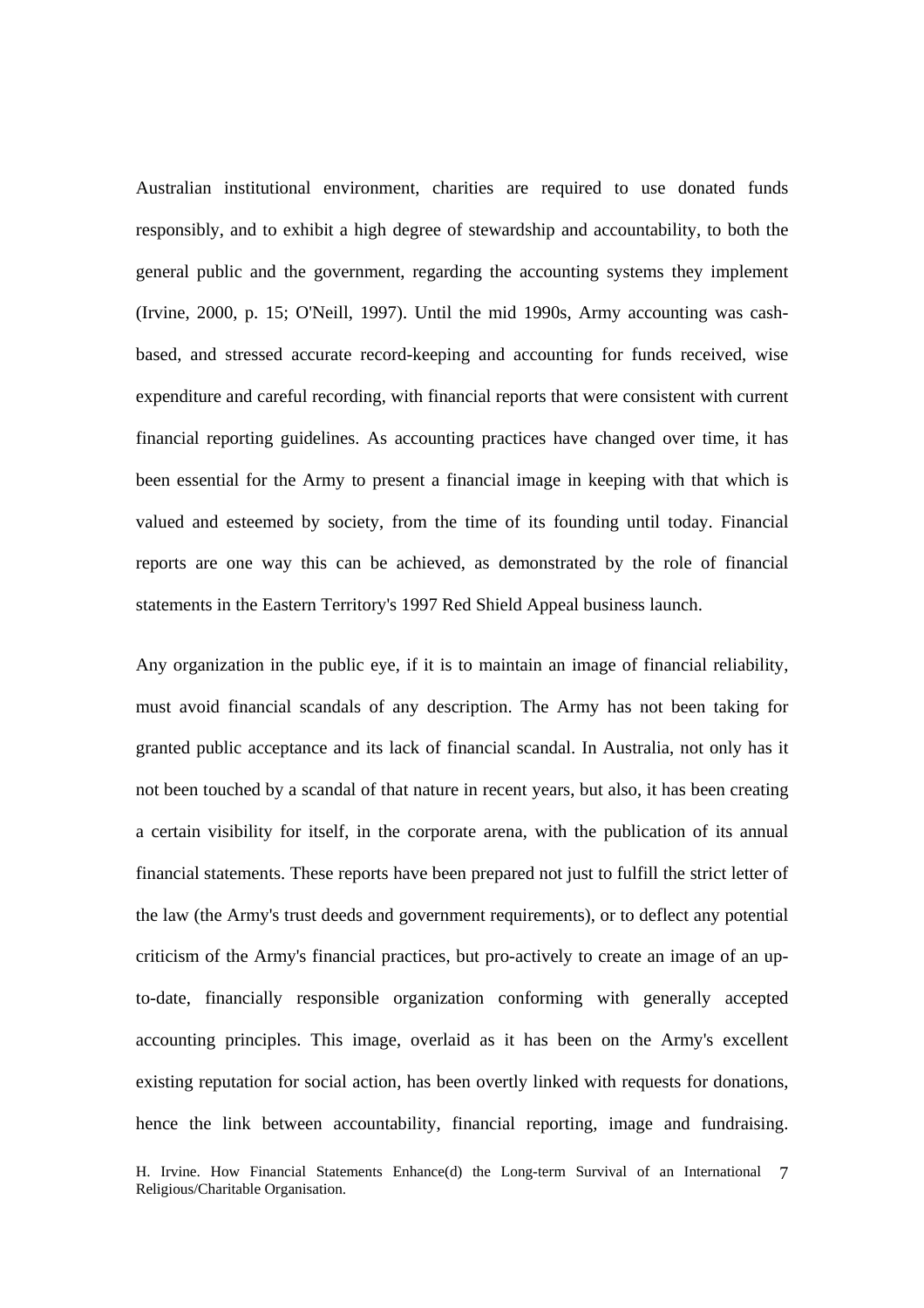Throughout its history, and particularly in its early years, The Salvation Army has recognized the need for a sound financial reputation, and has produced financial statements that enhance such a reputation. While the techniques may differ across the years, and while the issues may change from financial scandals to accrual accounting, from persecution to iconic status, from negative publicity to intentional marketing, the underlying thread has been the careful promotion of the kind of financial reputation that will engender confidence and encourage donations. This reliance on a sound financial reporting image, a feature of The Salvation Army since its founding, is consistent with the emphasis on legitimacy in institutional theory, but offers a challenge to the notion that there is a resistance, in "sacred" religious organizations, to the use of a "secular" technology such as accounting.

# **Legitimacy and the sacred and secular.**

Institutional theory has the capability of considering the wider organizational and social context of accounting practice by emphasizing the influence of the institutions both of society and of the organization. It suggests that these institutions, which have been described as "societal expectations of appropriate organizational form and behavior", take on "rule-like status in social thought and action" [Covaleski and Dirsmith, 1988, 562], and develop over a period of time. Instead of, or in addition to, technical considerations, organizations adopt institutionally acceptable practices in order to legitimate their existence [Covaleski and Dirsmith, 1988, 562], and ultimately, to assure themselves of an inflow of funds by means of which they can continue to operate. Conformity with institutional rules and expectations, institutional theorists have suggested, is required to

H. Irvine. How Financial Statements Enhance(d) the Long-term Survival of an International 8 Religious/Charitable Organisation.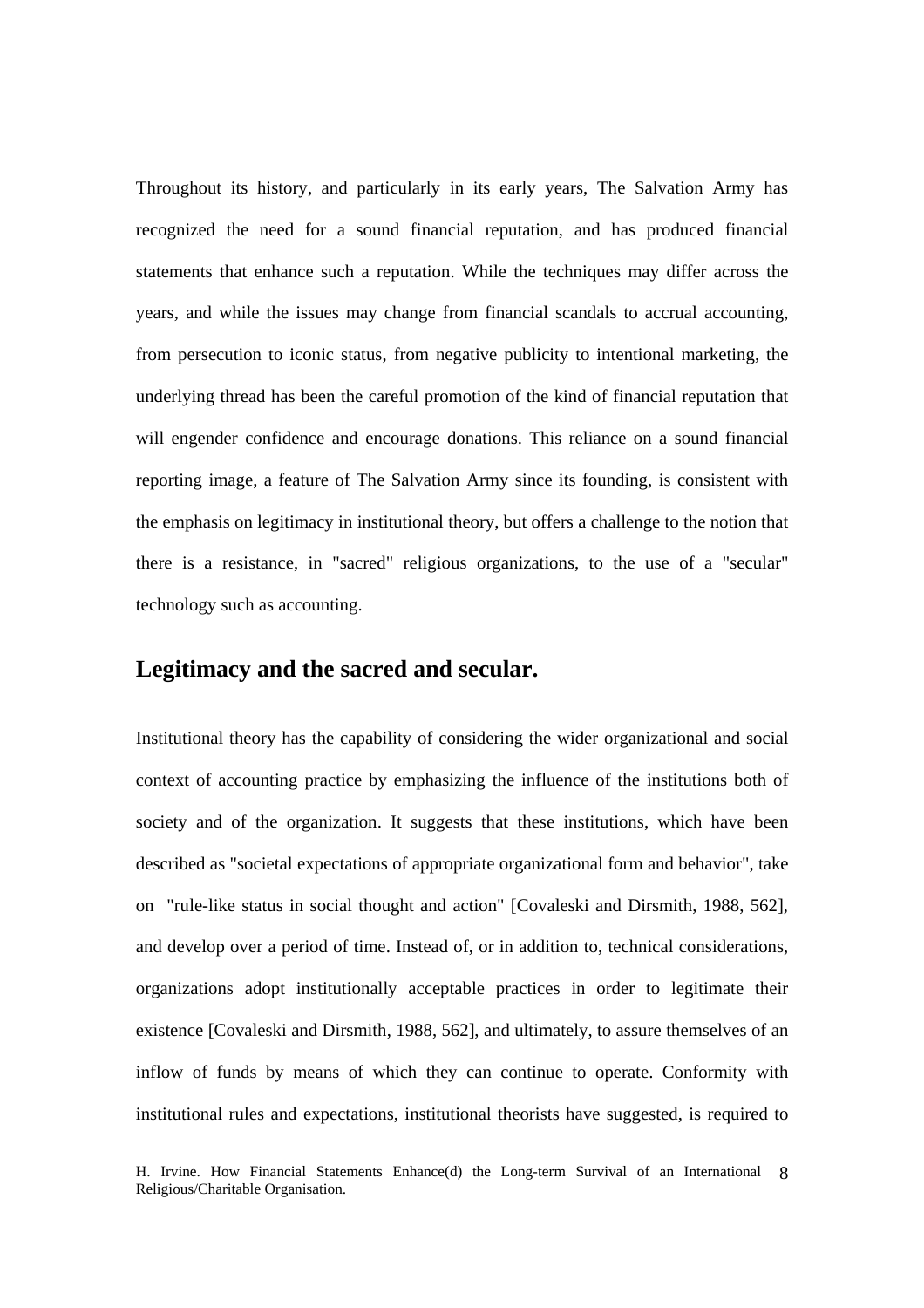ensure an organization's survival, as much as is achieving "high levels of production efficiency and effectiveness" [Covaleski et al, 1993, 66].

This drive of organizations towards achieving legitimacy in relation to their environment (DiMaggio and Powell, 1983; Gooderham et al, 1999, p. 507) is achieved by institutional isomorphism, the process by which organizations "incorporate the practices and procedures defined by prevailing rationalized concepts of organizational work and institutionalized in society" (Meyer and Rowan, 1977, p. 340). This driving force represents the struggle by organizations for survival in an increasingly organized and inter-connected society.

# **Societal institutions, legitimacy and success.**

Institutional theorists talk of the "survival value of conformity", and how compliance to institutions such as regulatory structures, government agencies, rules, laws, and professions, leads to "enhanced stability, legitimacy, social support and prestige" (Oliver, 1997, pp. 101 - 102). These "institutions" or "larger rules" (Meyer et al, 1992, 65 - 66) can be thought of as "reflections of rationalized institutional rules" (Meyer and Rowan, 1977, p. 340), as "shared knowledge and belief systems" (Scott, 1995, p. 13), or as "rules of knowing" (Mills and Murgatroyd, 1991, p. 1). They are built into society, and provide blueprints for organizing by making specific "the forms and procedures an organization of a particular type should adopt if it is to be seen as a member-in-good standing of its class" (Barley and Tolbert, 1997, pp. 93 - 94). Intangible elements, these influences are something that can be made visible by means of the tangible elements of organizations, when they are put into practice. While it is difficult explicitly to define what institutions

H. Irvine. How Financial Statements Enhance(d) the Long-term Survival of an International 9 Religious/Charitable Organisation.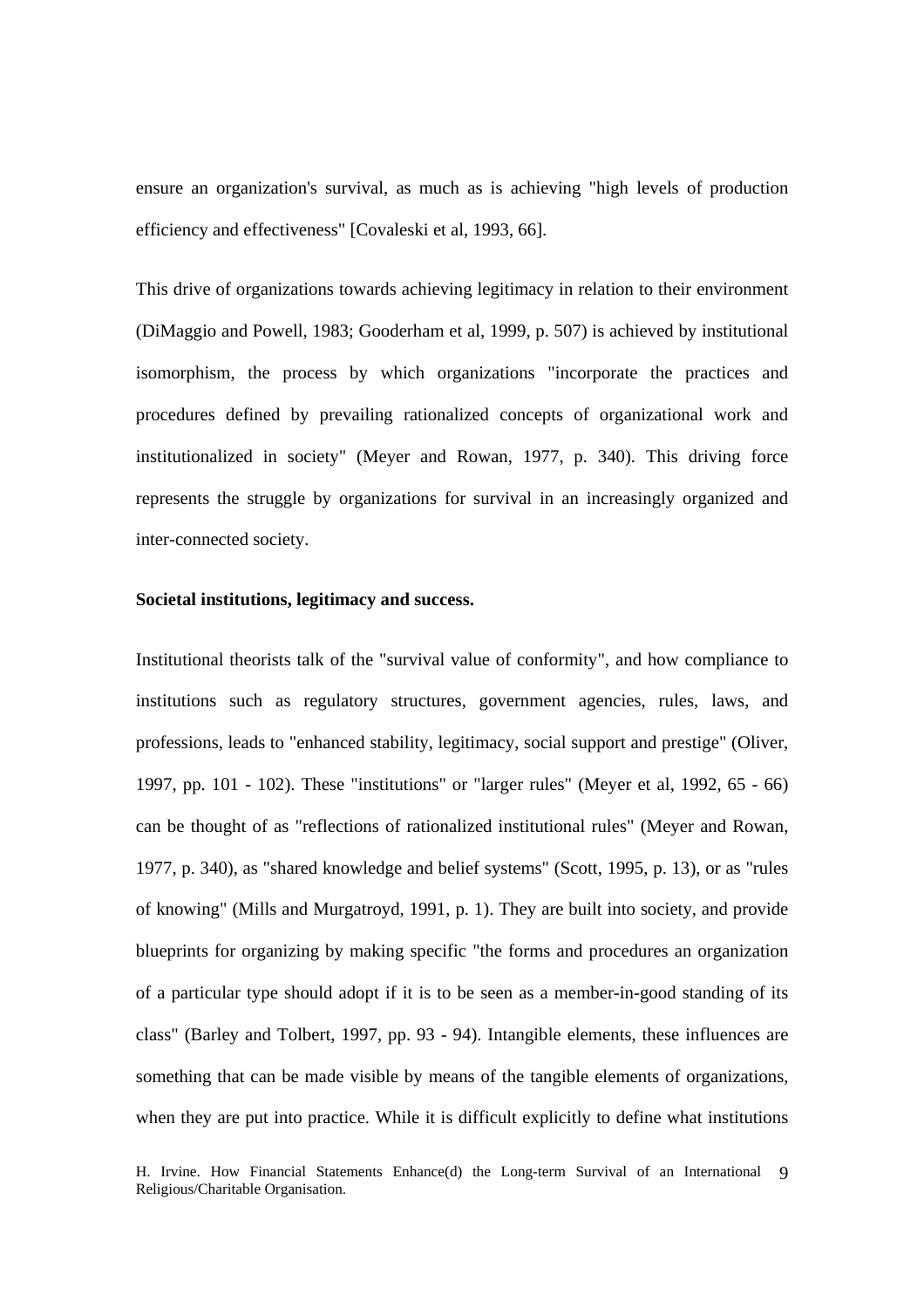are, and while they may not be "substantive things" at all, since they are intangible, we think and live as though they are real (Allport, 1933, p. 13).

Because organizations want to be viewed as competent and acceptable, they therefore find value in compliance with these institutional expectations, because through such compliance they are viewed as legitimate and receive the prestige, stability, access to resources, and social acceptance they require in order to survive (Oliver, 1991; Ang and Cummings, 1997; Meyer and Rowan, 1977; Oliver, 1997; Meyer et al, 1992). Because of this, there is a tendency for organizations within a particular organizational field to become similar in structure and practices. This process, known as institutional isomorphism, leads to organizational homogeneity [DiMaggio and Powell, 1983; Booth, 1995; Powell, 1985; Covaleski et al, 1993, 66]. Consequently, in an institutionalized environment, organizations compete for "social fitness rather than economic efficiency" (Powell, 1985, p. 565), so conformity with institutional rules ensures survival, and hence success (Baum and Oliver, 1991; Meyer et al, 1992; D'Aunno et al, 1991). Financial reporting, and the accountability it purports to exhibit, is one of these institutions whose legitimizing power organizations must recognize if they are to survive.

# **Accounting as a legitimizing activity**

The pervasive nature of accounting in society means that organizations that adopt "rational" accounting and management practices are more likely to be rewarded, and since organizations require funds in order to continue, this is the kind of legitimacy they seek (Dent, 1991, p. 707). Any organization that does not conform to societal expectations about how accounting ought to be performed, and about the accountability

H. Irvine. How Financial Statements Enhance(d) the Long-term Survival of an International 10 Religious/Charitable Organisation.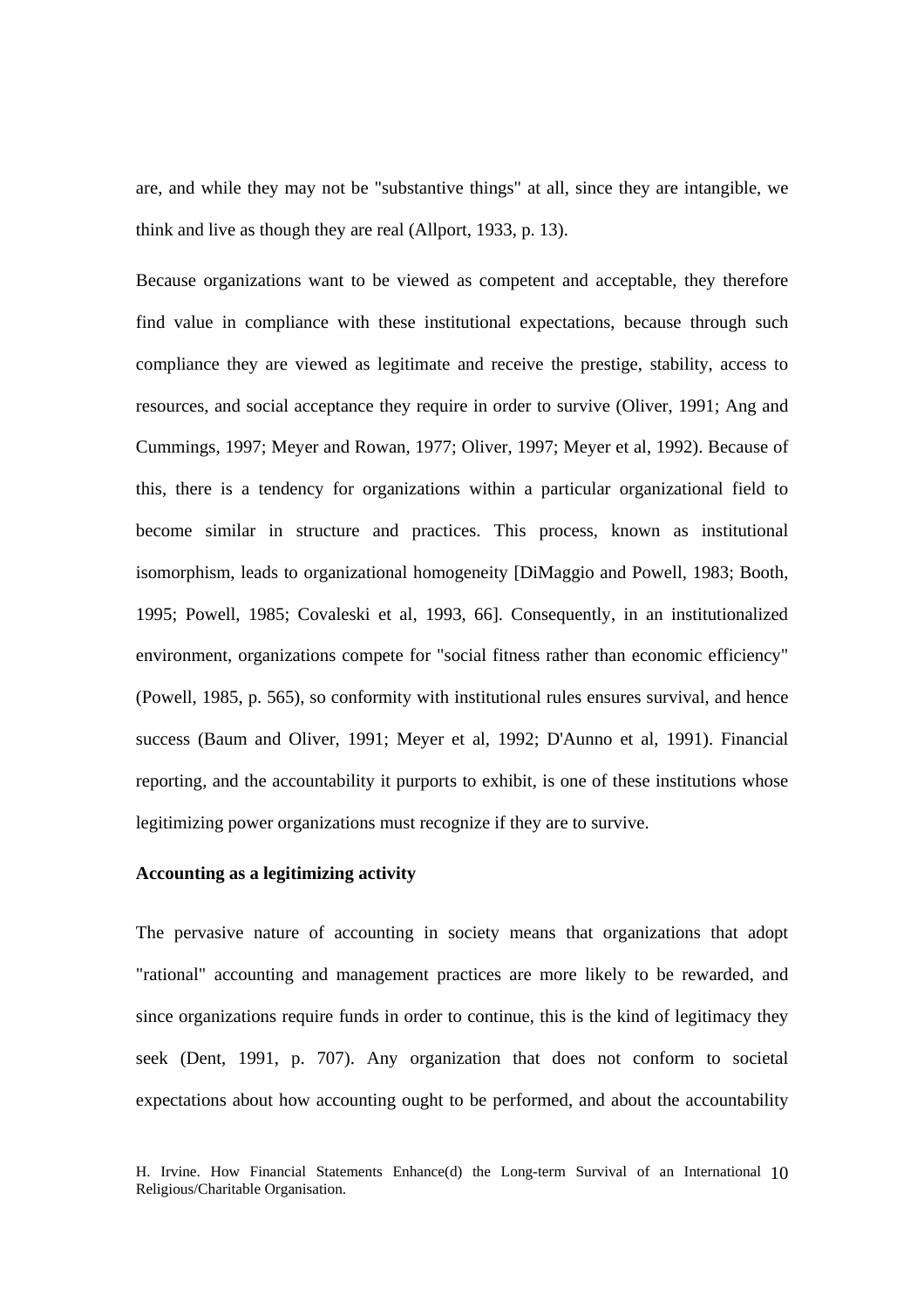and transparency required in financial reporting, risks showing to disadvantage against its competitors, losing legitimacy and ultimately funding.

Religious/charitable organizations, like other organizations, cannot be closed systems, because they must be open to, and are dependent upon, the flow of resources from their external environment. They must be concerned about "bolstering their reputations, good standing and desirability as fund recipients in order to enhance and stabilise their resource flows"<sup>5</sup> (Bielefeld, 1992, pp. 52 - 53). Booth (1995) suggested that institutional isomorphism meant that management control practices had spilled over from the commercial sector to the voluntary sector, by means of the requirements of funding operations, institutionally acceptable practices and solutions, and professional networks. The accountability that is demanded of religious/charitable organizations, and other nonprofit organizations, as a result of institutional expectations, has had a major impact on the management and accounting practices nonprofit organizations have employed. Accounting is increasingly being appealed to as an indicator of good management, providing value and legitimacy by its very presence. It therefore has a role that goes beyond mere technical considerations, being a practice constructed "in response to societal expectations" (Dirsmith, 1986, p. 357). Much more than a "simple technique", it is a powerful legitimizing tool (Carruthers, 1995), and nowhere is its visibility more apparent than in the presentation of an organization's financial statements.

### **The sacred and the secular.**

In spite of the prevalence of accounting as an institutionalized activity, it has been proposed that there is some inconsistency, or some potential resistance, to the notion that

H. Irvine. How Financial Statements Enhance(d) the Long-term Survival of an International 11 Religious/Charitable Organisation.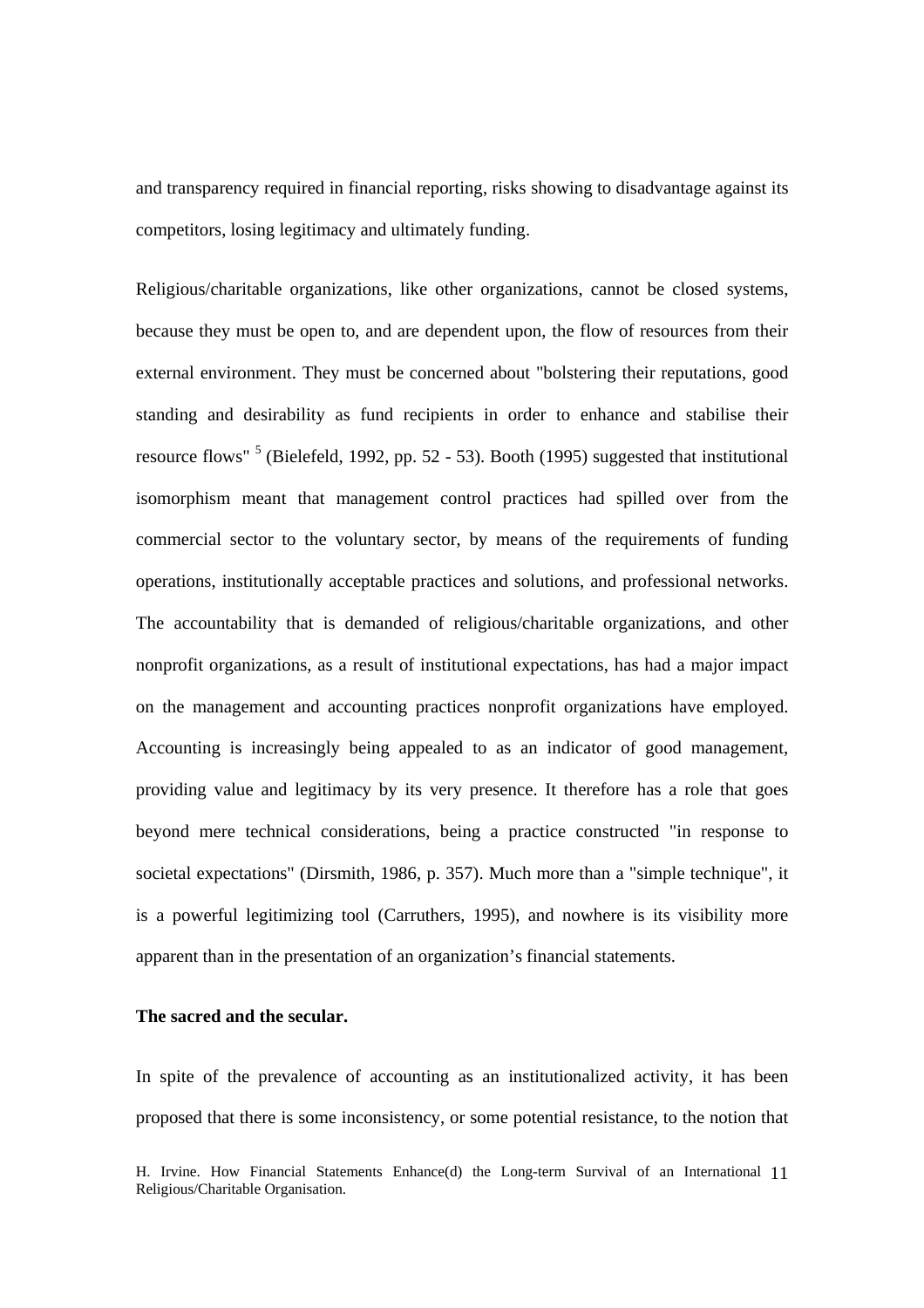a church, whose agenda is primarily spiritual, should be concerned with money, and as a result, make use of the practice of accounting, which has its roots in the secular world of money and business. Laughlin (1988), in his study of accountability and accounting systems within the Church of England, began with some insights into the "central" dynamic" of religious organizations, basing his work on Durkheim's division of all things into the "profane" and "sacred". This notion of a dialectic, a tension between opposing forces, formed the basis for his assertion that within religious organizations there was a potential for resistance to accounting, based on the tension between the need to rely on the secular world for the funding of religious work, and the desire to protect the "central sacred sanctuary" of belief from corruption by those very secular forces which helped to keep it going (Laughlin, 1988, pp. 23 - 24).

Booth (1993, p. 50) made the observation that "the dominant ends in (religious) organizations are transcendental, which makes any empirical assessment of their achievement impossible". Accounting and management practices would therefore provide inappropriate measures of spiritual success, a powerful example of a sacred/secular tension. The relationship between a church and money, therefore, could be thought of in dialectical terms as similar to a master-servant relationship. Hegel (1971, p. 175) considered the complex tension inherent in such a relationship, where the servant, in the very act of serving the master, eventually exceeded the master in worth, thereby reversing the two roles. While relying on money to fulfil its mission, a church's very spiritual nature requires an independence of belief and thinking, so a tension develops between two ways of thinking, being resolved by the interaction between the two opposition notions (Gaarder, 1996, p. 303). The resolution, if made, however, is never set, according

H. Irvine. How Financial Statements Enhance(d) the Long-term Survival of an International 12 Religious/Charitable Organisation.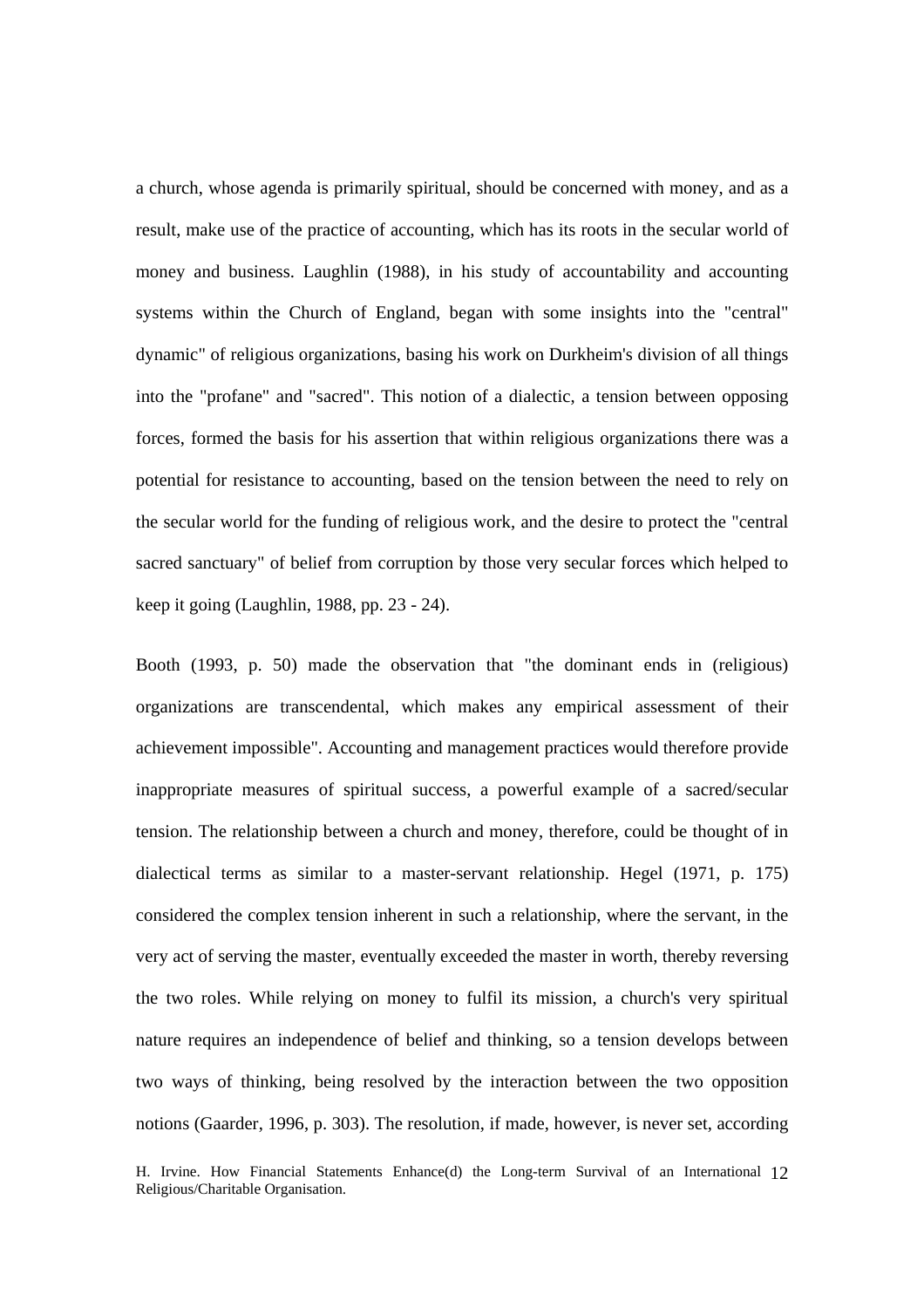to this approach, as the dialectical process, "a clash between a purpose or standard and its attempted fulfillment" (Taylor, 1979, p. 59), is a continuous working out of the dichotomy between opposites. The difficulty in a Christian service organization is of balancing the mission/money tension in a way that preserves the character of its mission (Jeavons, 1994, pp. 157 - 158), with implications for the way the organization embraces (or resists) fundraising methods, management principles and attitudes to accountability and accounting.

Perhaps this proposed dialectic tension between churches and money is resolved in practice in at least two ways. It may be resolved through the orientation a church has with the world. Kaldor et al (1994, p. 70) made a distinction, based on the work of Weber and Troeltsch, between a church and a sect, with the former having an open orientation to the world in the hope of influencing it, and the latter seeing the world as evil, and drawing a strict boundary around its members. The historic orientation of a religious organization therefore will be a determining factor in the extent to which this tension is felt, and the manner in which it is dealt with. William Booth's mission was one of involvement in the world, an emphasis adopted by the Army towards breaking down the barriers between the "so-called sacred and secular", with a great involvement of Army personnel in "that wicked world" (Watson, 1964, p. 274).

The response of members of a religious organization to accounting will therefore have something to do with that organization's historic belief system and culture, and its openness to embracing "secular" practices. Swartz (1998, p. 324) suggested that many religious organizations were open to embracing these practices, as evidenced by the two

H. Irvine. How Financial Statements Enhance(d) the Long-term Survival of an International 13 Religious/Charitable Organisation.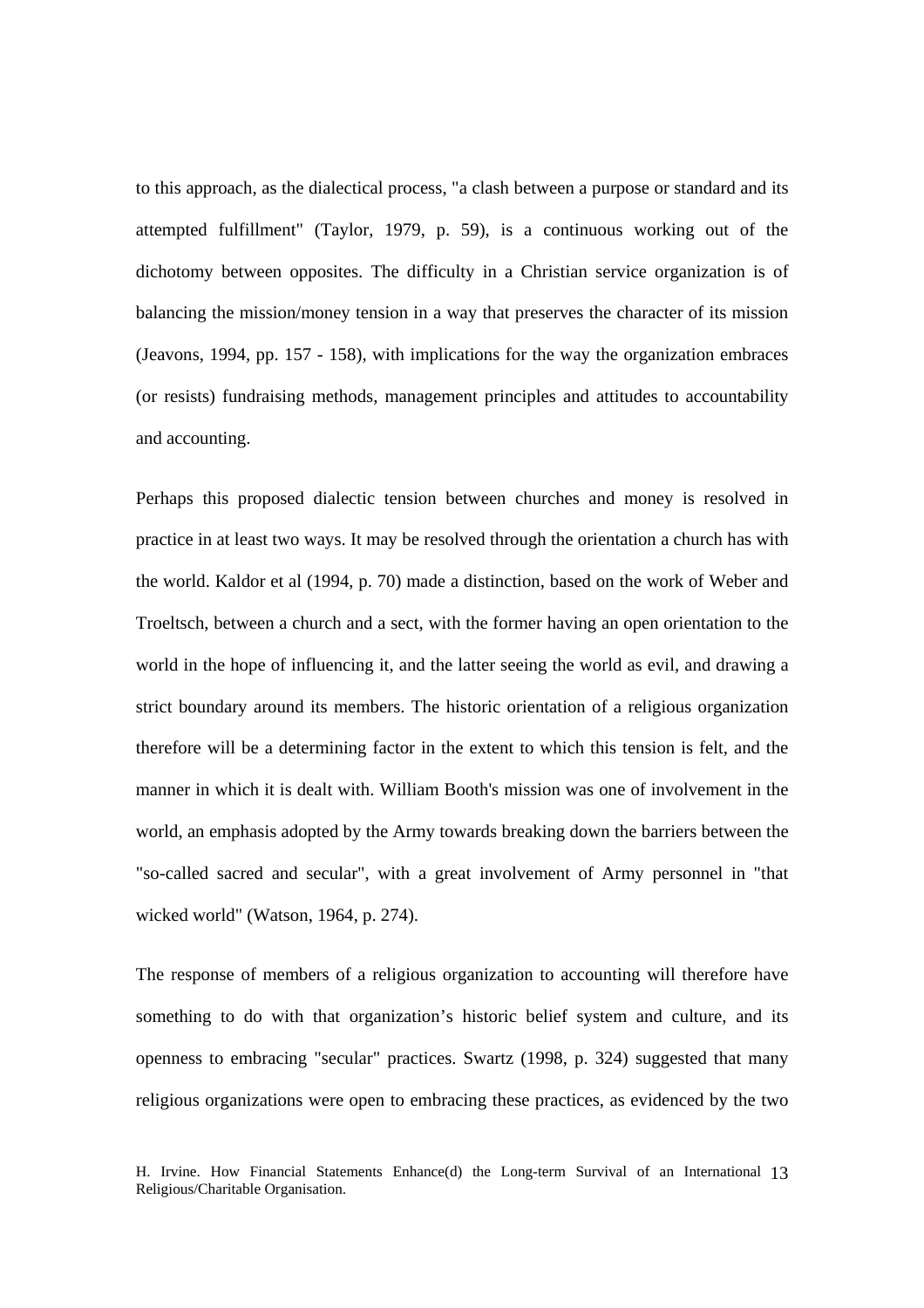broad institutional processes at work, secularization and institutional isomorphism. This openness has been observed in other research on the use of accounting in religious organizations, with budgeting being used to further a church's mission (Irvine, 1996) and to aid members of a religious community in the ordering of their entire life, including their financial affairs (Jacobs and Walker, 2000).

The second possibility for resolving any potential dialectic tension between churches and money is through the transformation of money through the practice of philanthropy, or for other religious purposes. Jesus advised a certain rich young man to give away his wealth to the poor (*The Bible*, Matthew 19:21). Members of the early Christian church held their property in common, and saw the giving of alms to the poor "not as a matter of mercy, but of justice, for the earth was seen as belonging to all people, and no-one had a right to more than he or she needed" (Singer, 1993, p. 60). William Booth, the founder of The Salvation Army, believed that "the bad can be sanctified, the secular made sacred the devil's tunes, the brewer's money, the trade in the market-place" (Watson, 1964, p. 96). An organization that depended on raising funds from the world at large, as distinct from its own members, would need to take this view, virtually eliminating any distinction between the sacred and the secular as money (and accounting) were seen as a means of achieving a sacred mission, and therefore acceptable.

The issue becomes whether any religious organization, and The Salvation Army in particular, can afford to neglect the legitimizing power of accounting. A brief introduction to the social setting in which The Salvation Army began follows, and then a description of its early history. These sections indicate that a variety of factors, including

H. Irvine. How Financial Statements Enhance(d) the Long-term Survival of an International 14 Religious/Charitable Organisation.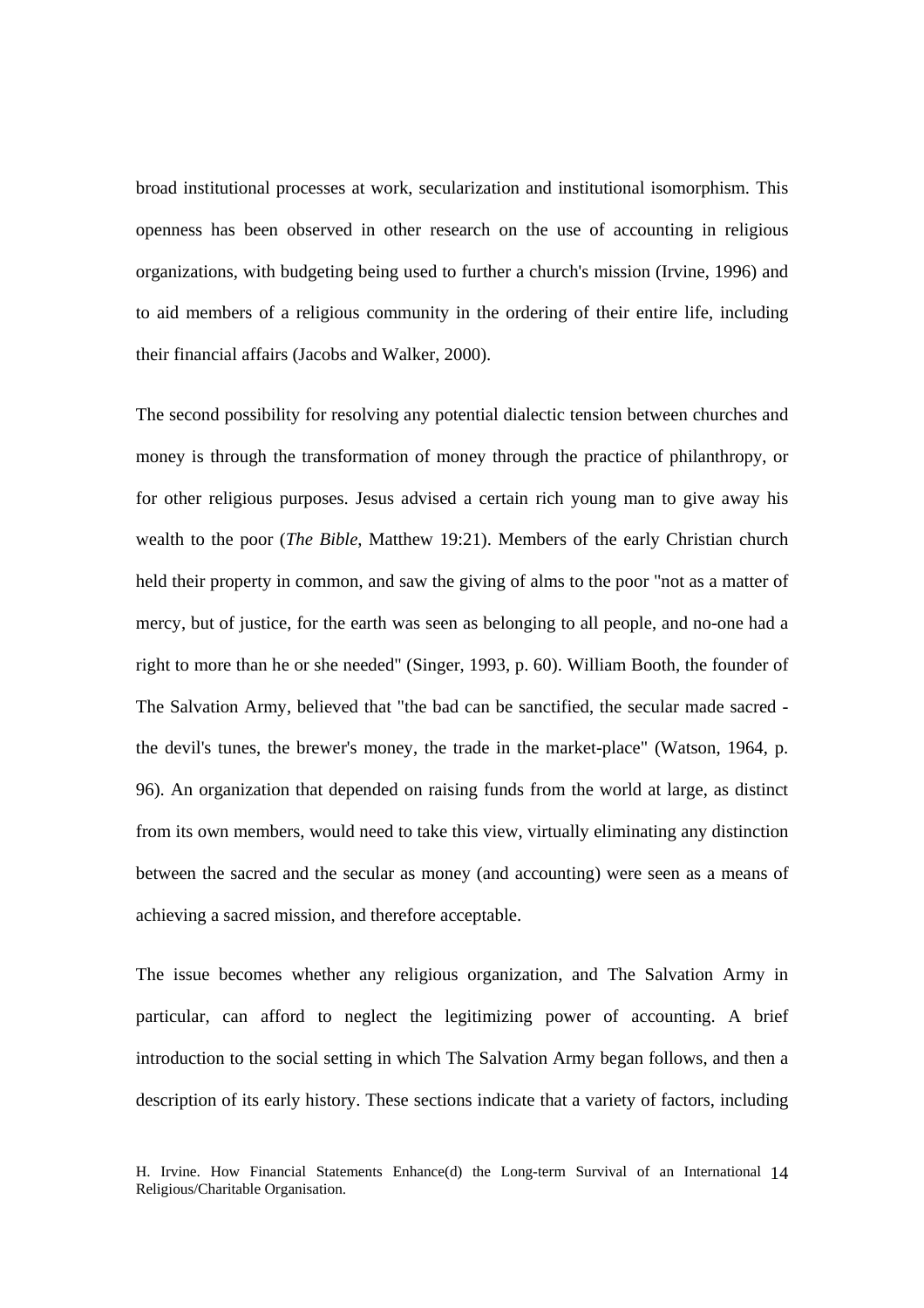its historic societal setting, its unique founder<sup>6</sup>, William Booth, its history, its sense of mission, and its resource-dependence, all combined to result in The Salvation Army's embracing accounting as a powerful demonstration of accountability and legitimacy.

# **Early history of The Salvation Army.**

# **The importance of the societal setting.**

The family tree of The Salvation Army in Australia stretches back to England in 1865, when William Booth began the Christian Mission in London. Figure 1 below, "The historical context of The Salvation Army" outlines the influence of external institutional pressures and historic influences, all of which, together with internal factors, set in motion the Army's reliance on public funds, and its consequent use of financial reporting as a legitimizing activity.



# *Figure 1. The historical context of The Salvation Army.*

H. Irvine. How Financial Statements Enhance(d) the Long-term Survival of an International 15 Religious/Charitable Organisation.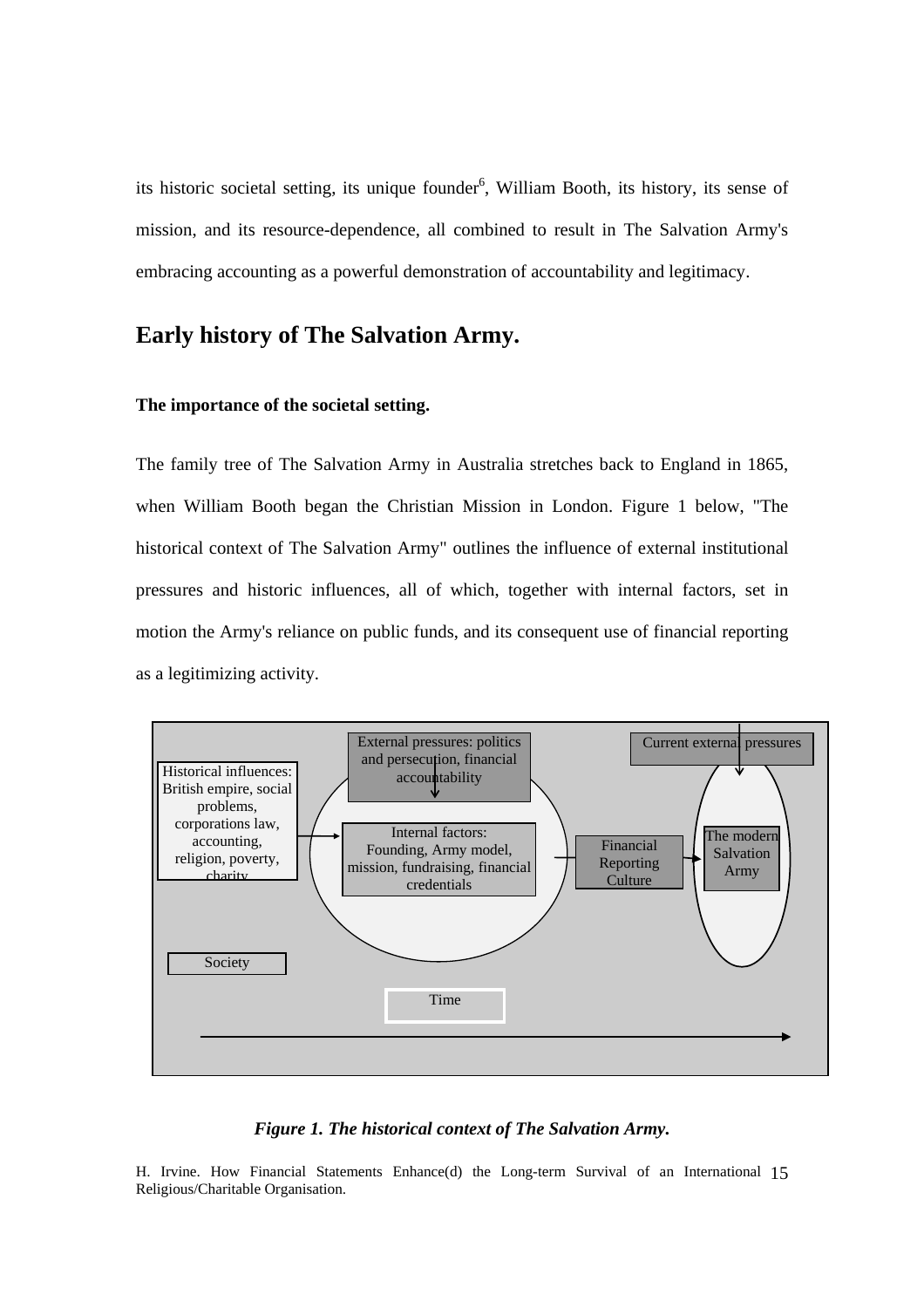### **The historic setting.**

The era in which The Salvation Army began was an age of turbulence in England. The Victorian empire was expanding rapidly worldwide, and in the mid 1800s, with a growing industrial base, and a rapidly expanding worldwide empire, England enjoyed what was probably the most prosperous period in its history. As corporations and investment flourished, and England's financial empire expanded, the accountancy profession also developed.

The Institute of Chartered Accountants began in 1880, the existence of an accountancy profession giving a stimulus to developments in auditing, with examinations being conducted, recommendations on professional conduct of audits instituted, and articles on auditing produced in *The Accountant*<sup>7</sup> from the 1880s onwards (Chatfield, 1977, p. 121). From the 1890s, auditing was gradually upgraded in terms of analysis rather than detailed "routine verification" (Chatfield, 1977, p. 120). Even at this early stage of its history, the accountancy profession was subject to pressures from competing interests, with the development of corporations, the principle of limited liability, the expectations and requirements of creditors and shareholders, and the increasingly large amounts of money that were being invested in these corporate structures all providing the impetus for the development of accounting practices. Corporate officials often made up their own minds about what disclosure to provide in financial statements (Chatfield, 1977, p. 99), with conservatism, stressing the anticipation of possible losses and the understatement of profits (Yamey, 1977, p. 28), rather than the overstatement that had occurred in previous

H. Irvine. How Financial Statements Enhance(d) the Long-term Survival of an International 16 Religious/Charitable Organisation.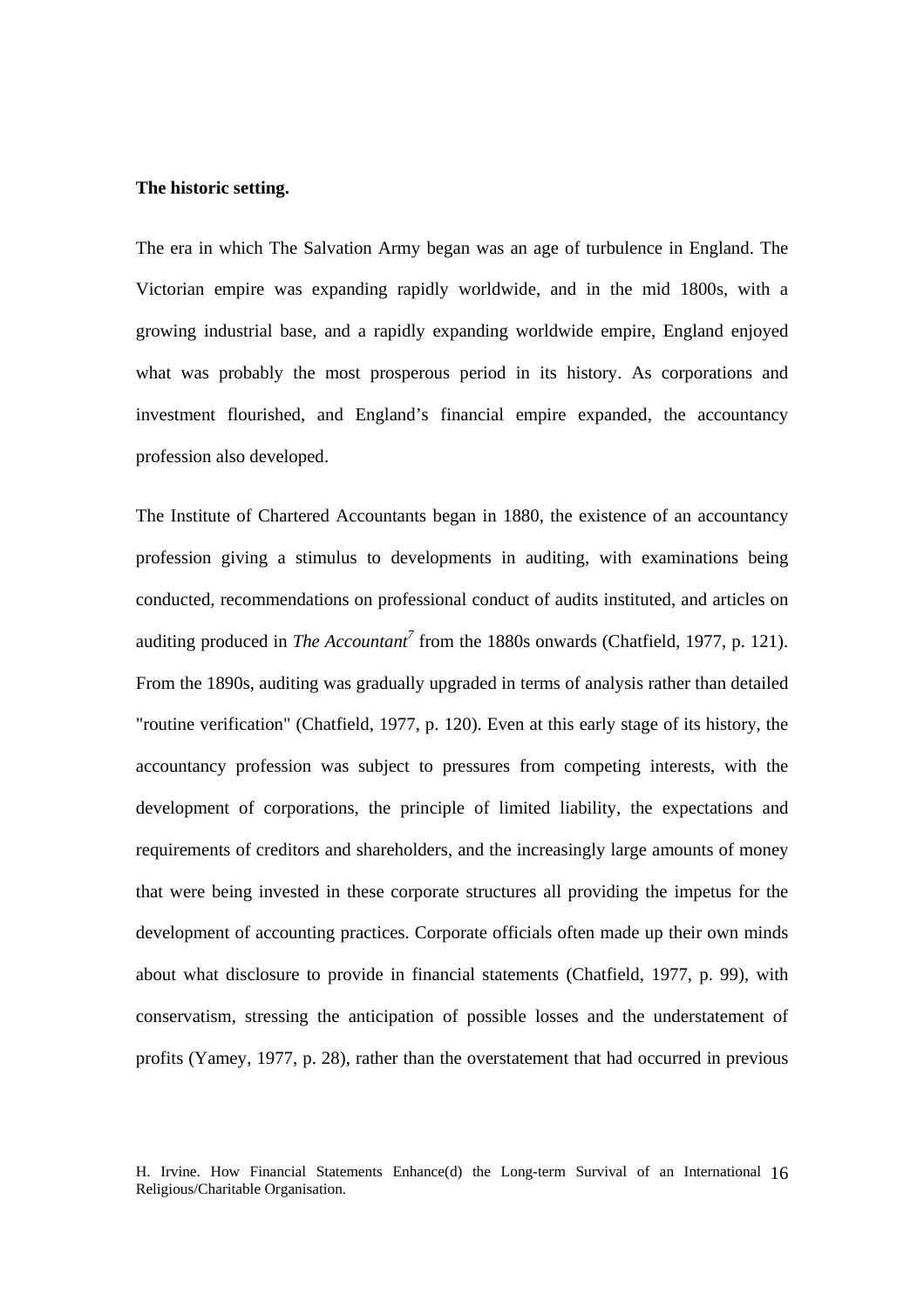years<sup>8</sup>. It was a time of incredible change and development in the financial world and in the existence and format of financial reports.

Yet this financial development and expansion happened against a background of poverty, drunkenness, crime, an unfair legal system, incredible inequities in the distribution of wealth, and "no attempt at Concerted Action" (Booth, 1890) to alleviate these painful symptoms of a society where power was vested in the hands of the wealthy. In spite of the efforts of social reformers to legislate better living and working conditions for English people, life was a grim business for the poor. While it was the official denomination of the country, The Church of England was very much a social and economic, perhaps more than a religious, institution, having little effect on the rising tide of poverty and the social upheaval going on around it. It was into this England that William Booth and Catherine Mumford were born in 1829.

# **The founder, the organization and his mission.**

#### *William Booth.*

From a poor background, William Booth was converted to Christianity as a young man. His working life began in a pawn shop, while he preached in his spare time. From 1851, he devoted his time to preaching, and by 1855 he had become a Methodist New Connexion travelling campaigner, on a wage of £2 per week. In that year he was married to Catherine Mumford, a committed Christian with strong feminist views, and ordained as a Methodist New Connexion minister three years later. Catherine was a powerful

H. Irvine. How Financial Statements Enhance(d) the Long-term Survival of an International 17 Religious/Charitable Organisation.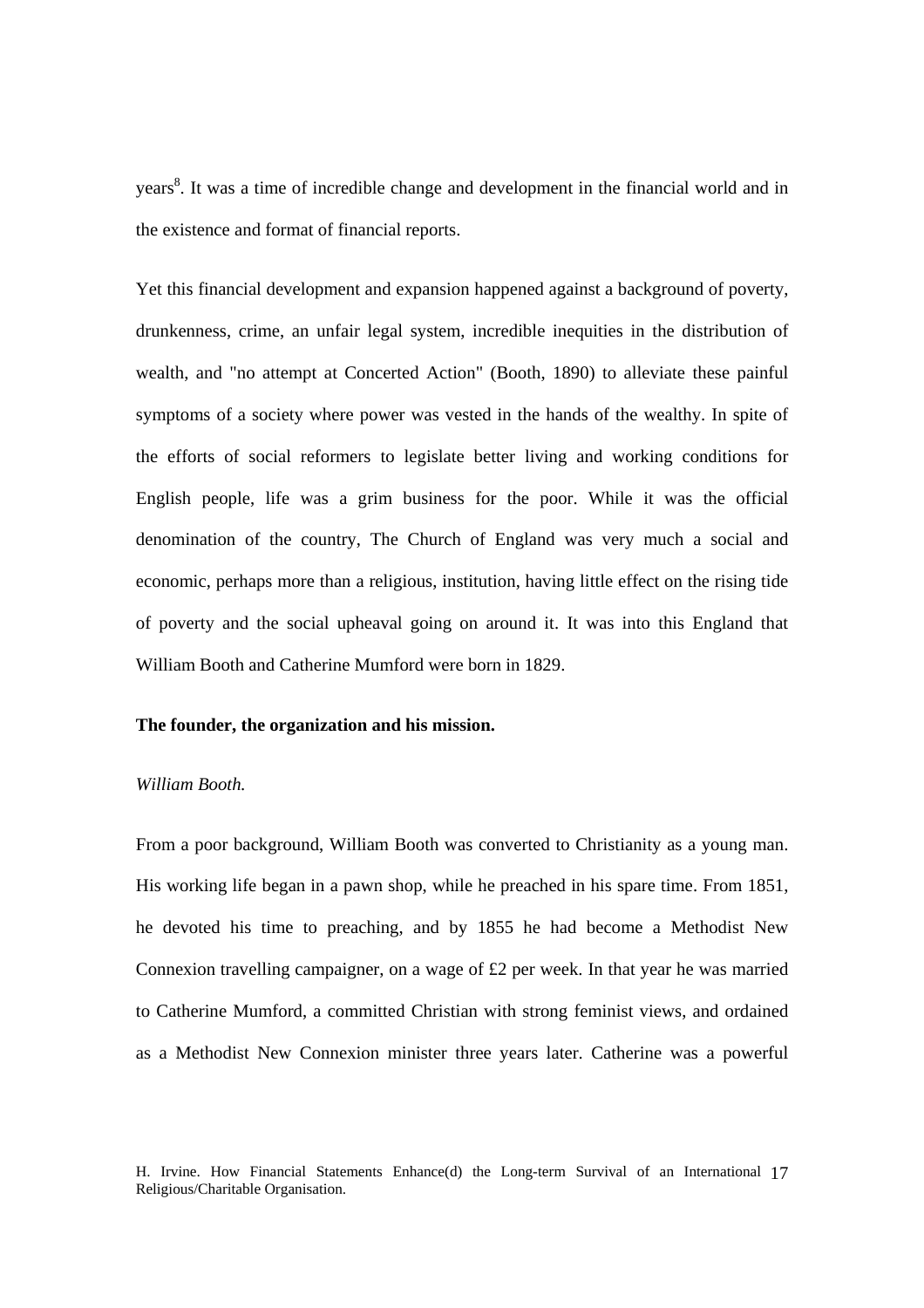preacher, preaching for twenty-eight years as William's faithful partner in his life's work (Collier, 1965, p. 42).

In 1861, William Booth resigned from the New Connexion. He formed the Christian Revival Association, which was later absorbed into the East London Christian Mission, which, in turn became The Christian Mission. He was deeply committed to ministering to the poor. Few clerics of the day "sought to grapple with their (the poor's) problems", and over 6,000 parsons "owed their livings to wealthy private patrons". William Booth's sole aim, in 1865, at the foundation of The Christian Mission, was "to convert the outcasts the clergy did not reach" and then pass them onto other churches. He often came home "bruised and bloodied", and found that his converts would not go to established churches (Collier, 1965, pp. 48 - 52).

In spite of Booth's authoritarian nature, the Christian Mission had a democratic constitution, and its Annual Conference made decisions about the running of the ministry (Watson, 1964, p. 22). After years of abiding by the decisions of a committee of thirtyfour people, Booth became increasingly frustrated, so that when in 1876 he was approached by a deputation of evangelists, with grievances, demanding an autocracy (Collier, 1965, pp. 64 - 65), he agreed. He confessed that he did not want to found a new sect, but nevertheless, in 1878, at the annual conference of The Christian Mission, it was resolved by a three quarters majority to scrap the mission's Deed Poll, create a new Deed Poll, and put control of all mission property and operations in Britain, or any other country, in William Booth, as General Superintendent, "or his nominee" (Collier, 1965, p. 65; *The Salvation Army (New South Wales) Property Trust Act 1929*, 1959, p. 2).

H. Irvine. How Financial Statements Enhance(d) the Long-term Survival of an International 18 Religious/Charitable Organisation.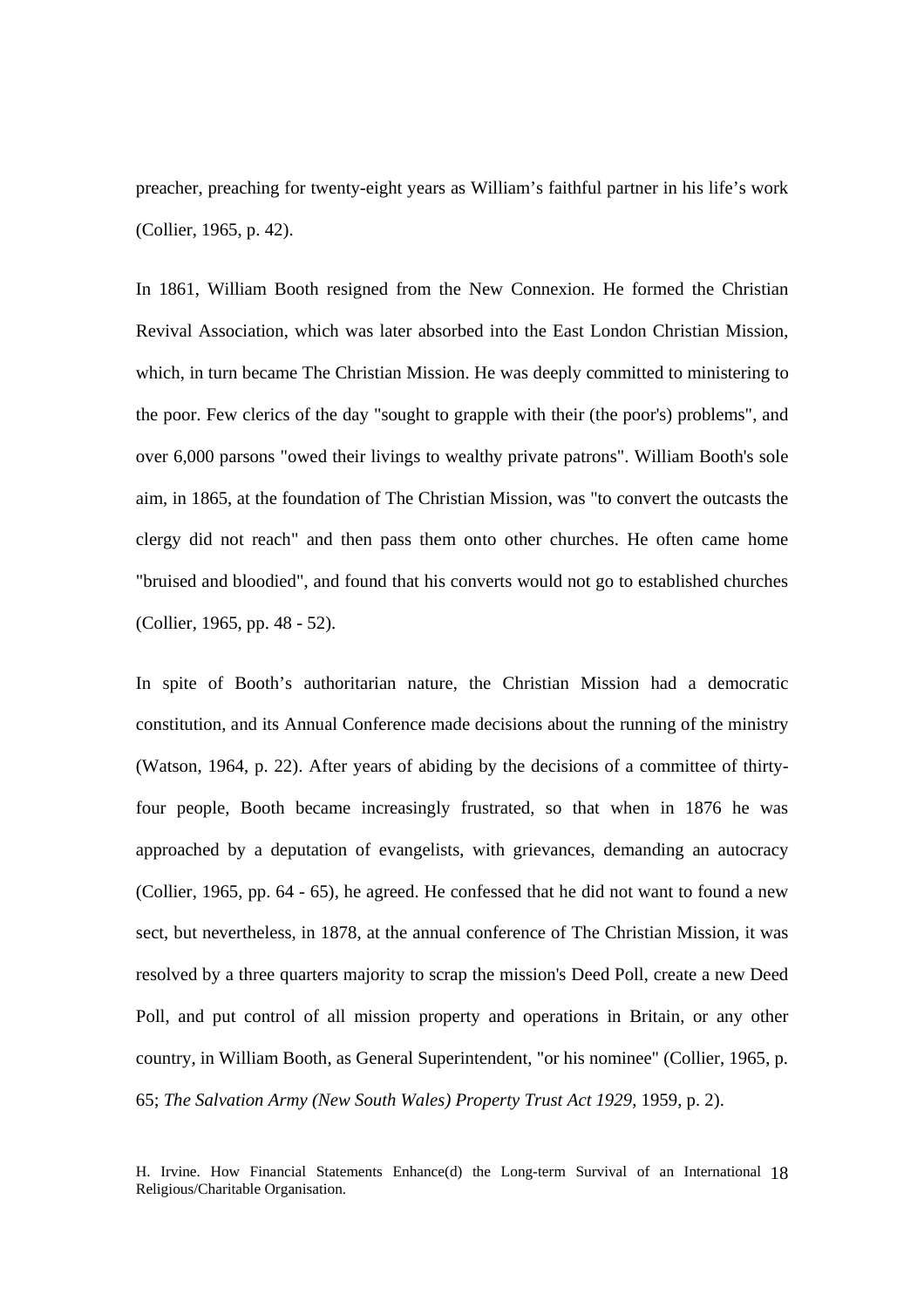#### *An army model.*

Booth had been a keen follower of the careers of Wellington and Napoleon, and followed the concept of militant Christianity. He spoke of "siege operations" against the Devil and was described in 1876 as the "General of the Hallelujah Army". His mission was taking on an Army-like culture and gradually was referred to as a volunteer Army, and then, in the 1878 Deed Poll of The Christian Mission, as

… a SALVATION ARMY recruited from amongst the multitudes who are without God and without hope in the world, devoting their leisure time to all sorts of laborious efforts for the salvation of others from unbelief, drunkenness, vice, and crime (*Christian History*, 1990, p. 25).

In that year, Booth composed his "*Orders and Regulations for the Salvation Army*", maintaining that he could not run his "army" without a system (Collier, 1965, pp. 75 - 76). A combination of rules, and homilies about the lives Salvationists were required to live, it was uncompromisingly strict. In 1879 in Salisbury, a Salvationist and his three sons, thinking the movement "lacked something", brought brass instruments along to their meeting, and accompanied the singing of songs. Hit tunes of the day were adapted into songs the Salvation Army could sing. Booth's comment "why should the Devil have all the best tunes?" indicated his willingness to use whatever methods were necessary to reach people with his message.

With all the accompaniments of an Army, The Christian Mission officially changed its name to The Salvation Army in 1880. William Booth became "The General" instead of the "General Superintendent". The Army model continued to gain momentum, with the use of Army terminology and the introduction of uniforms<sup>9</sup>. The Army grew, according

H. Irvine. How Financial Statements Enhance(d) the Long-term Survival of an International 19 Religious/Charitable Organisation.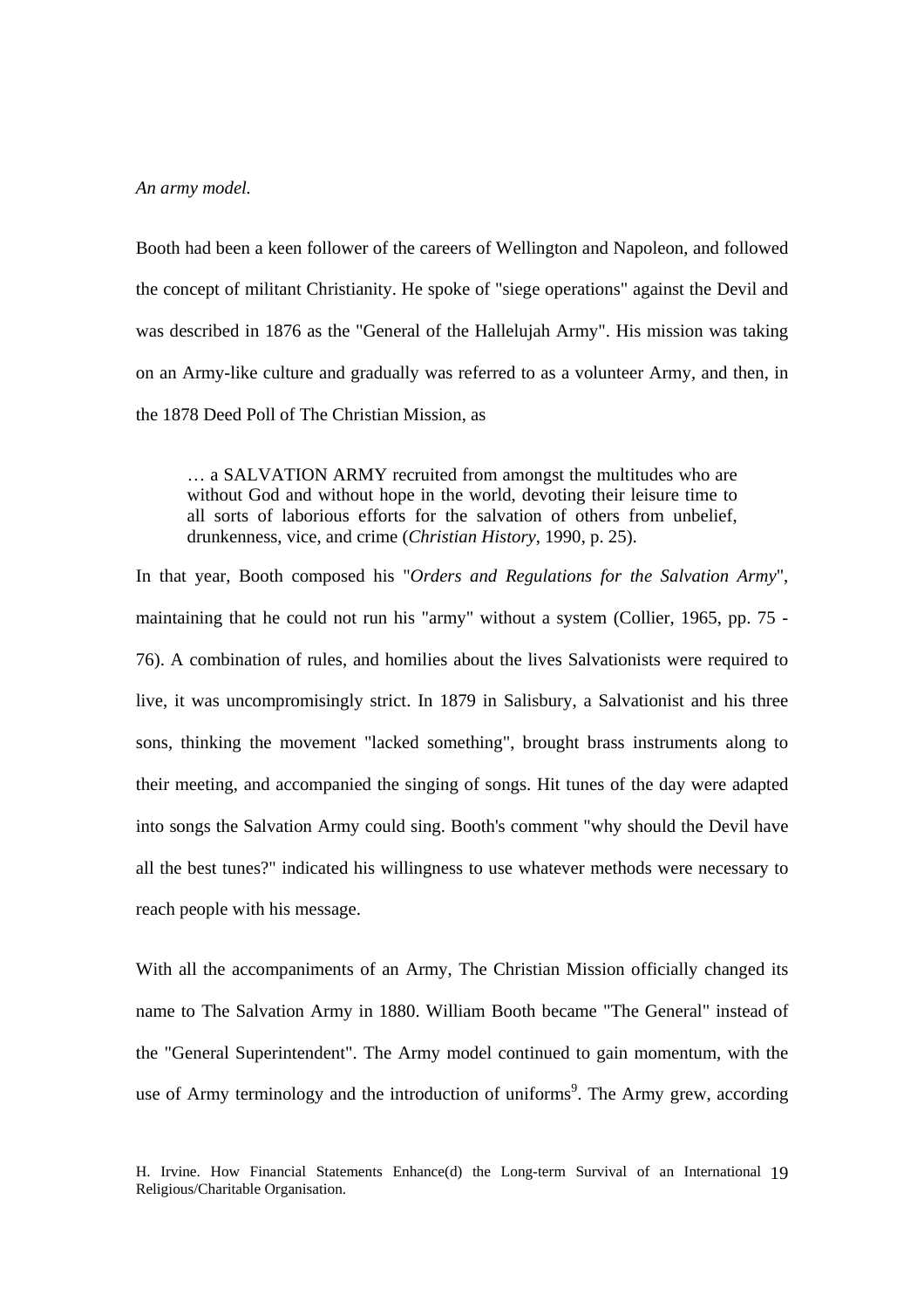to William Booth, because of an "unqualified acceptance of military government and discipline" (Booth, 1890, Appendix 2), "the government that God himself has invented" (Wiggins, 1964, pp. 237 - 238).

# *The mission.*

Early in his ministry, William Booth recognized the difficulty of preaching the Christian gospel to people "whose whole attention is concentrated upon a mad, desperate struggle to keep themselves alive" (Booth, 1890, p. 45). While his intentions were, at grass roots, uncompromisingly spiritual, he saw evangelical conversion as "a concomitant of drastic social and economic change - less a religion of stained-glass windows and the music of J. S. Bach, than of soap and a square meal, with noise, cheerful songs, and everyone so busy that they could not be bored" (Watson, 1964, p. 21). Booth's early "random attempts at social work" included the establishment of "Food-for-the million" shops, where the poor could buy hot soup day and night and "a three-course dinner for sixpence". Eventually abandoned because of "administrative headaches", they were nevertheless an attempt to set into place a strategy for offering substantial and tangible assistance to the poor (Collier, 1965, p. 58).

A formal strategy was offered by Booth, when in 1890 his treatise "*In Darkest England and the Way Out*" was published, and became, overnight, a runaway best seller<sup>10</sup> (Collier, 1965, p. 187). A stupendous undertaking, it was an attempt to apply the Christian faith to an increasingly industrialized civilization, a recognition that England was socially bereft. In it Booth asserted that there was no need to look to "darkest Africa" to confront problems in desperate need of attention. He maintained that of the 31 million population

H. Irvine. How Financial Statements Enhance(d) the Long-term Survival of an International 20 Religious/Charitable Organisation.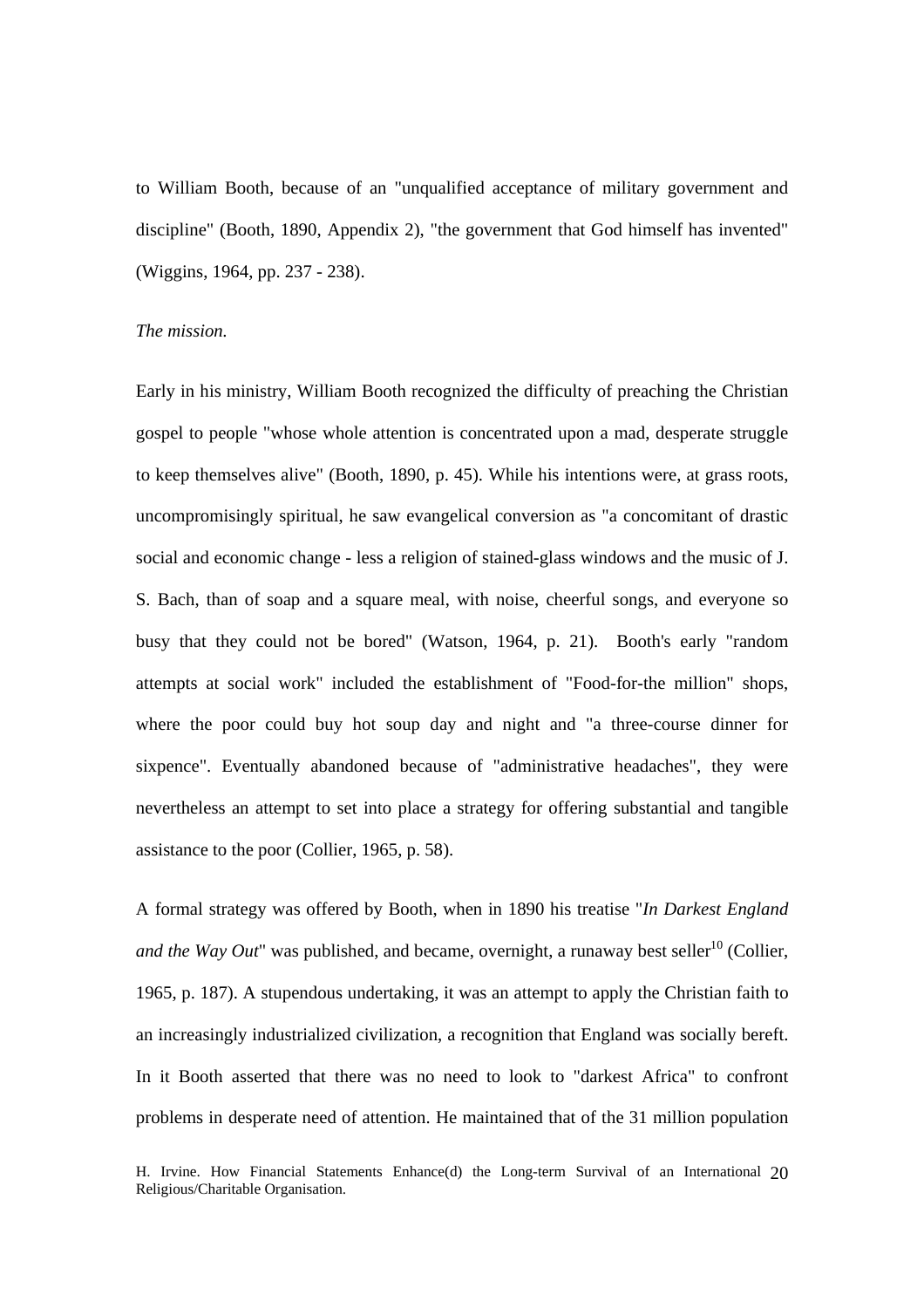of Great Britain (apart from Ireland), 3,000,000 lived in "darkest England" as paupers, often homeless, and starving. They were the "submerged tenth", and he likened their condition to the slavery that had been so justly condemned in England sixty years earlier (Booth, 1890, p. 23). His famous "cab horse charter" proposed that human beings were worth at least as much as a cab horse, of whom it was said, "when he is down he is helped up" and "while he lives he has food, shelter and work" (Booth, 1890, p. 20).

In 1890 the Social Reform Wing of The Salvation Army was established. While the Army was described as "not a social reform organization", it was one that applied social reform and welfare work "to the principles on which it was founded" (Sandall, 1966, p. 74). Booth was convinced of the theological justification for a doctrine that included "both personal salvation and social salvation" (Green, 1990, pp. 29 - 30). In 1910, on his 81<sup>st</sup> birthday, he eschewed a dichotomy between the sacred and the secular, when he described the linkage between the spiritual and the social work as being essential, the "outcome of the spiritual life of its members" (Sandall, 1966, p. xiv).

### **Fundraising.**

From the early founding of The Christian Mission, and later The Salvation Army, Booth's background, experience and sense of what he wanted to achieve were inextricably linked to the raising of money. From a poor background, and ministering to the poor, he was conscious always of needing to attract sponsorship and donations. With a focus on the "submerged tenth" of society, there was no possibility of raising funds from that quarter, so there was a need to move in sectors of society in which there was first an appreciation of such a mission, and secondly, a willingness to contribute to the

H. Irvine. How Financial Statements Enhance(d) the Long-term Survival of an International 21 Religious/Charitable Organisation.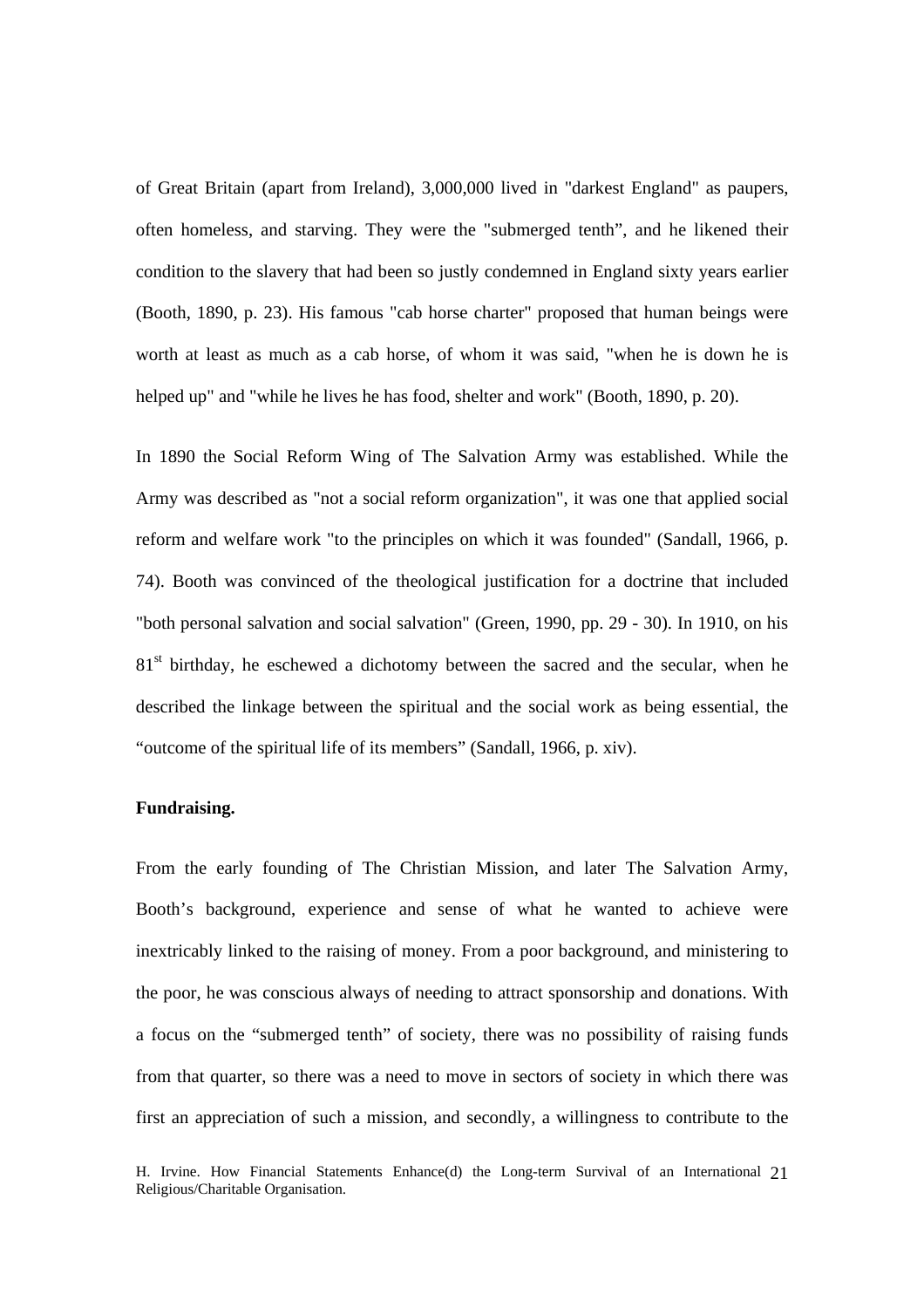mission. He always had to have his eye on the possibilities for funding, since funding this mission was always a challenge. He chose not to link himself with an established organization where funds may have been more assured, but to launch out on his own with a new venture. His very nature made him a unique leader and that in itself set the scene for the financial needs his mission would always have.

In 1851, his ministry was able to begin because of the generous support of Edward Rabbits, the owner of a chain of boot stores in London, who offered him twenty shillings per week for three months, in order that he might devote his time to preaching (Collier, 1965, pp. 33 - 34). By the time the "Darkest England" scheme was put forward twentyfive years later, the Army had raised more than £18,750,000 for its work (Collier, 1965, p. 185). The incredible expansion in the work and influence of the Army had occurred by combining with the vision a vigorous fund-raising style and an attempt to keep expenses as low as possible. Bramwell Booth (William's son) described money as the "sinews" of the Salvation war (Woodall, 1995, 18; Thompson, 1985, 21), and from its earliest days, the Army gained a reputation for its constant efforts at money raising. The collection box became a regular accompaniment to Salvation meetings, as illustrated by a music-hall chorus of the 1880s:

… General Booth sends round the hat; Samson was a strong man, but he wasn't up to that (Booth, 1977, p. 115)!

Early donations came from several philanthropists, but financial pressures were always acute. Early appeals were made to members and friends. The Christian Mission Magazine (1870a, p. 93) of April 1870 informed readers that over £50 per week was required to keep the mission going, dependent as it was on "the voluntary offerings of the Lord's

H. Irvine. How Financial Statements Enhance(d) the Long-term Survival of an International 22 Religious/Charitable Organisation.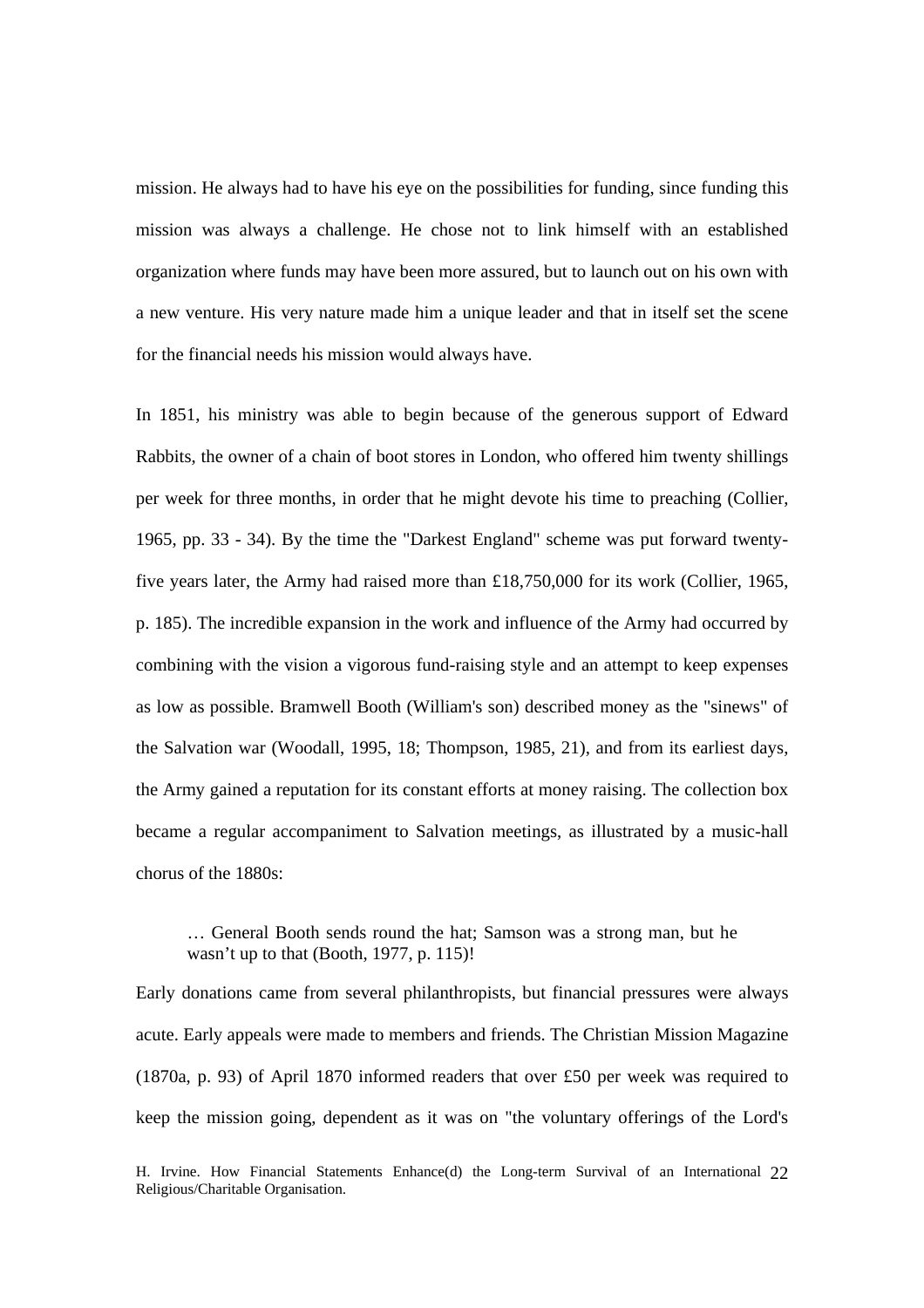people". Later, in August that year, "friends" were advised that "our funds for carrying on this great work are completely exhausted … brethren and sisters, you must help us or our work must cease" (The Christian Mission Magazine, 1870b, p. 128). Constant pleas came from the Army's magazine over its early years, not only for money, but also for donations of goods:

- our extensive operations, and their purely missionary character, render the work very costly, and only help from without … can enable us to go forward in the coming year (The East London Evangelist, 1869, p. 236);
- our coffers want replenishing (*The Christian Mission Magazine*, 1871, p. 96);
- help by saving us from anxiety in financial matters (*The Christian Mission Magazine*, 1872, p. 90);
- we must give more liberally … we must collect more diligently (*The Christian Mission Magazine*, 1873, p. 82);
- 'Funds again!' I think I hear you say, dear reader, yes, funds again! (*The Christian Mission Magazine*, 1874a, p. 67);
- Wanted, clothing of all descriptions for the poor! (*The Christian Mission Magazine,* 1875, p. 28).

The Army constantly looked for new ways of raising money. The Self-Denial appeal was introduced by William Booth in *The War Cry* on  $14<sup>th</sup>$  August 1886, in order to expand the Army's work in Europe. Fifty thousand people were invited to join the "Self-Denying League<sup>11</sup>" and to register their pledge to boost the contents of the "War Chest" (Wiggins, 1964, p. 216). It became an annual appeal, focused not only on Salvationists, but also on the public. General Booth, in 1908, said of the scheme, that it had proved to be one of the "greatest religious financial successes of the age", having attracted the admiration of

H. Irvine. How Financial Statements Enhance(d) the Long-term Survival of an International 23 Religious/Charitable Organisation.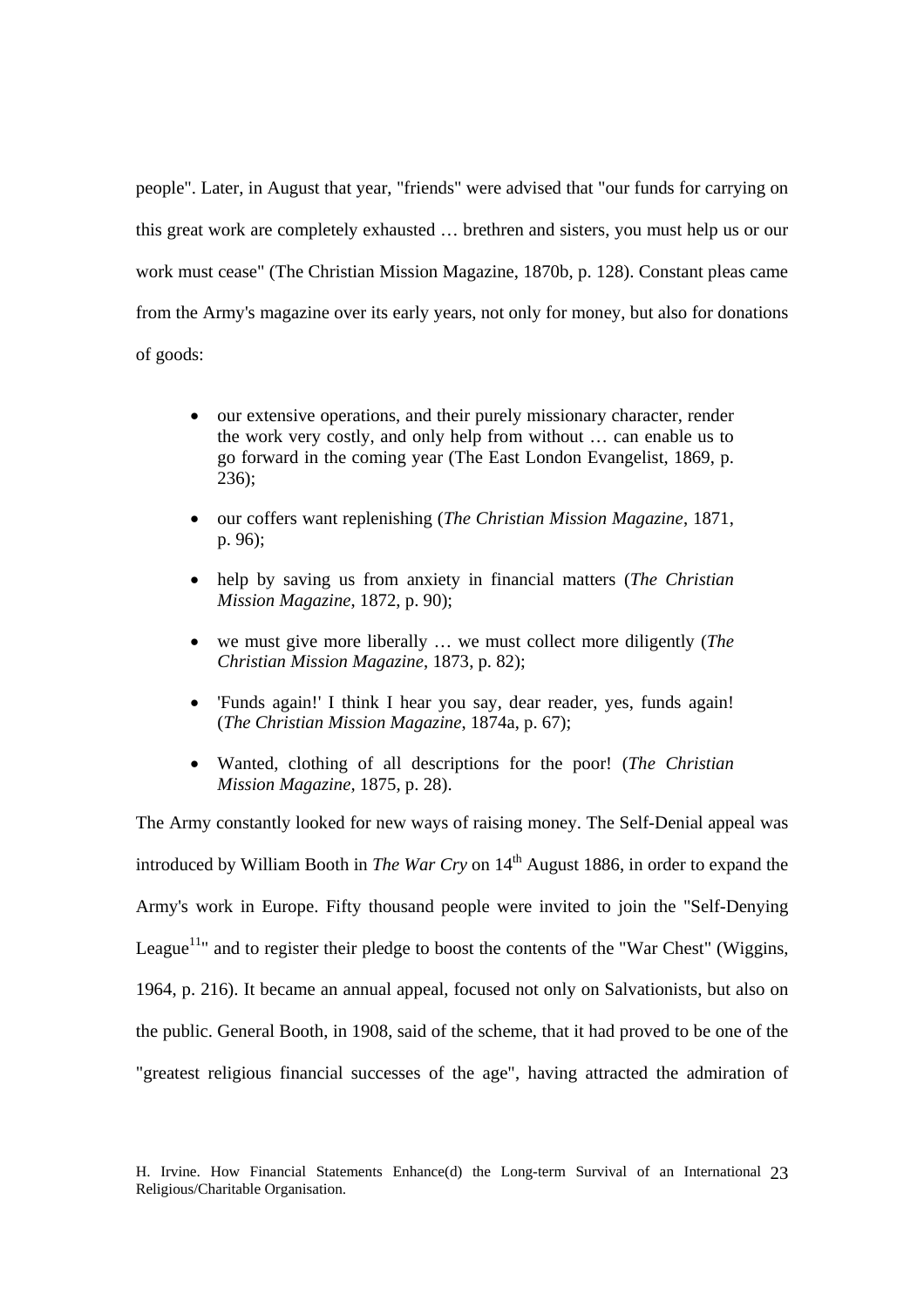"almost every religious and philanthropic organization in existence" (Thompson, 1985, p. 9).

Other schemes were also successful. The formation of The Salvation Army Property League resulted in more property being acquired in 1887 than in the previous 17 years of its history (Wiggins, 1964, p. 234). The "Universal Exhibition of Thank-Offerings" in 1887 was organized by the Army in order "to give every corps, officer, soldier and friend an opportunity of presenting to the Lord a portion of their *goods* (small or large) as a token of their thankfulness to Him for raising up The Salvation Army and sending forth its officers into this and other lands" (Wiggins, 1964, p. 242). Army officers sent out to new corps were responsible for raising their own finances. Tithing was promoted as a desirable spiritual and financial practice for all Army officers, soldiers and friends, and other creative fund-raising efforts were devised, including harvest festivals, the Tea League<sup>12</sup>, and the Lord's corner<sup>13</sup>.

At the end of 1888, General Booth presented a "memorial" to the British Home Secretary, outlining the situation of "vast numbers of men and women" in East London slums. His assertion was that such shocking conditions in which people were living demanded some "special and extraordinary effort on behalf of the state". This was the Army's first request to the government for aid, but their request for £15,000 was denied. It was to be several years before the British government followed the example set by the Victorian Government in Australia in the early 1890s (Fairbank, 1983, pp. 90 - 91), when it provided funds for The Salvation Army to perform charitable works.

H. Irvine. How Financial Statements Enhance(d) the Long-term Survival of an International 24 Religious/Charitable Organisation.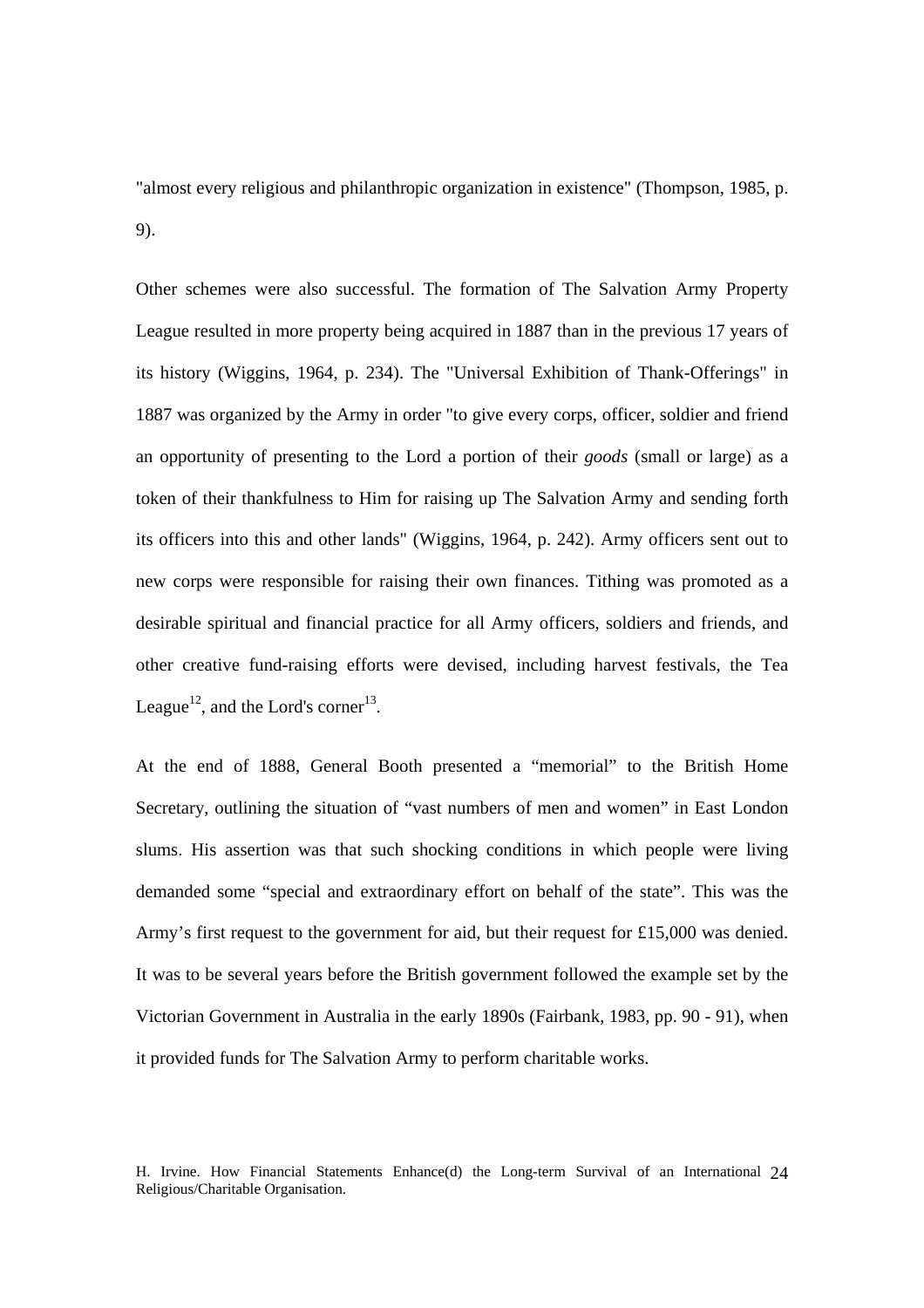Booth's "*In Darkest England*" scheme of 1890 set a target of £1,000,000. To anybody else, this might have seemed an extraordinary amount of money, but in spite of the fact that William Booth had been "bedevilled by money troubles" since the early days of the Army (Watson, 1964, p. 93), he was unapologetic about his request for funds to put his scheme into operation. He gave examples of the cost to Britain of various war expenses that greatly exceeded the  $£1$  million he was requesting, and which were paid without hesitation by a government committed to extending its worldwide empire:

When John Bull goes to the wars he does not count the cost. And who dare deny that the time has fully come for a declaration of war against the Social Evils which seem to shut out God from this our world? (Booth, 1890, p.  $251$ ).

Within three months of Booth's call to "arise in the name of God and humanity, and wipe away the sad stigma from the British banner that our horses are better treated than our labourers" (Booth, 1890, p. 282), £102,559/1/2d had been contributed to the scheme. Booth's logic in his Darkest England scheme was that it would not be "irrational" to expect that the government, or some local authorities, would eventually assist in the plan, since it could ultimately be expected to provide relief in the rates and taxes of the country. He conceded that perhaps the scheme was so vast that it ought to be undertaken by the Government itself, but since nobody appeared to be doing anything about such a vital work, the Army was prepared to undertake it if the financial help was provided (Booth, 1890, p. 267). The Army was thus willing to be a channel for the funds provided by concerned donors, and possibly the government, in order to undertake the work for which they had the vision.

H. Irvine. How Financial Statements Enhance(d) the Long-term Survival of an International 25 Religious/Charitable Organisation.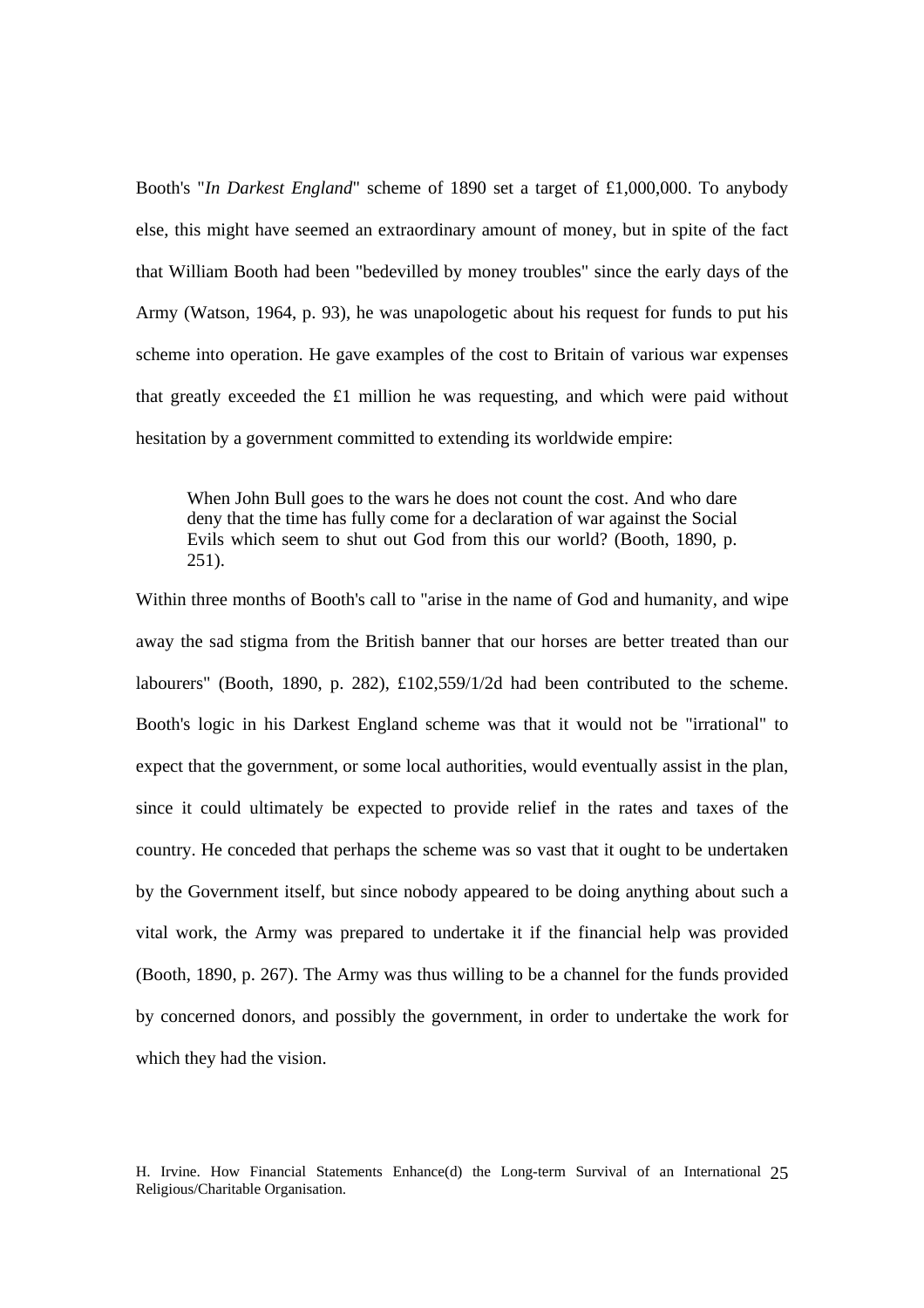The Army became involved in financial institutions, with its Deposit Bank being set up in  $1890<sup>14</sup>$ . There were sixty-four branches in England, Scotland, Wales and Jersey, and one third of deposits were invested in government securities, with the remaining deposits being lent on mortgage on real estate. Interest paid was 2.5% per annum, and all profits went towards The Salvation Army (Wiggins, 1964, 220). The following year, General Booth took over the Methodist and General Assurance Society Ltd. The Army turned it into a "self-formed, self-sustained organization with an administrative staff" (Wiggins, 1964, 227).

Trading was another source of funds for the Army. General Booth had expressed the desire that the Army's social work should become self-funding over a period of time. There was no shame in being involved in business activities, providing they adhered to strict ethical standards. *The War Cry* of 19<sup>th</sup> April 1902 detailed reasons why the Army ought to indulge in such activities, and why they ought to be supported. The Salvation Army uniform needed to be produced, *The War Cry* and other periodicals needed to be produced, the Army wanted its people to procure "the best possible goods at a reasonable price", and since profits went towards international missionary work, buying from the Army would assist in promoting "the work of salvation throughout a sin-cured world" (Wiggins, 1964, 224).

In all its fundraising schemes, in the Army there was no distinction seen between the money and the mission, the sacred and the secular. The Salvation Army Deposit Bank, was defended as being "as righteous as collections and admission fees" (*All the World*, 1890a, p. 29) in its payment and earning of interest. A direct link with the "sacred"

H. Irvine. How Financial Statements Enhance(d) the Long-term Survival of an International 26 Religious/Charitable Organisation.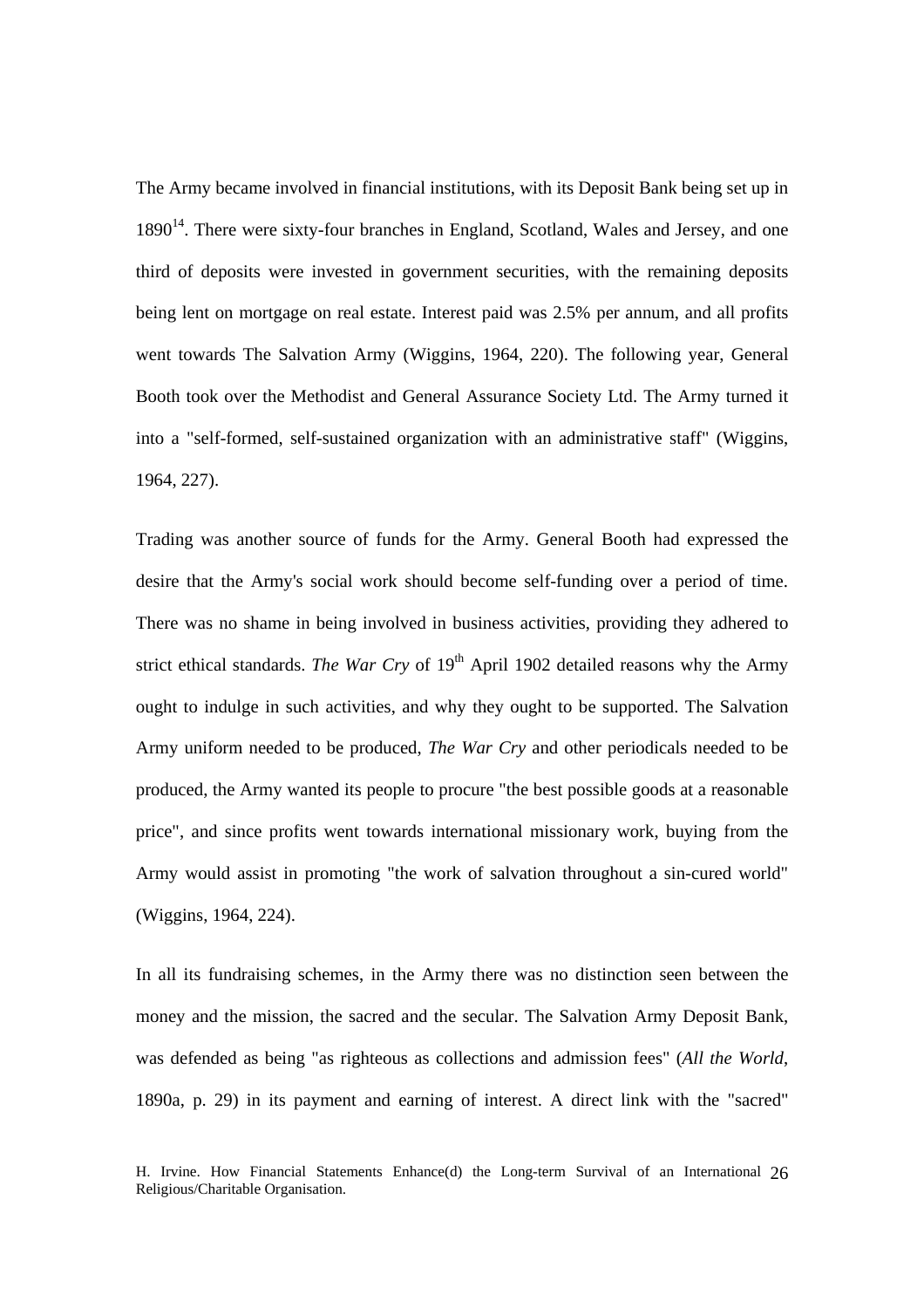mission was claimed when the question was asked in an Army publication, "is it more "religious" to put one's money by in the traditional old stocking than in a bank which uses all its surplus capital simply and solely to multiply mission halls? We think not!" (*All the World,* 1890b, p. 208). William Booth urged Assurance officers of the Army's Life Assurance Company to be "God's agents", ideally allying "business principles" with "religious practice" (Wiggins, 1964, 230 - 231). These "business principles" included accounting.

### **Early financial reporting and credentials.**

## *Early financial practices.*

Financial accountability and the proper keeping of accounts were always important to William Booth, and consequently to The Salvation Army. As General Superintendent of the Christian Mission, Booth had enormous financial power to expend money which had been contributed to the Christian Mission, provided he should annually "publish a balance-sheet duly audited of all such receipts and expenditure" (*The Salvation Army (New South Wales) Property Trust Act 1929*, 1959). This requirement remained in force when the name was changed to The Salvation Army in  $1880^{15}$ .

The finances of The Christian Mission were made public in early editions of *The Christian Mission Magazine*, where, together with rousing stories of the work the mission was accomplishing, were included, from time to time, Balance Sheets of various branches of the mission (*The Christian Mission Magazine,* 1875, p. 2816; *The Christian Mission Magazine*, 1876a, p.  $54^{17}$ ), or summaries of the "State and Finances of the Christian

H. Irvine. How Financial Statements Enhance(d) the Long-term Survival of an International 27 Religious/Charitable Organisation.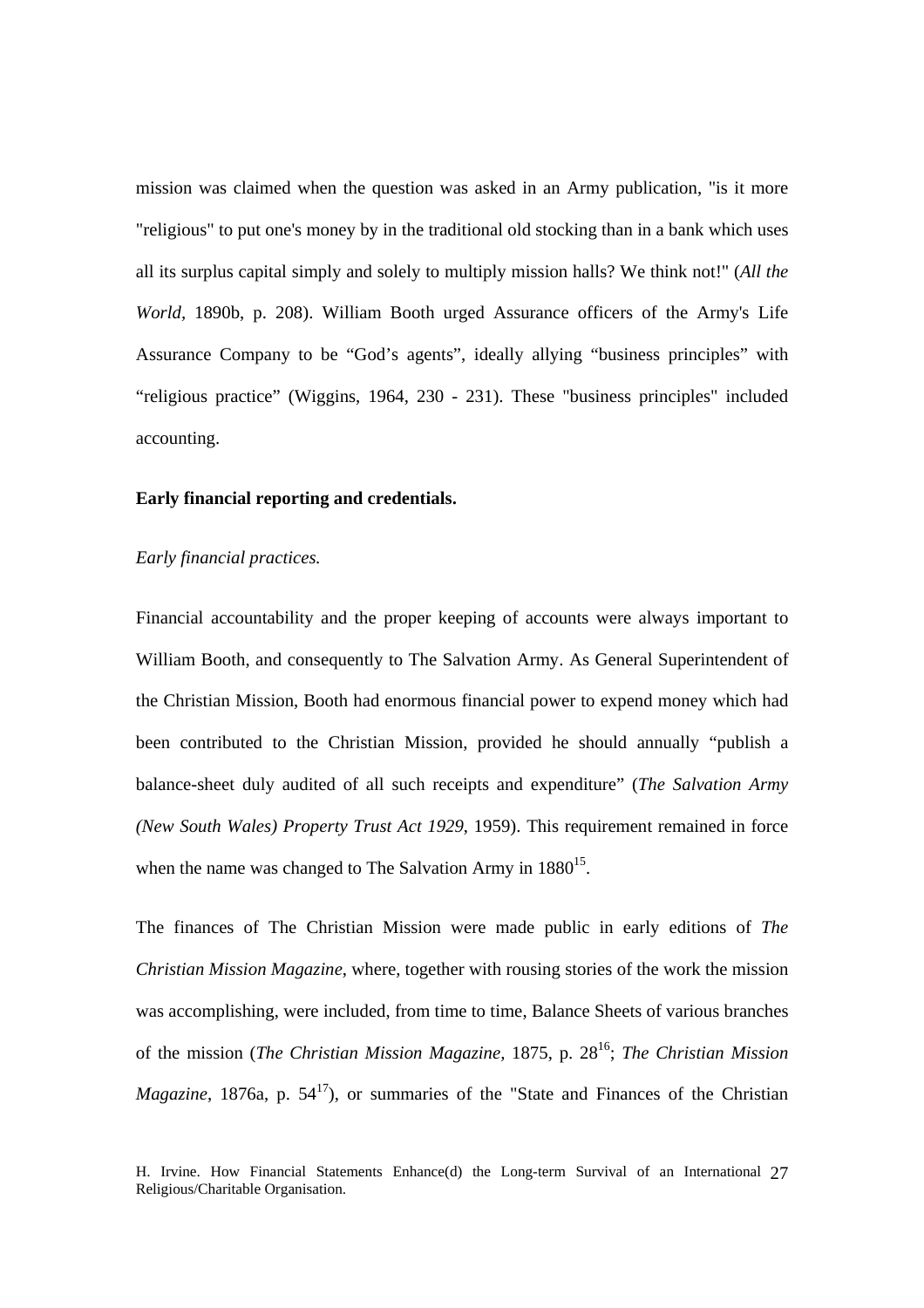Mission" at various times. *The Christian Mission Magazine* (1876c, p. 172) of July 1876 included information about the amount "contributed by the people towards the support of the work", as well as details of other mission statistics such as the number of members, public speakers, preaching services, and "anxious inquirers". Some branches had not submitted financial returns, and no information was given regarding the amount expended in the running of the various mission branches, or how much they held in funds. These summaries appeared semi-regularly in early editions of the Mission's magazine, as did "The Reports from the Districts" (*The Christian Mission Magazine,*  1874b, p.  $226^{18}$ ).

The Balance Sheet of The Christian Mission for 1877 - 78 listed Receipts and Expenditure, and was "audited and found correct" by a firm of Public Accountants from London (*The Salvationist,* 1879, p. 84). The publication of the Balance Sheet for the year ending 30th September 1879 (*The War Cry*, 1880, p. 3) included an explanation of the policy of producing annual Balance Sheets, and an assurance that "every penny received and spent in connection with the Army has thus been publicly accounted for from the first days of The East London Christian Revival Society till this day". Appendix 1, "*The Salvation Army Balance Sheet for the year ending 30th September 1879*" presents a copy of the contents of this Balance Sheet. The amount received from "outside sources" represented 63% of total receipts, and there was a recognition that this kind of support warranted financial accountability. Refuting the charge that the Army had never published Balance Sheets, it was pointed out that this Balance Sheet, for 1879, was actually the 14th that the Army had produced, and that "a firm of auditors of the highest respectability have audited our books for years past" (*The War Cry*, 1880, p. 3). The

H. Irvine. How Financial Statements Enhance(d) the Long-term Survival of an International 28 Religious/Charitable Organisation.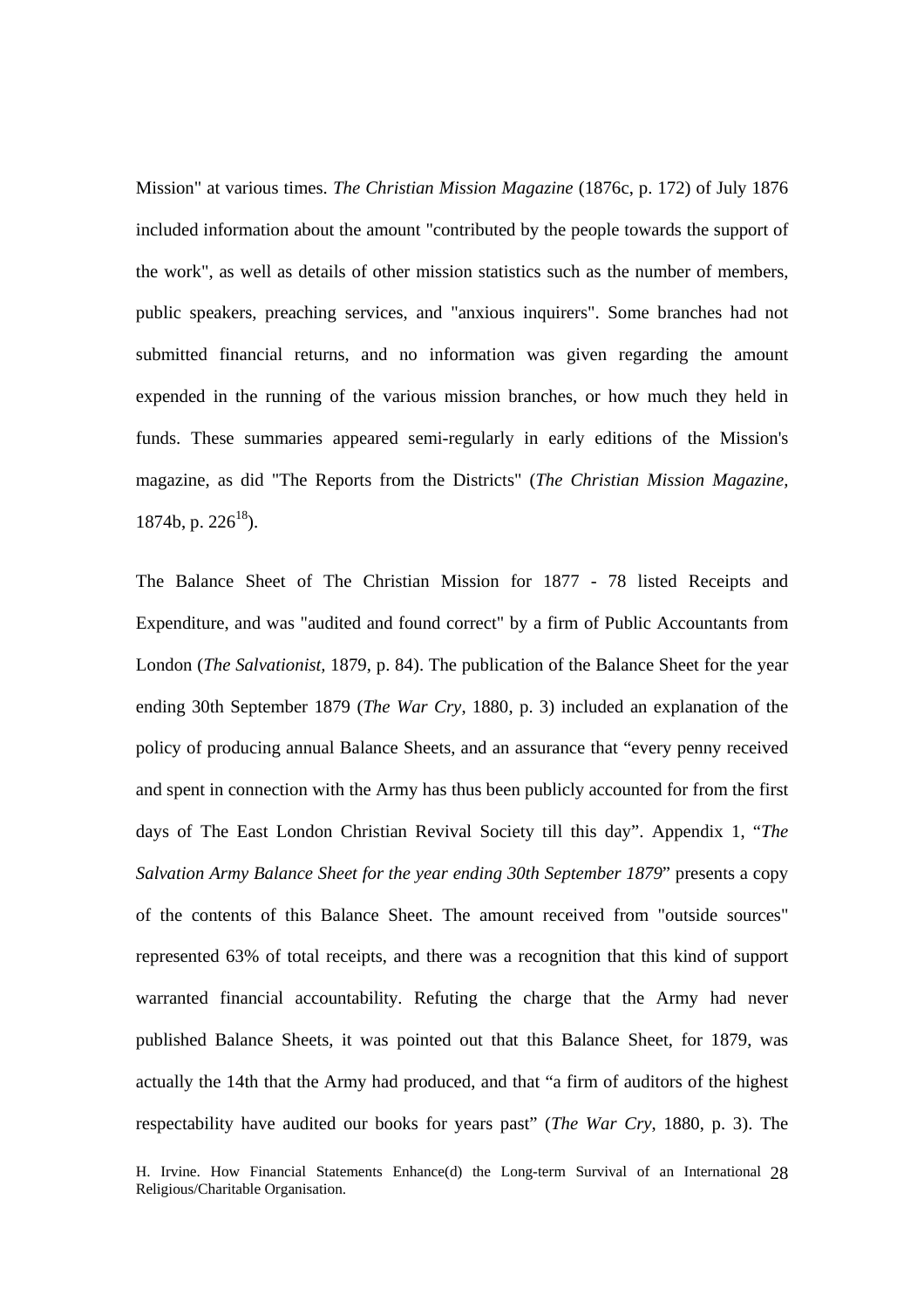assurance was given that The Salvation Army wanted to remain open about its financial affairs, and that more information would be made available on request.

Some years later *The Times* printed an article about The Salvation Army's 1887 Balance Sheet, alleging that it was the first Balance Sheet the Army had published. The Field-Secretary, in his *War* Cry response, noted that "The General has written to them reminding them of their previous article<sup>19</sup>, and enclosing balance sheets for ten years. Surely that old tale about our issuing no balance sheets is not going to start again!" (Wiggins, 1964, p. 213). It has been suggested that since its early days, the Army has highly valued financial accountability, and the image it provides, and has sought to implement an accounting system so rigorous that it has earned "the unqualified commendation of financial experts and authorities who had cause to study its workings (Wiggins, 1964, pp. 212 - 213).

William Booth was reported to place great trust in the Army's public auditors who looked after their accounts (Booth, 1977, p. 116). A story Bramwell Booth (the Founder's son) recounted was about Henry Labouchere, the editor of the paper *Truth*, who was openly critical of the Army's finances, alleging that it had no accounts to show. After one of these attacks, William Booth invited Labouchere to visit the Army's headquarters, and he arrived to find one of the partners from the Army's auditing firm there, with all the accounts ready for his perusal. After one and a half hours of "going over the books, examining the Vouchers, and talking to members of the Staff", he was apparently quite satisfied, and after that, became "more or less a friend". The chief value of his approval of the Army's finances, according to Bramwell Booth, was in the fact that "he was so

H. Irvine. How Financial Statements Enhance(d) the Long-term Survival of an International 29 Religious/Charitable Organisation.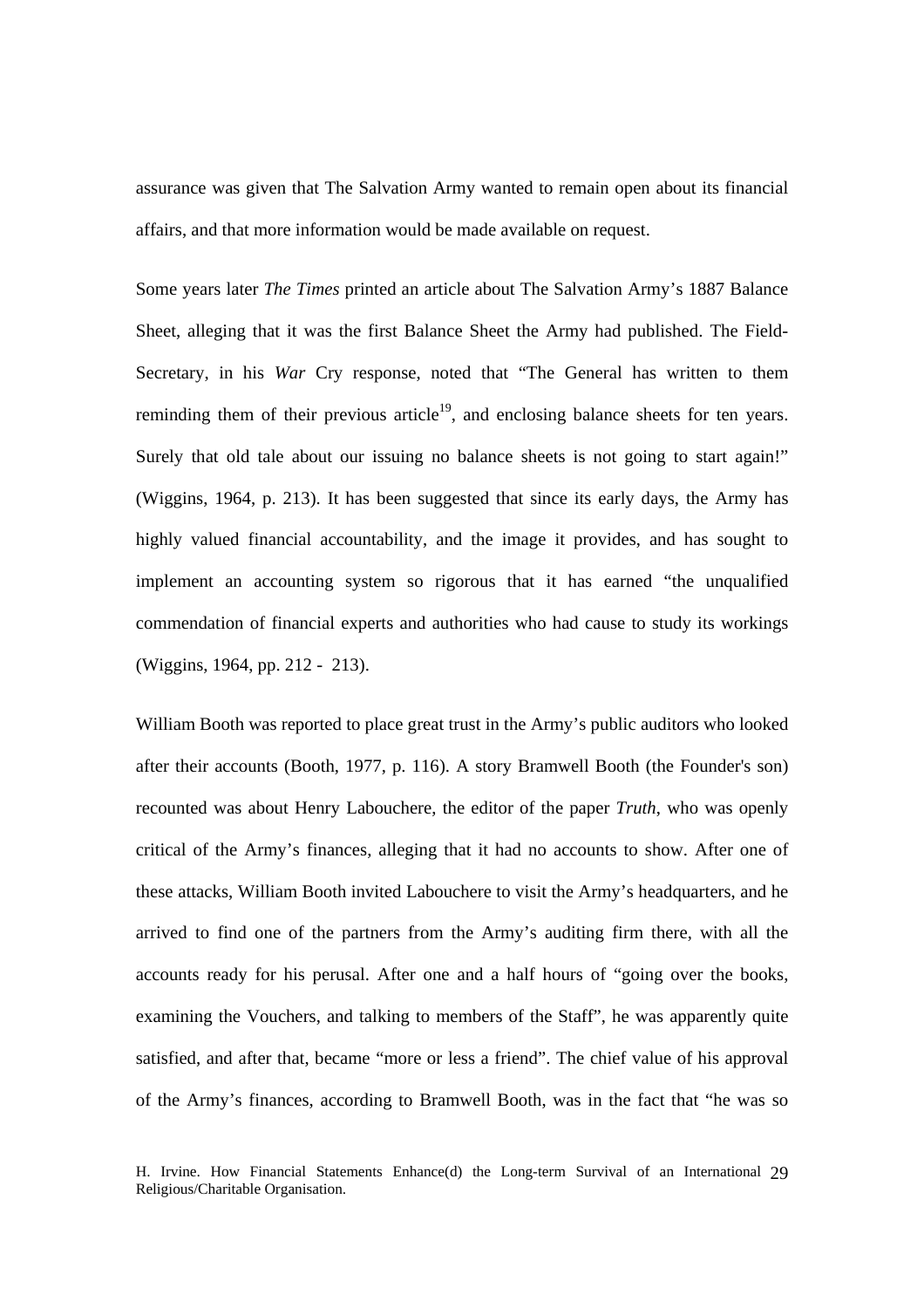great an authority on such matters that when he took a thing up and even faintly praised it people accepted its credentials right away" (Booth, 1977, pp. 119 - 120).

In putting forward the Darkest England scheme, Booth (1890) relied on the Army's size, its zeal, its reliance on the power of God, its successful record so far, and its Army discipline, as proving its capability in following through the grand plan. In an appendix to his book, Booth (1890) listed the qualifications of the Army for administering the Darkest England scheme. His choice of information to be included was interesting: the number of "Officers or Persons wholly engaged in the Work", a list of property vested in the Army, a catalogue of the social work of the Army, including the number of officers then managing those social branches, details of weekly and monthly circulation of Army publications, and, significantly, a Balance Sheet, and an explanation of the system of producing audited Balance Sheets for International Headquarters, for "every corps in the world", and every Divisional and Territorial headquarters (Booth, 1890, Appendix 1).

The emphasis seemed to be on accountability to the public, and a desire to be frank and open about the Army's dealings in the world, including financial management. The Darkest England trust deed provided for the General to be a "genuine legal trustee", with all properties vesting in him as trustee. The moneys and properties raised through the Darkest England scheme were to be kept separate from those of The Salvation Army, and any breach of trust by the General would be proceeded against by the British Attorney-General (Sandall, 1966, p. 97). According to Bramwell Booth, his father never touched any of the Army's money after the first ten or twelve years of the movement. While financial arrangements were in his name, they were "attended to by others", because the

H. Irvine. How Financial Statements Enhance(d) the Long-term Survival of an International 30 Religious/Charitable Organisation.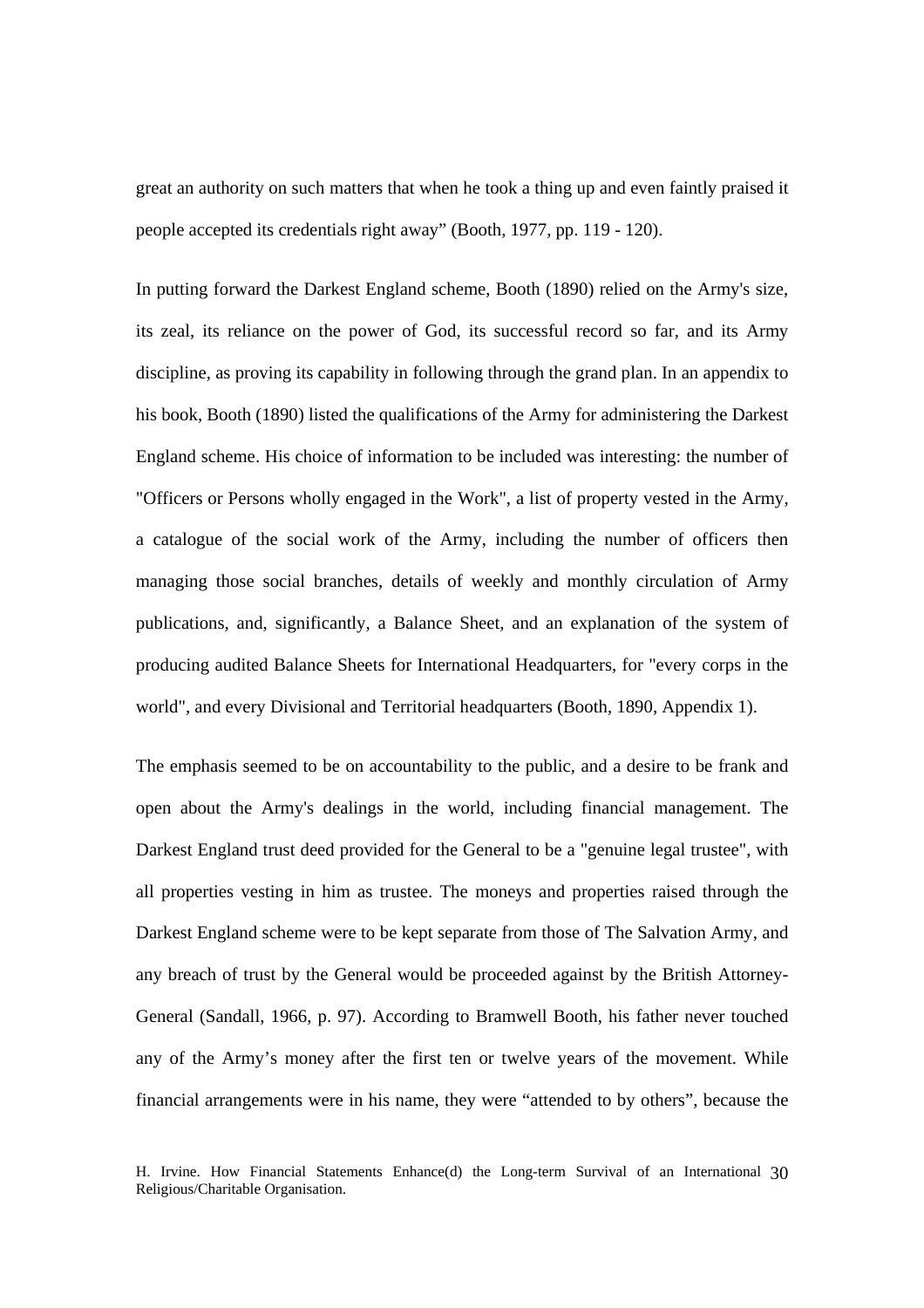founder realized "the necessity for exactness and economy in dealing with money, both private and public" (Booth, 1977, p. 116).

In General Booth's opinion, wherever his soldiers were given the freedom to act, they so swiftly proved their worth "to the hilt" that the authorities would soon step in to subsidize their work (Collier, 1965, 149). The Army was not averse to accepting public or government funding to establish or maintain their work, and this attracted attention to them, sometimes in a negative way. They desperately needed to be perceived by the public as a reputable organization, if they were to continue to receive the funding they required, but their requests for public money, together with the Army's unusual methods, unfortunately led to a considerable amount of detrimental public sentiment.

# **Criticisms of the Army.**

#### **Persecutions.**

From its earliest days, The Salvation Army has had a strange and intense relationship with its public, because it has always been a high-profile public movement. It did not confine its activities to church buildings, but went out onto the streets, preaching, marching, and making music. In 1903, recalling the time when the Army began, William Booth said "I was laughed at, mocked at, ridiculed and given the cold shoulder by all sorts of people, religious and otherwise, but I went forward" (Wiggins, 1964, 251). In the early days of the "Hallelujah lasses"<sup>20</sup>, any publicity that kept the Army's purpose before the public was thought to be "good publicity", including bell-ringing, a crimson-draped

H. Irvine. How Financial Statements Enhance(d) the Long-term Survival of an International 31 Religious/Charitable Organisation.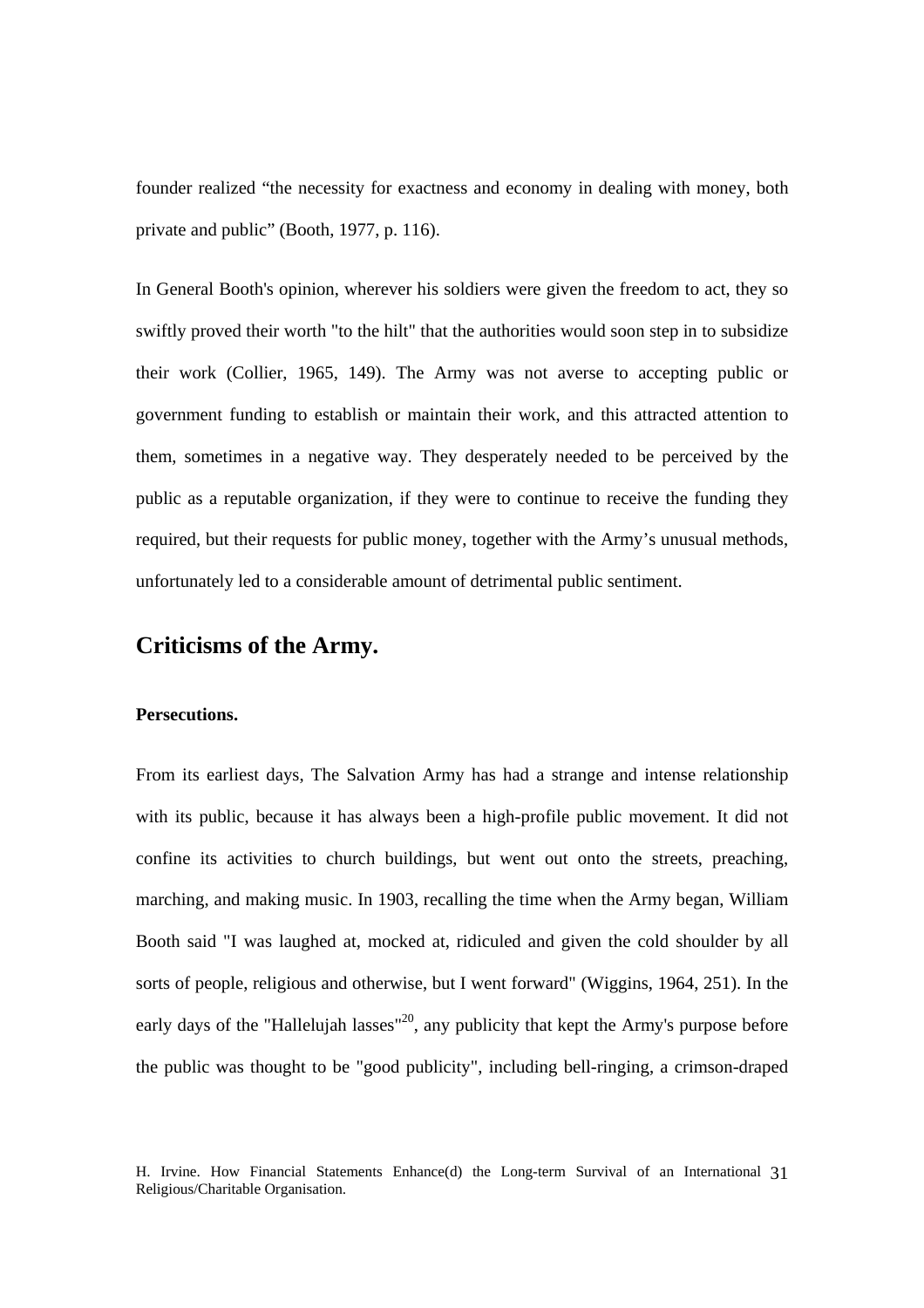donkey, and other stunts designed to attract attention and enable the Army to present its message (Collier, 1965, 77).

But the Army was not merely putting on a show. Its message was not without effect. While William Booth maintained in *The War Cry* in 1886 that Salvationists were not to mix themselves up with political parties<sup>21</sup> (Sandall, 1966, 263), nevertheless, the Army was highly political. Outspoken in its condemnation of the evils of alcoholism and prostitution especially, the Army early attracted the anger of publicans and brothel owners, who accused them of taking away their customers (Collier, 1965, 104). For years, Salvationists faced persecution in the form of peltings with sticks and stones, mud, egg yolk, and other missiles. One day in 1882, in Great Britain alone, nearly seven hundred Army personnel were "brutally assaulted on the streets, simply for preaching the gospel" (Barnes, 1990, p. 16), while sixty Salvation Army buildings were wrecked by mobs (Collier, 1965, p. 107). Publicans and brothel owners launched "a savage all-out counter-attack" aimed at annihilating the "too-powerful Salvation Army". On one occasion, as Salvationists were battled and bleeding, with buckled instruments covered with blood and egg-yolk, William Booth, always eager to capitalize on any opportunity for publicity, urged, "Now's the time to get your photographs taken!" (Collier, 1965, pp. 104 - 107).

This conflict came to a crescendo in Torquay in 1888 when ninety-nine Salvation Army men and women were arrested for marching with music through the streets. Penalties included fines and imprisonment. Finally, the conflict was overcome, and The Salvation Army was granted the right to conduct their meetings in the public streets on Sundays.

H. Irvine. How Financial Statements Enhance(d) the Long-term Survival of an International 32 Religious/Charitable Organisation.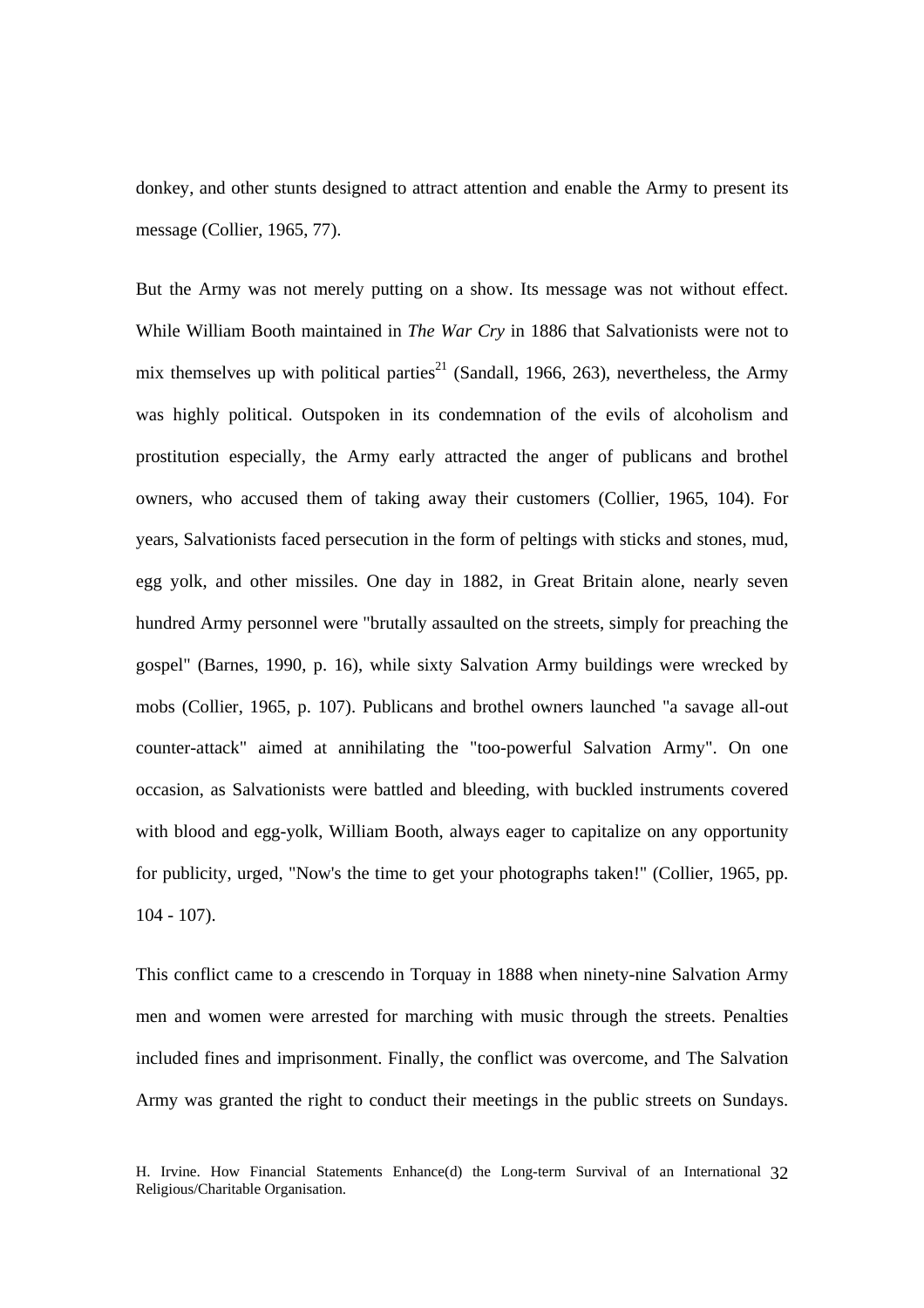The strife over the right to march had been long and difficult, but even though this level of persecution had abated, there was still the spectre of financial innuendo surrounding the Army's controversial schemes and fundraising efforts.

# **Issues of financial accountability.**

# *Rumors about the Darkest England scheme.*

The Darkest England proposal put the Army in the spotlight once more, not only because of the controversial nature of the scheme, but also because of the vast amounts of money the scheme was to cost, and the donations that it attracted. Figure 2 below, "*A caricature of William Booth*", is typical of the "abusive cartoons" about William Booth that were published in the  $1890s^{22}$  (Ervine, 1934, pp. 544 - 545).



NOW, MR. BOOTH, LET US KNOW WHAT YOU ARE GOING TO DO WITH ALL THIS MONEY!

# *Figure 2. A caricature of William Booth.*

H. Irvine. How Financial Statements Enhance(d) the Long-term Survival of an International 33 Religious/Charitable Organisation. Rumors began to circulate about the financial aspects of the scheme, and the Army in particular. The officer who had been in charge of one segment of The Darkest England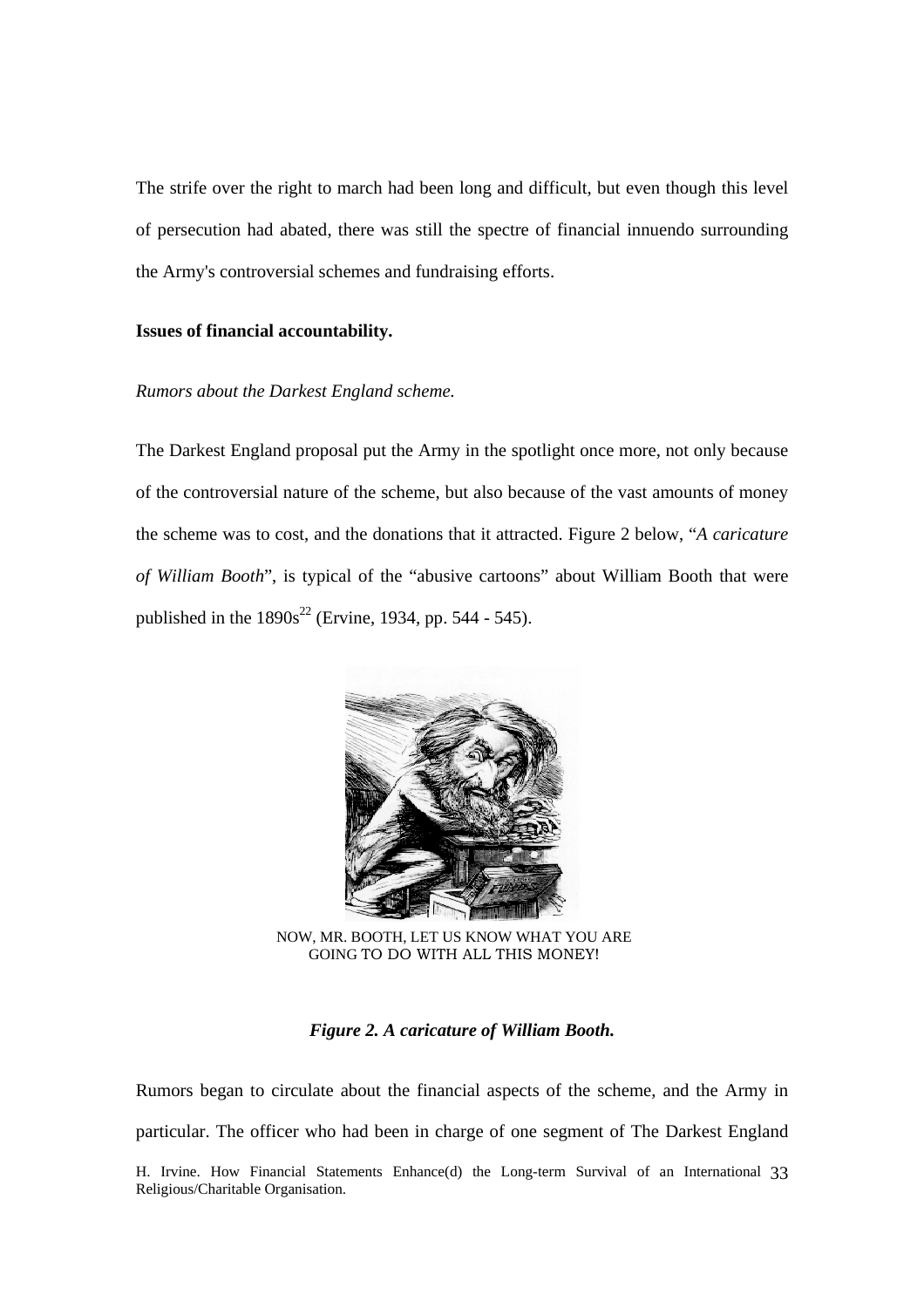scheme resigned, and it was believed that there were irregularities in the way the finances raised were being accounted for and used<sup>23</sup>. One rumor even suggested that Booth was planning to abscond with £2 million of funds from the Darkest England scheme. General Booth wrote in *The War Cry* of 6<sup>th</sup> August, 1892:

... I have been charged definitely with using the money given for the poor for my own glorification, luxurious indulgence and family aggrandizement ... The accounts of the social scheme it has been alleged are imperfectly kept ... and the whole of our financial statements are unreliable ... It has been said that the money has not been spent at all, or not as proposed ... (Sandall, 1966, p. 92).

*The London Times* suggested a committee of five should check on the fund's legal and financial aspects, and that inquiry was held in  $1892<sup>24</sup>$ . The committee considered whether the money raised was devoted exclusively to the Darkest England scheme, whether it was expended in a "businesslike, prudent and economical manner, with properly kept accounts" and whether the property so raised was secured from "misapplication" (Sandall, 1966, p. 94). The result of their findings vindicated Booth, finding that he had "drawn no income from mission or Army funds in twenty-seven years as an evangelist" (Collier, 1965, pp. 195 - 196). Further, the committee held that "... books are kept on a proper double-entry system ... audited by a firm of very competent chartered accountants ... vouchers of all payments are kept"25 (Sandall, 1966, 94). *The Times*, however, suggested that while the social wing of the Army was substantially in debt, the "spiritual wing" was so prosperous that it could advance the money to keep the social work going (Sandall, 1966, 96).

H. Irvine. How Financial Statements Enhance(d) the Long-term Survival of an International 34 Religious/Charitable Organisation.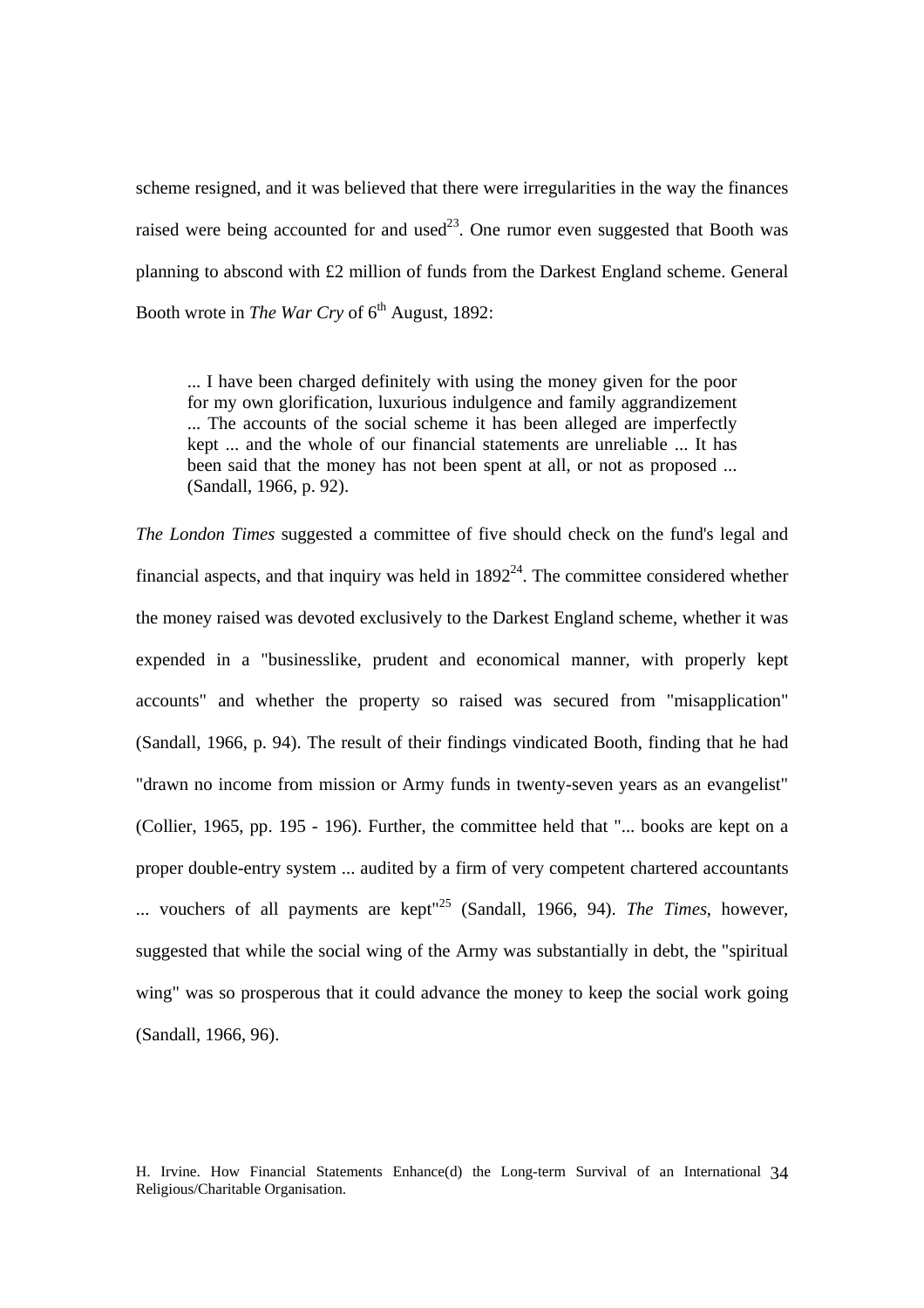### *Some specific criticisms.*

Manson (1906) was a strong critic of The Salvation Army. He was not persuaded by the findings of the 1892 committee, by the increase in positive public perceptions about the Army, or by other claims that the Army was financially open and accountable. His book contained a stinging rebuke to the Army, centered not only on its finances, but also on a range of other issues. He maintained that the public ought to be more interested in what the Army was doing, since, unlike other denominations or sects, it relied very heavily on the public to supply the funds necessary for its work (Manson, 1906, p. 2). He questioned whether the work of the Army was actually being accomplished, citing the failure of the Army to publish statistics about its numerical strength (Manson, 1906, p. 14).

He enumerated several other shortcomings of the Army's organization and financial accountability, including the fact that the public were largely unaware of the purpose to which their donations were put (Manson, 1906, pp. 21 - 22), the use by local corps (church groups) of funds donated by the public for their religious activities (Manson, 1906, p. 37), the relatively small contribution made to the overall finances of The Salvation Army by Salvationists, and the Army's involvement in financial money-making schemes had caused it to lose its soul<sup>26</sup> in "worldly enterprises" (Manson, 1906, pp. 63, 92). He highlighted as sinister the power held by General Booth to "sell and mortgage the property of his trust without any restriction", and called for a "complete annual publication of the receipts and expenditure of all the Army's financial departments from the corps upwards (as being) absolutely essential" (Manson, 1906, p. 281 - 282).

H. Irvine. How Financial Statements Enhance(d) the Long-term Survival of an International 35 Religious/Charitable Organisation.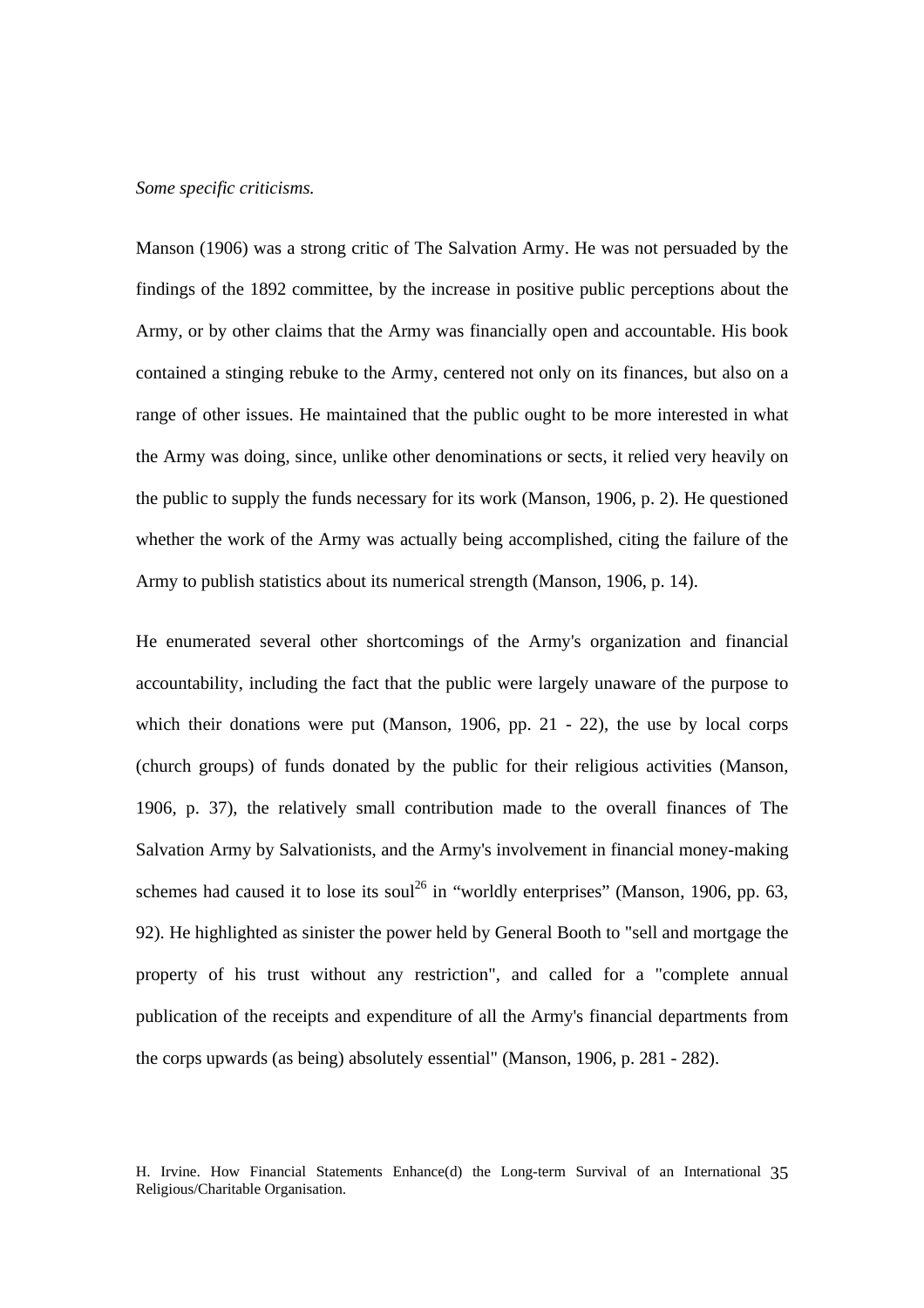According to Manson, the balance sheets which were produced showed nothing of the principles of financial administration by which the Army was governed, and "the imposing provision of a first-class firm of chartered accountants to audit them" did not allow the public to see whether the return to the public was "in due relation to their sacrifice", being outside the scope of a firm of chartered accountants (Manson, 1906, p. 41). The public, he claimed, therefore had no reason to suspect that anything was wrong.

The Army was very much aware of these and other criticisms, and sought to correct these impressions at every opportunity. The tenor of the Army's response was to present the Army as a financially reliable organization. The primary claims to financial reliability rested on the provision of a Balance Sheet audited by a reputable firm of auditors, the separation of various funds in order to ensure that donations were used for the purposes for which they were given, and the existence of a reliable accounting system, including a stringent budgeting process, and strict monitoring of expenditure.

By the time William Booth died in 1912, the tide of persecution and misunderstanding about the Army, its work, and what it stood for, appeared to have turned. By then, governments "began to understand what the Army set out to do", and began to make a major reassessment of its value to society (Barnes, 1990, p. 16). Many factors contributed to the Army's survival over these early years, but it is certain that had the Army not been able to present financial statements that could withstand scrutiny, its integrity would have been seriously compromised, and its survival doubtful.

H. Irvine. How Financial Statements Enhance(d) the Long-term Survival of an International 36 Religious/Charitable Organisation.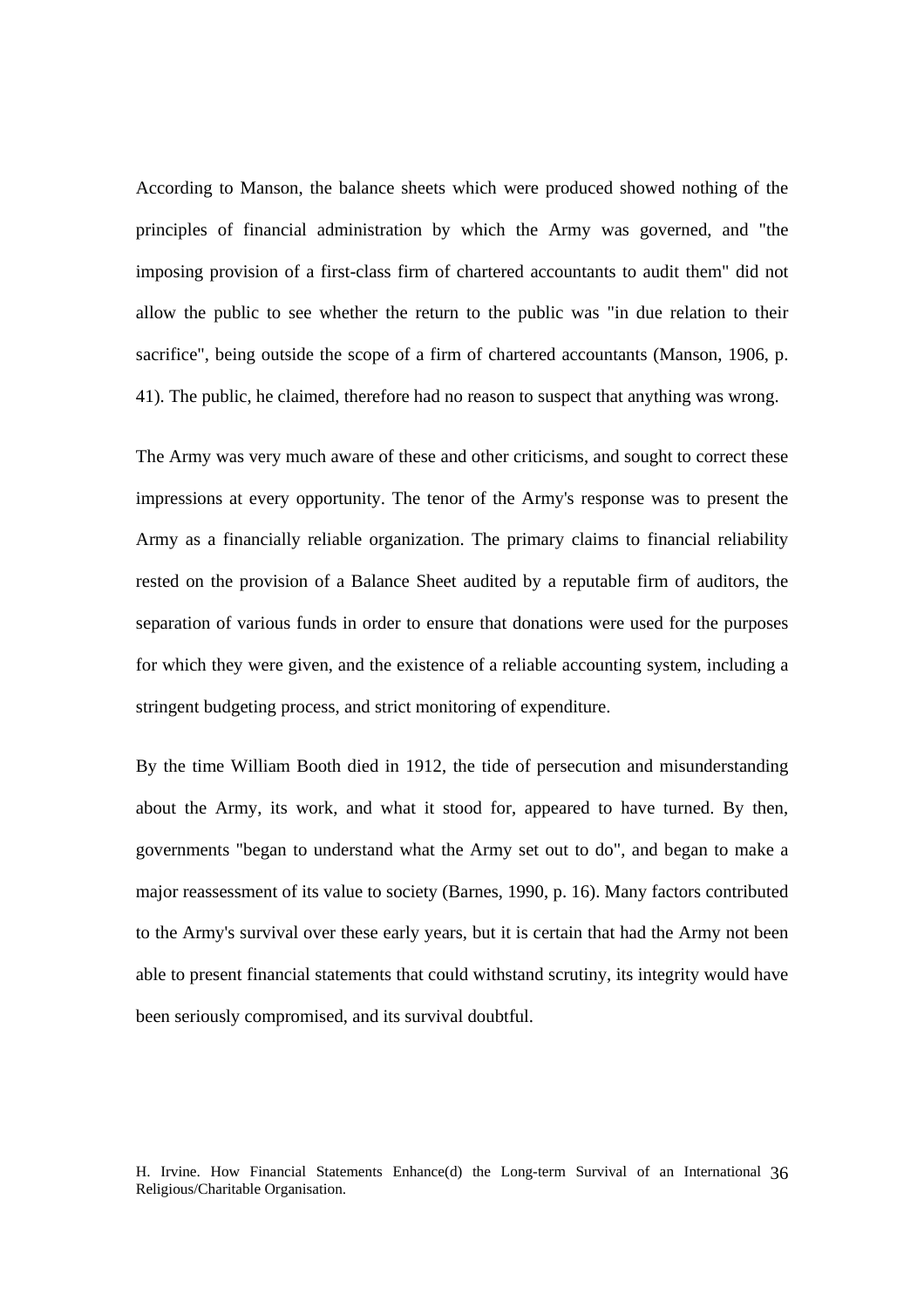# **Conclusion.**

The Salvation Army of today is the product of one man's vision, the society in which it was formed, its own distinctive culture, and the institutional forces that have influenced it during its lifetime. Throughout its turbulent history, the Army has struggled to establish credibility, to promote its mission, to develop and maintain its own distinctive identity, and to raise the funds necessary to fulfill its mission. Its survival can be attributed to its ability to maintain an image acceptable to society, both in terms of its social work and the way it conducts its financial affairs.

Accounting has been shown to be a powerful societal institution. As one of the components of the Army's unique culture, it has had a significant role to play in presenting an acceptable financial image. The presentation of audited financial statements has been, and currently is, one vital aspect of the financial accountability the Army has displayed to its own members and to the public. Not only have they been used to deflect criticism, but also to create an image of financial transparency and competence. The Army has never been reticent in discussing money or fundraising. Similarly, accounting, far from being perceived as a "secular" intrusion into its "sacred" affairs, has enjoyed an important position in the organization, particularly in the form of financial statements. Throughout its history, the presentation of audited financial statements, in a form acceptable to the day, has been a valuable aid to assuring the public of the Army's financial credentials and thereby securing a legitimate claim to the funds it needs to continue its mission. Methods may change, but in order to survive, the Army has needed to present itself as a worthy recipient of public funds. In every era, this has necessitated

H. Irvine. How Financial Statements Enhance(d) the Long-term Survival of an International 37 Religious/Charitable Organisation.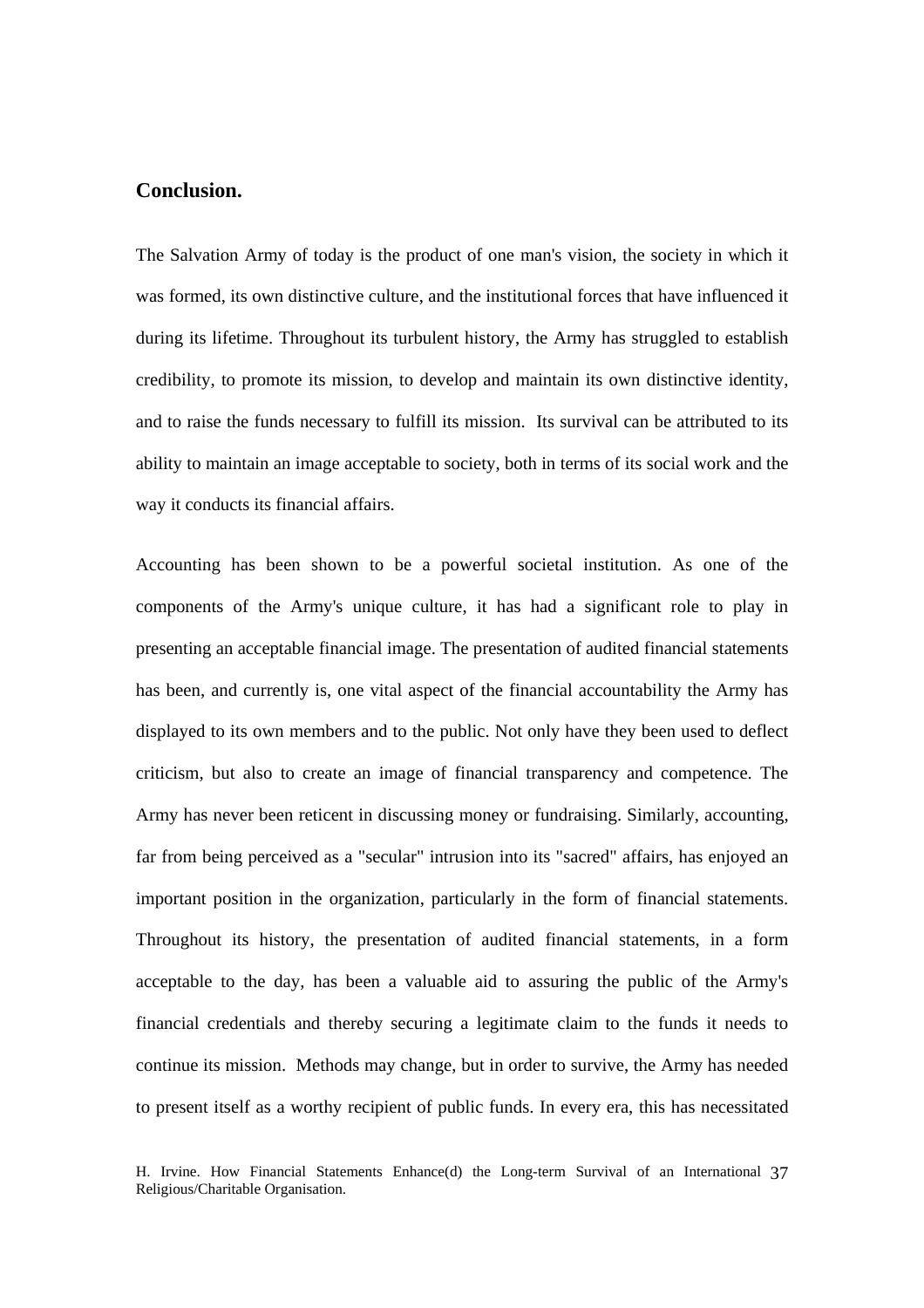the promotion of a reputation of financial integrity, by whatever means are currently acceptable. It is suggested that other resource-dependent religious organizations, especially those with an open orientation to the world, are likely also to demonstrate little conflict between the sacred and the secular, and are also likely to embrace accounting as a valuable legitimizing tool.

A further research question could be one emphasized by Covaleski et al (1993, p 66), who observed that the process whereby institutionalization occurs can be seen as a "profoundly political" process, reflecting the relative power of interests and actors. They suggested that once established, accounting systems which were intended to be symbolic and provide legitimacy, actually transcended that status, and were found to influence the way "external *and* internal constituents think about and act concerning the organization" (Covaleski et al, 1993, p 67). An interesting research question, therefore, could be to consider the extent to which "institutionalized legitimating practices ... penetrate and influence internal organizational practices" (Covaleski et al, 1993, p 68). In other words, does the enforcement of formal organizational practices which have come about as a result of institutional pressures result in "merely cosmetic changes", or do they have an impact on, for example, internal resource allocation decisions (Covaleski and Dirsmith, 1988, p 565)? It may be that at this level, there could be resistance to "secular" accounting practices, when accounting actually attempted to do more than legitimize an organization's existence and claim for financial resources. In this sense, issues of power and the way it is used in the creation, adoption and maintenance of institutional practices, could, therefore, be of great interest.

H. Irvine. How Financial Statements Enhance(d) the Long-term Survival of an International 38 Religious/Charitable Organisation.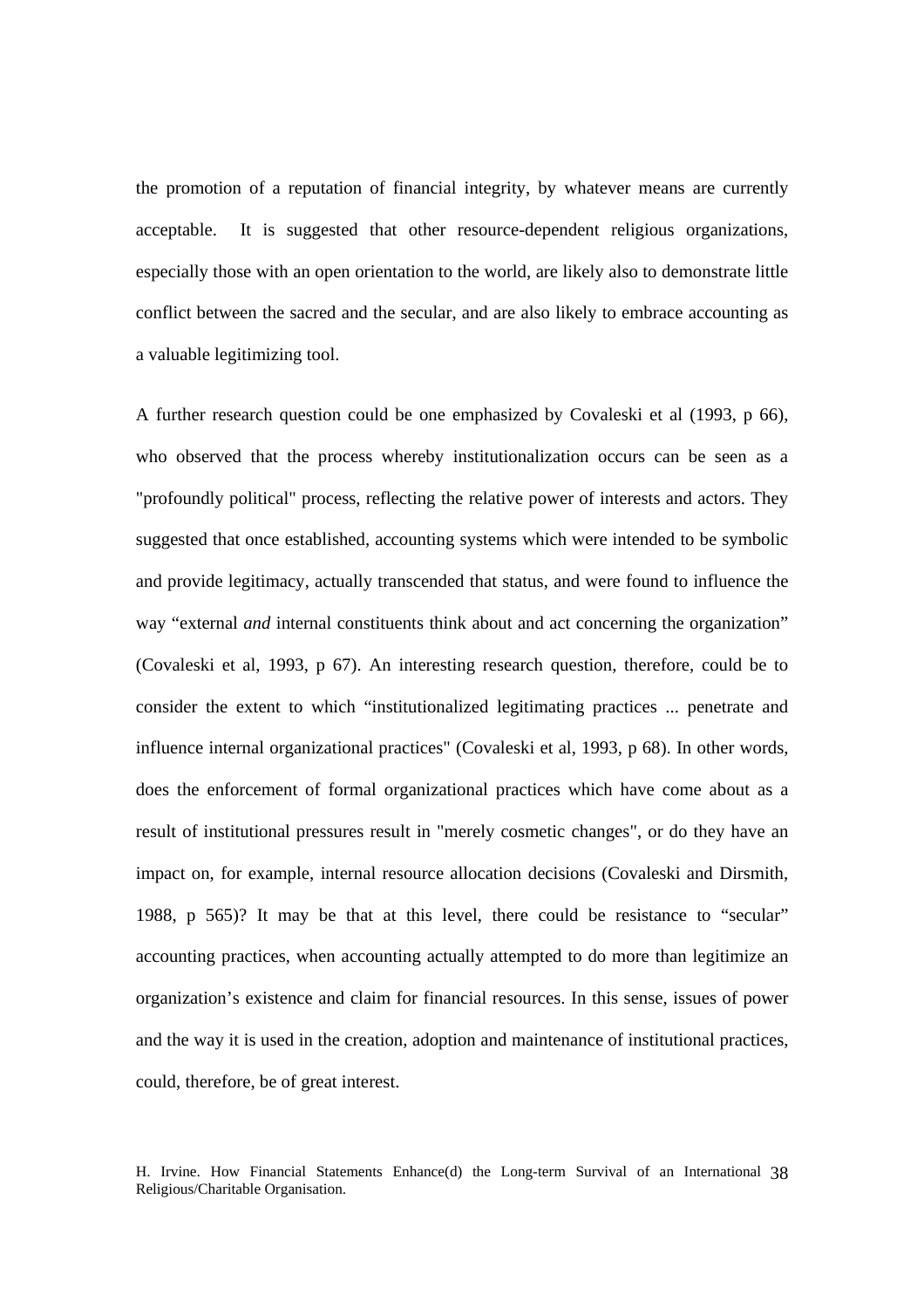# **References.**

- Adams, D., (1997), "Surfing the fad of contracting the Tasmanian experience", *Third Sector Review,* Volume 3, pp. 99 - 120.
- *All the World*, (1890a), "Army Finance", London: The Salvation Army, January, p. 29.
- *All the World*, (1890b), "Army Finance", London: The Salvation Army, July, p. 208.
- Allport, F. H., (1933), *Institutional Behavior,* New York: Greenwood Press, Publishers.
- Ang, S. and Cummings, L. L., (1997), "Strategic Response to Institutional Influences on Information Systems Outsourcing", *Organization Science,* Volume 8, No. 3, May-June, pp. 235 - 256.
- Barley, S. R. and Tolbert, P.S., (1997), "Institutionalization and Structuration: Studying the Links between Action and Institution", *Organization Studies,* Volume 18, No. 1, pp. 93 - 117.
- Barnes, C., (1990), "The Army under siege", *Christian History,* Issue 26, Volume IX, No. 2, p. 16.
- Baum, J. A. C. and Oliver, C., (1991), "Institutional Linkages and Organizational Mortality", *Administrative Science Quarterly,* Vol. 36, pp. 187 - 218.
- Bielefeld, W., (1992), "Non-profit funding environment relations: theory and application", *Voluntas,* Volume 3, May, pp. 48 - 70.
- Booth, B., (1977), *Echoes and Memories,* London: Hodder & Stoughton.
- Booth, P., (1993), "Accounting in Churches: A Research Framework and Agenda", *Accounting, Auditing and Accountability Journal,* No. 4. pp. 37 - 67.
- Booth, P., (1995), *Management Control in a Voluntary Organization,* New York: Garland Publishing, Inc.
- Booth, W., (1890), *In Darkest England and the Way Out,* London: International Headquarters of the Salvation Army. (Reprinted by Charles Knight & Co. Ltd., London, 1970, Sixth Edition).
- Carruthers, B., (1995), "Accounting, Ambiguity, and the New Institutionalism", *Accounting, Organizations and Society,* Volume 20, No. 4, pp. 313 - 328.
- Chatfield, M., (1977), *A History of Accounting Thought,* Huntington, New York: Robert E. Krieger Publishing Co.

*Christian History,* (1990), "The Christian History Timetable", William Booth (1829 -

H. Irvine. How Financial Statements Enhance(d) the Long-term Survival of an International 39 Religious/Charitable Organisation.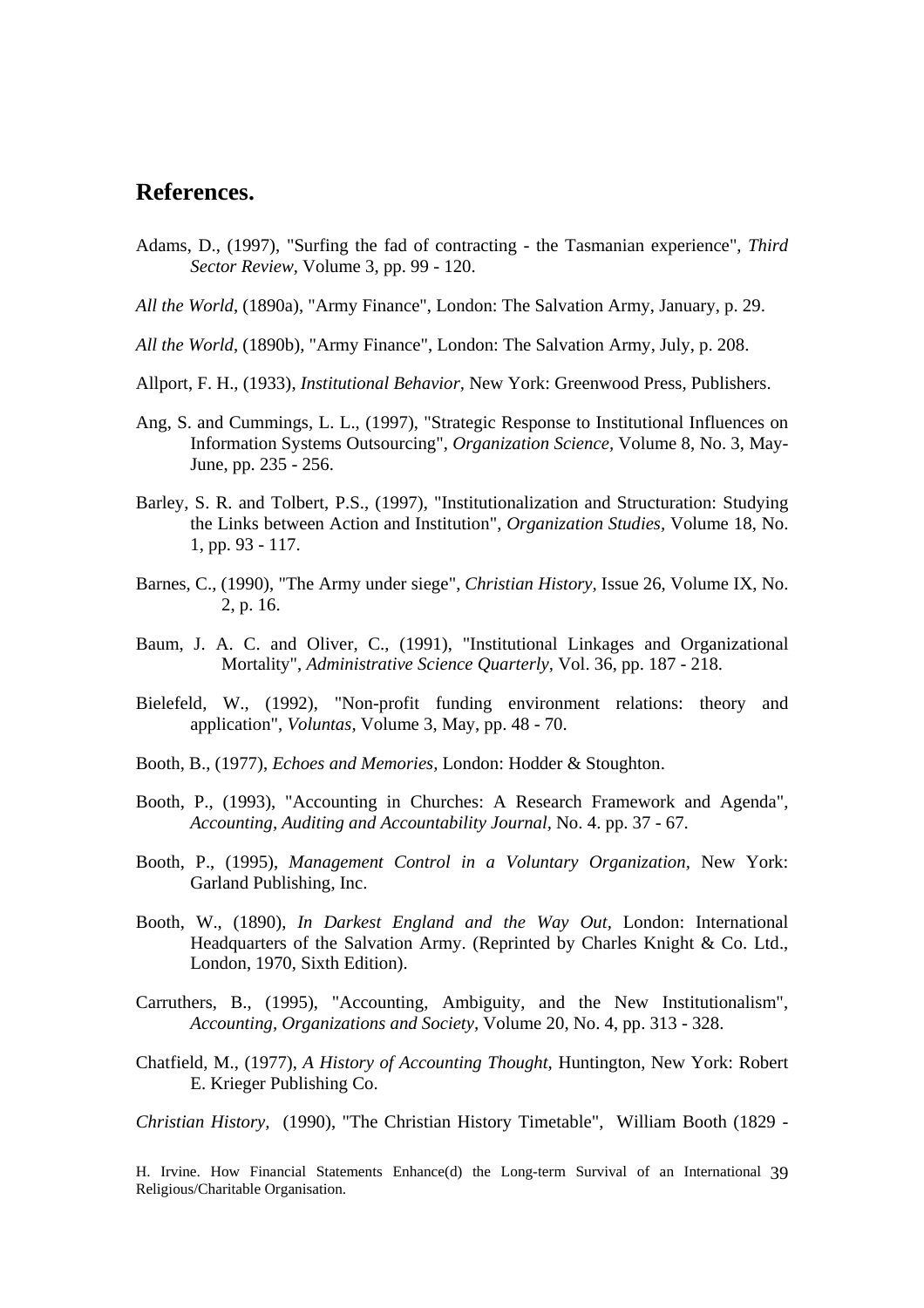1912), Issue 26, Volume IX, No. 2, pp. 24 - 25.

Collier R., (1965), *The General Next to God,* London: Collins.

- Covaleski, M. A. and M. W. Dirsmith, (1988), "An Institutional Perspective on the Rise, Social Transformation, and Fall of a University Budget Category", *Administrative Science Quarterly,* Volume 33, pp 562 - 587.
- Covaleski, M. A., M.W. Dirsmith and J. E. Michelman, (1993), "An Institutional Theory Perspective on the DRG Framework Case-mix Accounting Systems and Health-care Organizations", *Accounting, Organizations and Society,* Vol. 18, No. 1, pp 65 - 80.
- Dacin, M., (1997), "Isomorphism in Context: The Power and Prescription of Institutional Norms", *Academy of Management Journal,* Volume 40, No. 1, pp. 46 - 81.
- D'Aunno, T., Sutton, R. I. and Price, R. H., (1991), "Isomorphism and External Support in Conflicting Institutional Environments: A Study of Drug Abuse Treatment Units", *Academy of Management Journal,* Volume 34, No. 3, pp. 636 - 661.
- Dent, J., (1991), "Accounting and organizational cultures: a field study of the emergence of a new organizational reality", *Accounting, Organizations and Society,* Volume 16, No. 8, pp. 705 - 732.
- DiMaggio, P. J. and Powell, W. W., (1983), "The Iron Cage Revisited: Institutional Isomorphism and Collective Rationality in Organizational Fields", *American Sociological Review,* Volume 48, April, pp. 147 - 160.
- Dirsmith, M. W., (1986), "Discussion of 'Social Environments and Organizational Accounting'", *Accounting, Organizations and Society,* Volume 11, No. 4/5, pp. 357 - 367.
- Ervine, St. J. G., (1934), *God's Soldier: General William Booth,* London: William Heinemann, Ltd.
- Fairbank, J., (1983), *Booth's Boots: The Beginnings of The Salvation Army Social Work,*  London: The General of The Salvation Army.
- Gaarder, J., (1996), *Sophie's World,* London: Phoenix House.
- Gooderham, P. N., Nordhaug, O., and Ringdal, K., (1999), "Institutional and Rational Determinants of Organizational Practices: Human Resource Management in European Firms", *Administrative Science Quarterly,* 44, pp. 507 - 531.
- Green, R. J., (1990), "William Booth's Theology of Redemption", *Christian History,*  Issue 26, Volume IX, No. 2, pp. 27 - 30.

Hegel, G. W. F., (1971), *Philosophy of Mind* (Translated by A. V. Miller), Oxford:

H. Irvine. How Financial Statements Enhance(d) the Long-term Survival of an International 40 Religious/Charitable Organisation.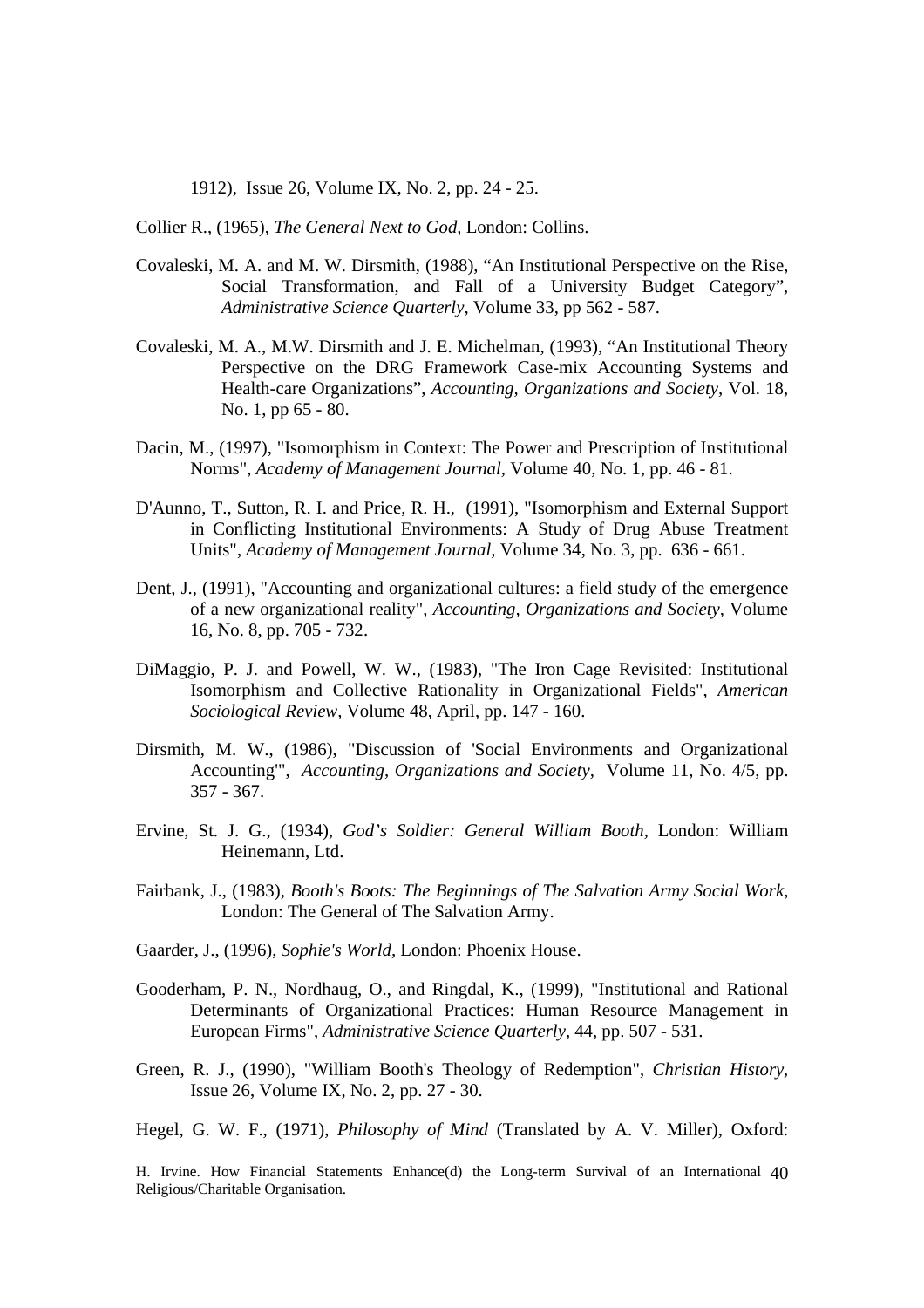Oxford University Press.

- Industry Commission, (1995), *Charitable Organisations in Australia Report No. 45,* 16 June, Melbourne: Australian Government Publishing Service.
- Irvine, H., (1996), "Pass the plate around again: a study of budgeting in a local church", Fourth Critical Perspectives on Accounting Symposium. New York, April.
- Irvine, H., (2000), "Powerful Friends: the institutionalisation of corporate accounting practices in an Australian religious/charitable organisation", *Third Sector Review*, Volume 6, No. 1/2, pp. 5 - 26.
- Jacobs, K., and Walker, S., (2000), "Accounting and accountability in the Iona community", a Paper presented at the Sixth Interdisciplinary Perspectives on Accounting Conference, Manchester, England,  $9<sup>th</sup>$  -  $12<sup>th</sup>$  July.
- Jeavons, T. H., (1994), *When the Bottom Line is Faithfulness. Management of Christian Service Organizations,* Bloomington, Indiana: Indiana University Press.
- Kaldor, P., Bellamy, J., Powell, R., Correy, M., and Castle, K., (1994), *Winds of Change, National Church Life Survey,* Sydney: Southwood Press.
- Laughlin, R., (1988), "Accounting in its Social Context: An Analysis of the Accounting Systems of the Church of England", *Accounting, Auditing and Accountability journal,* Volume 1, No. 2, pp. 19 - 42.
- Lyons, M., (1997), "Contracting for care. How much is there and is it the way to go?", *Third Sector Review,* Volume 3, pp. 205 - 215.
- Lyons, M., (1998), "Government funds to enhance business and community sector partnerships", *ANZTSR Newsletter (Newsletter of Australian and New Zealand Third Sector Research*), No. 2, p. 1.
- Manson, J., (1906), *The Salvation Army and the Public. A Religious, Social and Financial Study,* London: George Routledge & Sons Limited.
- Meyer, J. W. and Rowan, B., (1977), "Institutionalized organizations: formal structure as myth and ceremony", *American Journal of Sociology,* pp. 340 - 363.
- Meyer, J. W., Scott, W. R. and Deal, T. E., (1992), "Institutional and Technical Sources of Organizational Structure: Explaining the Structure of Educational Organizations", reprinted in *Organizational Environments, Ritual and Rationality,*  edited by Meyer, J. W. and Scott, W. R., pp. 45 - 67, Newbury Park: Sage Publications.
- Mills, A. J. and Murgatroyd, S. J., (1991), *Organizational Rules, A Framework for Understanding Organizational Action,* Philadelphia: Open University Press.

H. Irvine. How Financial Statements Enhance(d) the Long-term Survival of an International 41 Religious/Charitable Organisation.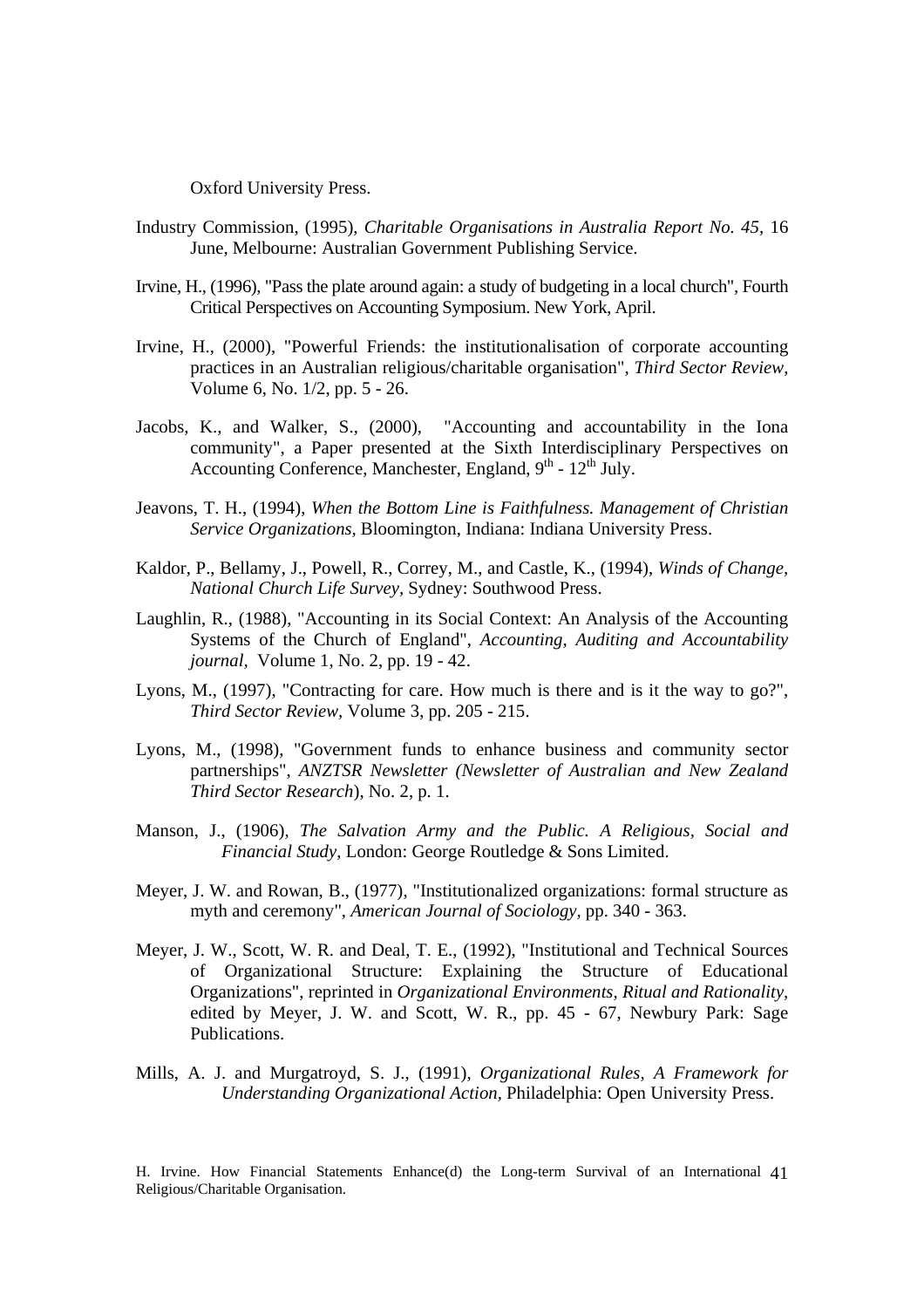- Moore, A., (1998), "Corporate philanthropy in Australia", *Business Sunday,* November 22, http://businesssunday.ninemsn.com.au/bx\_story2.asp?id.
- Oliver, C., (1991), "Strategic Responses to Institutional Processes", *Academy of Management Review,* Volume 16, No. 1, pp. 145 - 179.
- Oliver, C., (1997), "The Influence of Institutional and Task Environment Relationships on Organizational Performance: The Canadian Construction Industry", *Journal of Management Studies,* Volume 34, No. 1, pp. 99 - 124.
- O'Neill, D., (1997), "Structuring government/community sector relations: the role of service agreements in Victoria", *Third Sector Review,* Volume 3, pp. 121 - 137.
- Powell, W. W., (1985), "The Institutionalization of Rational Organization. A book review of *Organizational Environments: Ritual and Rationality,* 1983", by J. W. Meyer and W. R. Scott, Beverly Hills, CA: Sage Publications, *Contemporary Sociology, pp.* 564 - 66.
- Sandall, R., (1966), *The History of the Salvation Army. Volume III. 1883 1953. Social Reform and Welfare Work,* London: Thomas Nelson and Sons Ltd.
- Scott, W. R., (1995), *Institutions and Organizations,* Thousand Oaks, USA: Sage Publications.
- Singer, P., (1993), *How are we to live? Ethics in an age of self-interest,* Melbourne: Text Publishing Company Pty. Ltd.
- Swartz, D., (1998), "Secularization, Religion, and Isomorphism. A Study of Large Nonprofit Hospital Trustees", in *Sacred Companies. Organizational Aspects of Religion and Religious Aspects of Organizations,* edited by N. J. Demerath, N. J., Dobkin Hall, P. III., Schmitt, T., Williams, R. H., pp. 323 - 348, New York: Oxford University Press.
- *Taking it to the streets*, (1996), The work of The Salvation Army as seen by six highprofile Australians. No place of publication given: The Salvation Army.
- Taylor, C., (1979), *Hegel and Modern Society,* Cambridge: Cambridge University Press.
- *The Bible, (*1984), New International Version, Grand Rapids, Michigan: Zondervan Bible Publishers.
- *The Christian Mission Deed Poll, (1878),* "Declaring the Doctrines and Constitution of The Christian Mission", 7th August, London: Ranger, Burton & Frost.
- *The Christian Mission Magazine* (1870a), "A Treasury of revival literature and a record of evangelical work among the people and organ of The Christian Mission", edited by William Booth, London: Morgan and Chase, Volume II, 1869 - 1870, April.

H. Irvine. How Financial Statements Enhance(d) the Long-term Survival of an International 42 Religious/Charitable Organisation.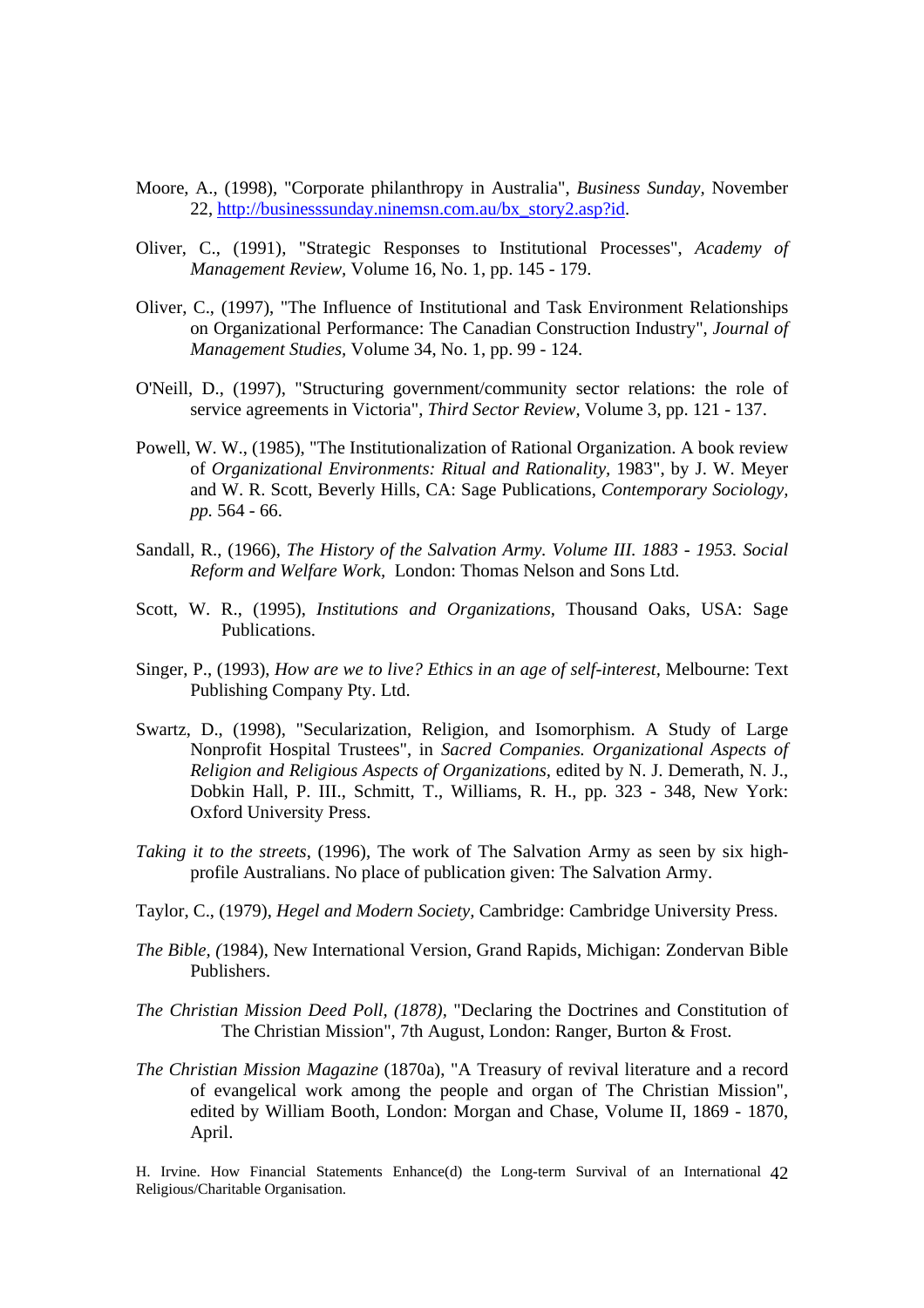- *The Christian Mission Magazine* (1870b), "A Treasury of revival literature and a record of evangelical work among the people and organ of The Christian Mission", edited by William Booth, London: Morgan and Chase, Volume II, 1869 - 1870, August.
- *The Christian Mission Magazine* (1871), "A Treasury of revival literature and a record of evangelical work among the people and organ of The Christian Mission", edited by William Booth, London: Morgan and Scott, Volume III, 1871, June.
- *The Christian Mission Magazine* (1872), "A Treasury of revival literature and a record of evangelical work among the people and organ of The Christian Mission", edited by William Booth, London: Morgan and Scott, Volume IV, June.
- *The Christian Mission Magazine* (1873), "A Treasury of revival literature and a record of evangelical work among the people and organ of The Christian Mission", edited by William Booth, London: Morgan and Scott, Volume V, June.
- *The Christian Mission Magazine* (1874a), "A Treasury of revival literature and a record of evangelical work among the people and organ of The Christian Mission", edited by William Booth, London: Morgan and Scott, Volume VI, March.
- *The Christian Mission Magazine* (1874b), "A Treasury of revival literature and a record of evangelical work among the people and organ of The Christian Mission", edited by William Booth, London: Morgan and Scott, Volume VI, August.
- *The Christian Mission Magazine* (1875), "A Treasury of revival literature and a record of evangelical work among the people and organ of The Christian Mission", edited by William Booth, London: Morgan and Scott, Volume VII, March.
- *The Christian Mission Magazine* (1876a), "A Treasury of revival literature and a record of evangelical work among the people and organ of The Christian Mission", edited by William Booth, London: Morgan and Scott, Volume VIII, March.
- *The Christian Mission Magazine* (1876b), "A Treasury of revival literature and a record of evangelical work among the people and organ of The Christian Mission", edited by William Booth, London: Morgan and Scott, Volume VIII, July.
- *The Salvationist* (1879), "with which is incorporated the *Christian Mission Magazine*  being the organ of The Salvation Army, a record of work for God and the People, edited by William Booth, London: Morgan and Scott, Volume XI, March.
- *The East London Evangelist* (1869), "a record of Christian work among the people and organ of the East London Christian Mission", edited by William Booth, December 1, London: Morgan and Chase, Volume 1.
- *The Salvation Army (New South Wales) Property Trust Act 1929,* (1959). An Act to provide for the temporal affairs of The Salvation Army of New South Wales,

H. Irvine. How Financial Statements Enhance(d) the Long-term Survival of an International 43 Religious/Charitable Organisation.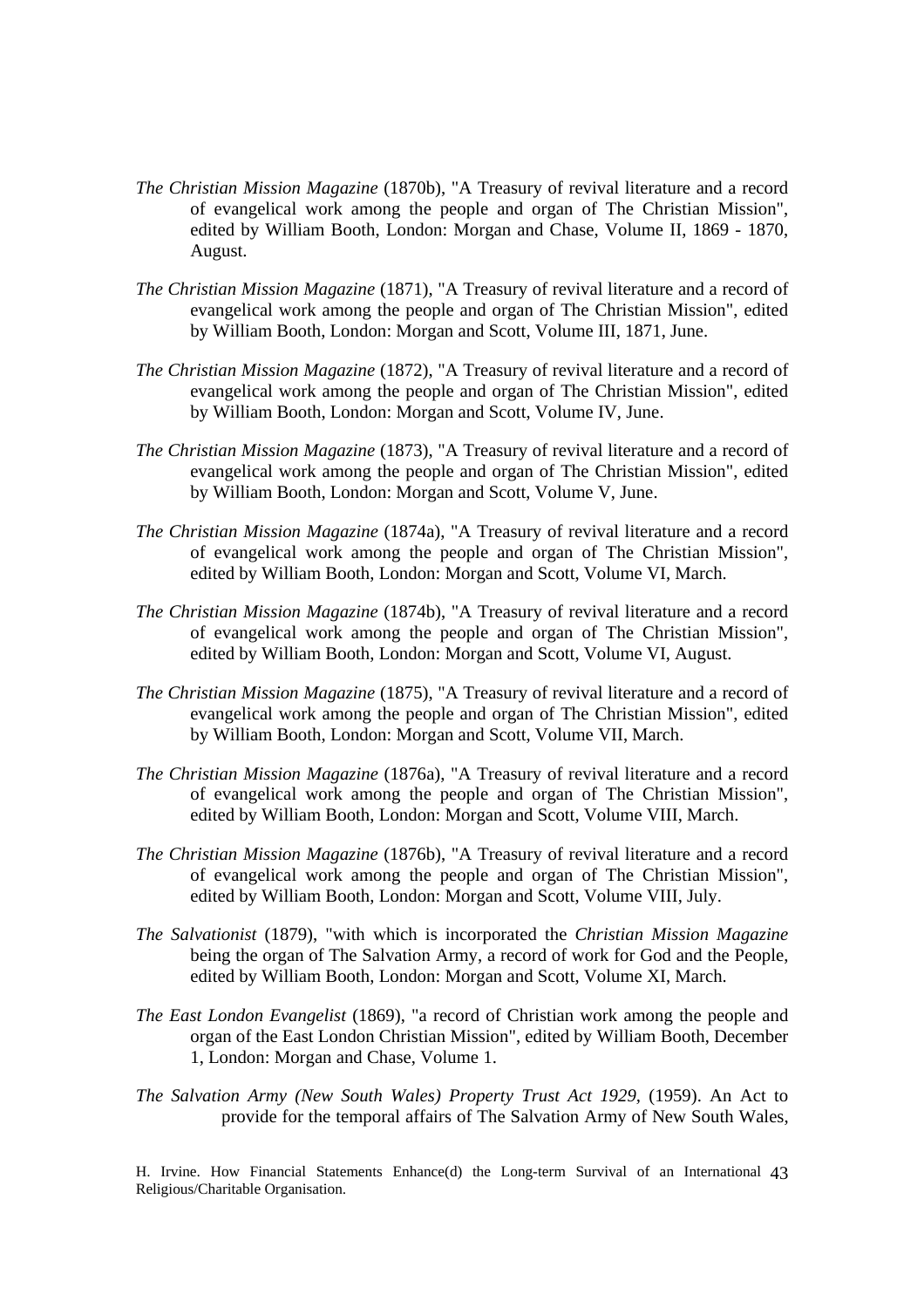Sydney: Government Printer.

- *The Salvation Army Financial Statements 1996*, (1997), Australia Eastern Territory Consolidated Financial Statements, June 30, Sydney: Territorial Headquarters.
- *The Salvation Army Year Book 1927,* (1927), London: Salvationist Publishing & Supplies.

*The Salvos,* (2000), http://www.salvos.net/redshield/

- *The War Cry*, (1880), "The General Finances of The Salvation Army", 17 January, p. 3.
- Thompson, A., (1985), "A Century of Self Denial", in *The Salvation Army Year Book 1986,* pp. 17 - 21, St Albans, Great Britain: The Campfield Press.
- Watson, B., (1964), *A Hundred Years' War. The Salvation Army: 1865 1965,* London: Hodder and Stoughton.
- Wiggins, A. R., (1964), *The History of the Salvation Army. Volume IV. 1886 1904,*  Great Britain: Thomas Nelson & Sons Ltd.
- Woodall, A., (1995), "The Sinews of War", In *The Salvation Army Year Book 1996,* pp. 18 - 20, London: Powage Press.
- Yamey, B. S., (1977), "Some Topics in the History of Financial Accounting in England, 1500 - 1900", in *Studies in Accounting,* edited by Baxter, W. T. and Davidson, S., pp. 11 - 33. London: The Institute of Chartered Accountants in England and Wales.

H. Irvine. How Financial Statements Enhance(d) the Long-term Survival of an International 44 Religious/Charitable Organisation.

<sup>&</sup>lt;sup>1</sup> The original name of the organisation now known as The Salvation Army.

<sup>&</sup>lt;sup>2</sup> This was held on 29<sup>th</sup> April, 1997 at The Salvation Army's Wollongong corps premises.

<sup>&</sup>lt;sup>3</sup> The Australia Eastern Territory comprises Queensland and New South Wales, with the Australian Capital Territory. The Southern Territory is made up of the remaining states and the Northern Territory. 4 The Red Shield Appeal is the major annual public fundraising "event" of The Salvation Army in

Australia. The Appeal has been conducted in Australia since 1965, and includes a national doorknock, business appeal and direct mail campaign (The Salvos, 2000, http://www.salvos.net/redshield/).

<sup>&</sup>lt;sup>5</sup> This quotation refers to nonprofit organisations, of which religious/charitable organisations are a subset.

<sup>&</sup>lt;sup>6</sup> A new organisation, if it is to be successfully established, will be influenced not only by existing institutional expectations (Dacin, 1997, p. 52), but also by its founder.

 $7$  The official journal of the Institute.

 $8$  The speculation which characterized the inception of the railroads was fuelled by deliberate overstatement of profits (Chatfield, 1977, p. 99).<br><sup>9</sup> Army uniforms were introduced in 1880, when Captains could apply for them and pay for them out of

their own pocket; some bandsmen wore second-hand military uniforms; the weekly newspaper of the Army was "*The War Cry*"; banners and flag proclaimed the motto "Blood and Fire", the crimson flag symbolizing the blood of Christ and blue standing for purity.

<sup>&</sup>lt;sup>10</sup> The first edition, of 10,000 copies, sold out on  $20<sup>th</sup>$  October 1890, the first day of publication. The second edition of 40,000 sold out a month later, with third, fourth and fifth editions being equally popular. Profits made from the sale of the book were donated to the scheme (Sandall, 1966, p. 79).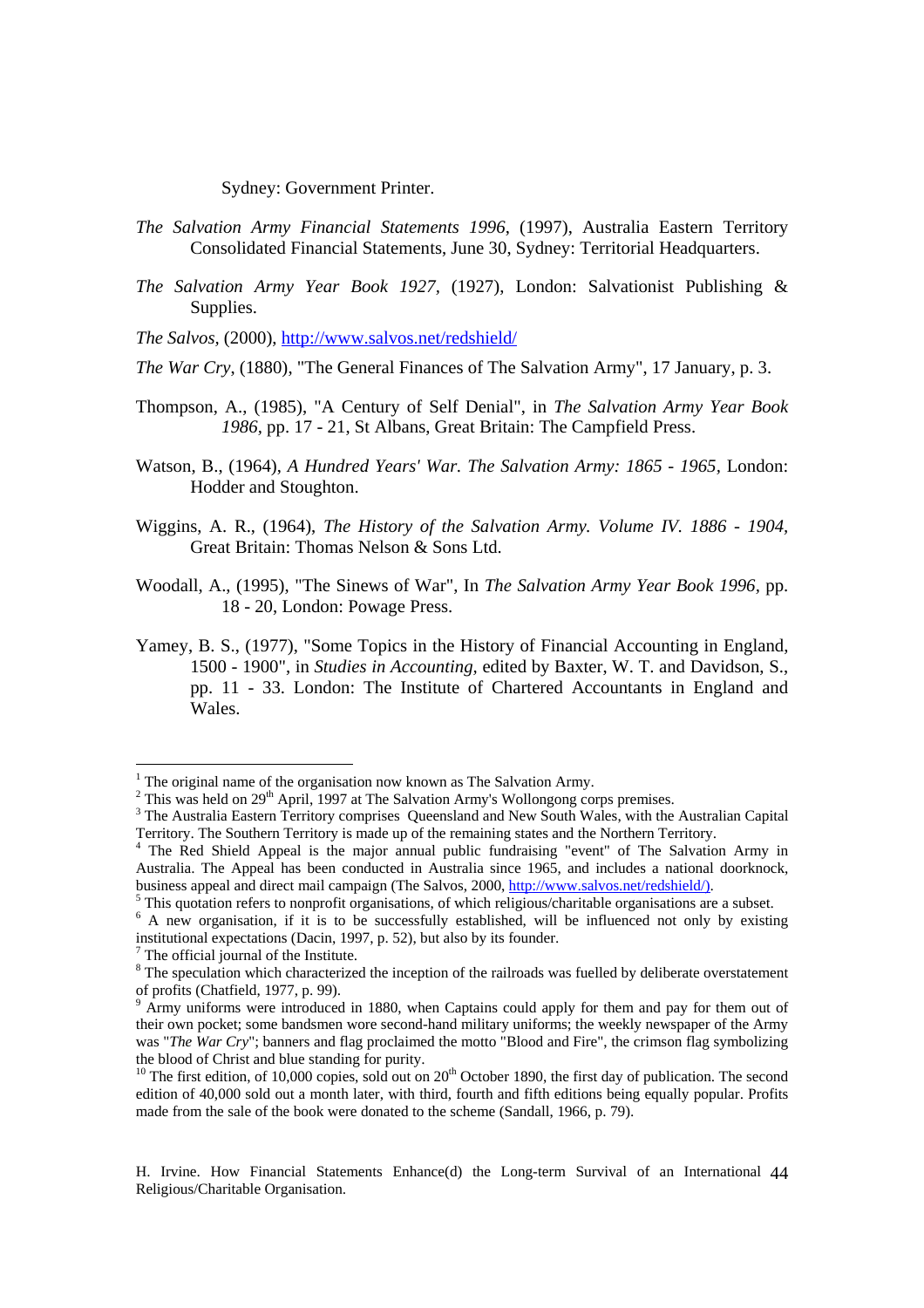<sup>14</sup> The bank began with no capital. Its only security was "Booth's good name" (Watson, 1964, p. 98).

 $17$  The Balance Sheet for the Middlesboro branch of the Mission revealed receipts from Sunday offerings, tobacco money, donations, and male and female believers' classes, with a final balance in hand of £9/11/3 (*Christian Mission Magazine*, 1876, p. 54).<br><sup>18</sup> They were usually presented in a positive light, for example, as disclosing "very cheering facts" (*The* 

*Christian Mission Magazine*, 1874, p. 226), and usually stated that the information was incomplete.<br><sup>19</sup> *The Times* had earlier published an article on the Army's 1885 Balance Sheet.<br><sup>20</sup> This was the nickname given to

<sup>21</sup> In 1887 General Booth issued a General Order which forbade the use of Salvation Army barracks for political meetings of any kind. Later, in 1900, he said that while officers were free to vote, the Army was "neutral", and politics was "not its work" (Wiggins, 1964, p. 190).

<sup>22</sup> Other critics described William Booth as "Field Marshal von Booth", a "brazen-faced charlatan" and a "pious rogue" (Collier, 1965, p. 194).

23 Commissioner Frank Smith apparently objected to the association of the social wing with The Salvation Army, and rumours grew that funds raised from the Darkest England scheme were being merged with the general funds of The Salvation Army (Sandall, 1966, pp. 101 - 102).

 $^{\tilde{2}4}$  The inquiry began with five members, one of whom was Mr. Edwin Waterhouse, then the President of the Institute of Chartered Accountants. They held eighteen meetings, and called thirty witnesses (Sandall, 1966, p. 93). Access to all records was given, and sixteen of the social centres were visited. The committee found that the money was being "properly spent", and gave the scheme their full approval (Watson, 1951, p. 19).<br> $^{25}$  The

25 The Deed Poll declaring the Trusts of the Darkest England Scheme gave the General power to "determine and enforce the laws and to superintend the operations" of the scheme, provided that "full accounts of all moneys contributed collected or received for the said Scheme and of the application thereof shall be kept in such manner as to keep the same always distinct and separate from the accounts of all other funds of the Salvation Army" (Sandall, 1966, pp. 328 - 329).

<sup>26</sup> This assertion was always refuted by The Salvation Army, where money was not seen as an evil influence, but something which could assist the Army in its mission to save men and women. The Army was described as being in the "big business" of salvation (*The Salvation Army Year Book 1927*, 1927, p. 19).

H. Irvine. How Financial Statements Enhance(d) the Long-term Survival of an International 45 Religious/Charitable Organisation.

<sup>&</sup>lt;sup>11</sup> They were to go without "some article of food or clothing, some little luxury, some ornament, some pleasure" (Wiggins, 1964, p. 216).

 $12$  The Salvation Army packaged tea, and at one stage had 43,344 customers (Wiggins, 1964, p. 225).

<sup>&</sup>lt;sup>13</sup> Produce grown in the garden would be sold, with proceeds going to the Army (Wiggins, 1964, p. 225).

<sup>&</sup>lt;sup>15</sup> The original deed poll remained intact: "... everything in the within Deed contained relating or referring

to The Christian Mission" now referred to "The Salvation Army" (*The Christian Mission Deed Poll*, 1878). <sup>16</sup> The Balance Sheet of the Chatham Branch was included as a model, since it was "all but selfsupporting", and "a remarkable example of economical Mission work" (*Christian Mission Magazine,* 1875, p. 28).